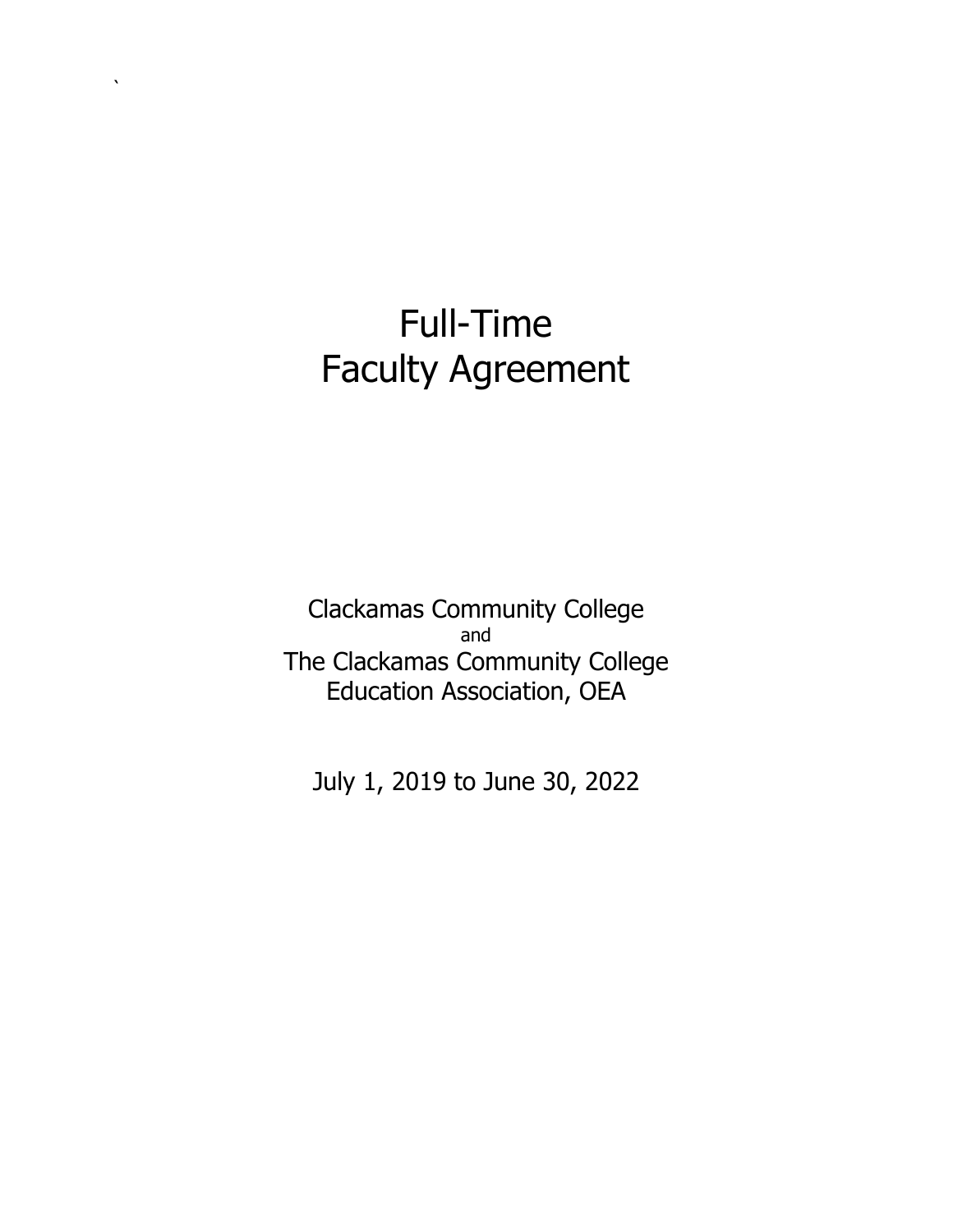# **Table of Contents**

| А. |  |
|----|--|
| В. |  |
| C. |  |
| D. |  |
| Е. |  |
| F. |  |
| G. |  |
| Η. |  |
| Ι. |  |
| J. |  |
| K. |  |
|    |  |
|    |  |
|    |  |
|    |  |
| А. |  |
| В. |  |
| C. |  |
| D. |  |
| Е. |  |
| F. |  |
| G. |  |
| Η. |  |
| I. |  |
| J. |  |
| K. |  |
|    |  |
|    |  |
|    |  |
| C. |  |
| D. |  |
| Ε. |  |
| F. |  |
| G. |  |
| Η. |  |
| Ι. |  |
| J. |  |
|    |  |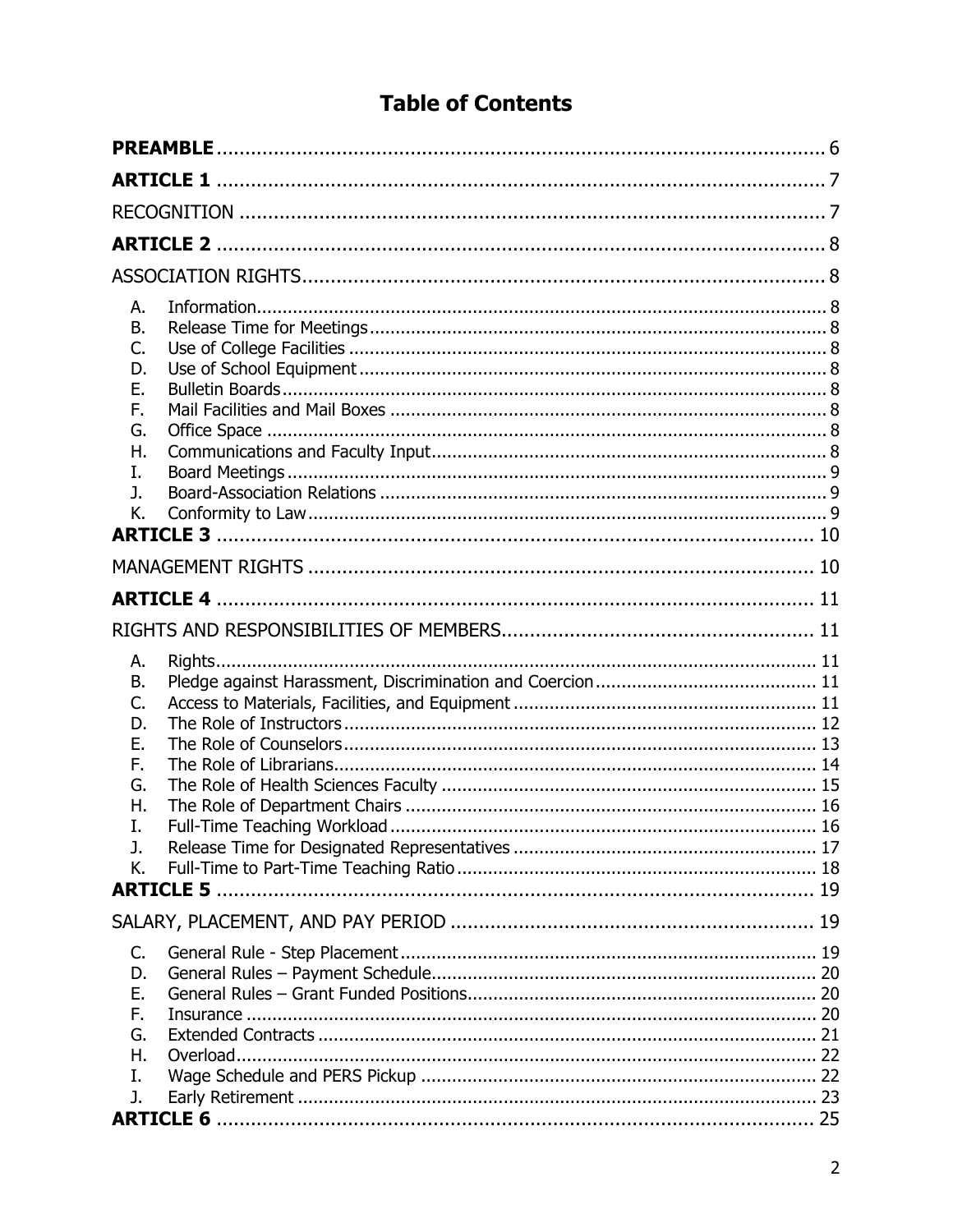| А.<br>В.<br>C.<br>D.                                     |                                                       |  |
|----------------------------------------------------------|-------------------------------------------------------|--|
|                                                          |                                                       |  |
| А.<br>1.<br>2.<br>3.<br>4.<br>5.<br>6.<br>В.             |                                                       |  |
|                                                          |                                                       |  |
| А.<br>В.<br>C.<br>D.<br>Е.<br>F.<br>G.<br>Η.<br>I.<br>J. | <b>ARTICLE 10</b>                                     |  |
|                                                          |                                                       |  |
|                                                          |                                                       |  |
|                                                          |                                                       |  |
|                                                          |                                                       |  |
|                                                          |                                                       |  |
| А.<br>В.<br>C.<br>D.                                     |                                                       |  |
|                                                          | FACULTY EVALUATION, RETENTION, AND PERSONNEL FILES 38 |  |
| А.                                                       |                                                       |  |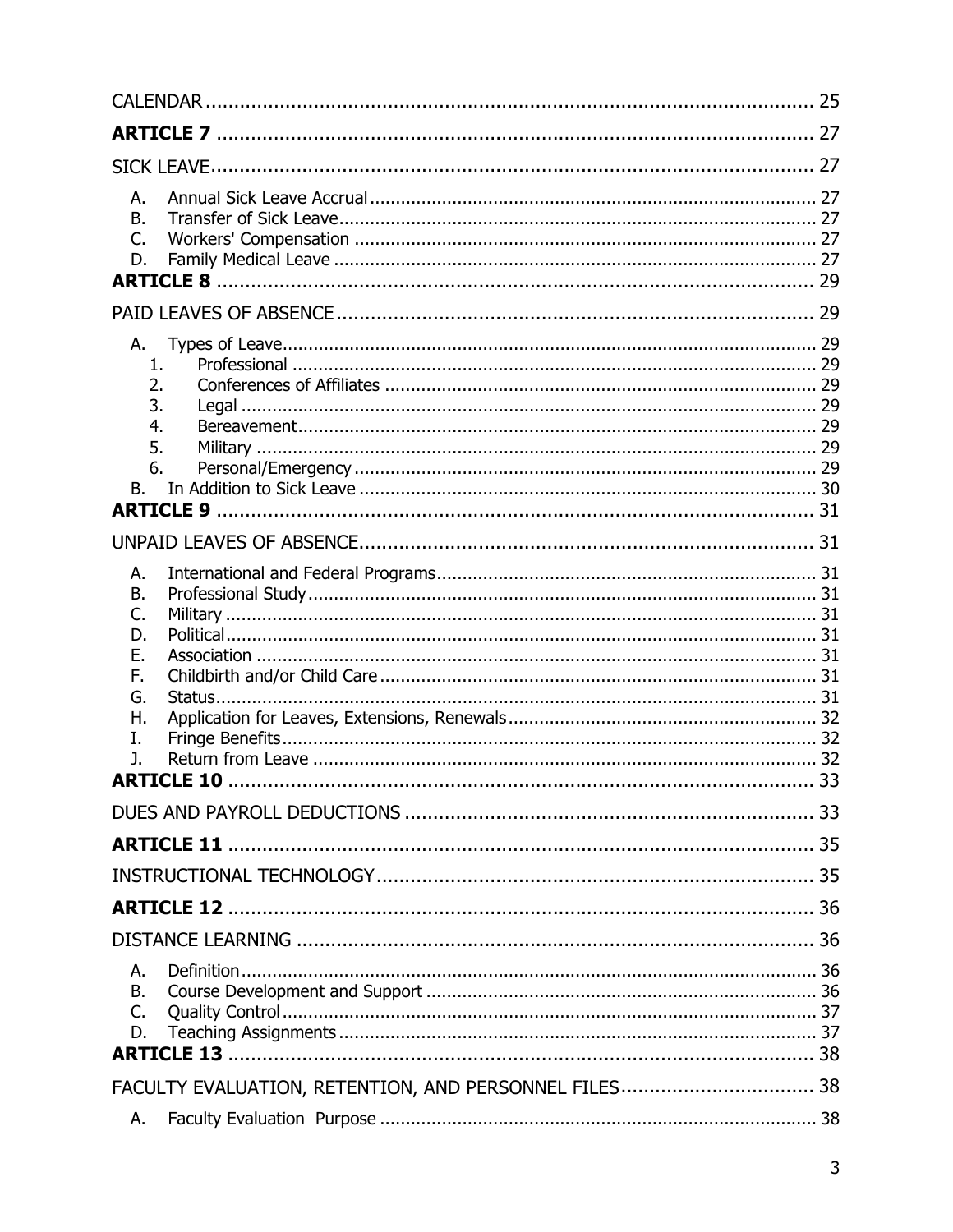| <b>B.</b><br>C. |  |    |  |  |
|-----------------|--|----|--|--|
| D.              |  |    |  |  |
| Ε.              |  |    |  |  |
| F.              |  |    |  |  |
| G.              |  |    |  |  |
| Η.              |  |    |  |  |
| I.              |  |    |  |  |
| J.              |  |    |  |  |
|                 |  |    |  |  |
|                 |  |    |  |  |
| А.              |  |    |  |  |
| В.              |  |    |  |  |
| C.              |  |    |  |  |
| D.              |  |    |  |  |
| Е.<br>F.        |  |    |  |  |
| G.              |  |    |  |  |
| Η.              |  |    |  |  |
|                 |  |    |  |  |
|                 |  |    |  |  |
|                 |  |    |  |  |
|                 |  |    |  |  |
|                 |  |    |  |  |
| А.              |  |    |  |  |
| <b>B.</b>       |  |    |  |  |
|                 |  |    |  |  |
|                 |  |    |  |  |
|                 |  |    |  |  |
|                 |  | 54 |  |  |
|                 |  |    |  |  |
|                 |  |    |  |  |
|                 |  |    |  |  |
|                 |  |    |  |  |
| А.              |  |    |  |  |
| В.              |  |    |  |  |
| C.              |  |    |  |  |
| D.              |  |    |  |  |
|                 |  |    |  |  |
|                 |  |    |  |  |
|                 |  |    |  |  |
|                 |  |    |  |  |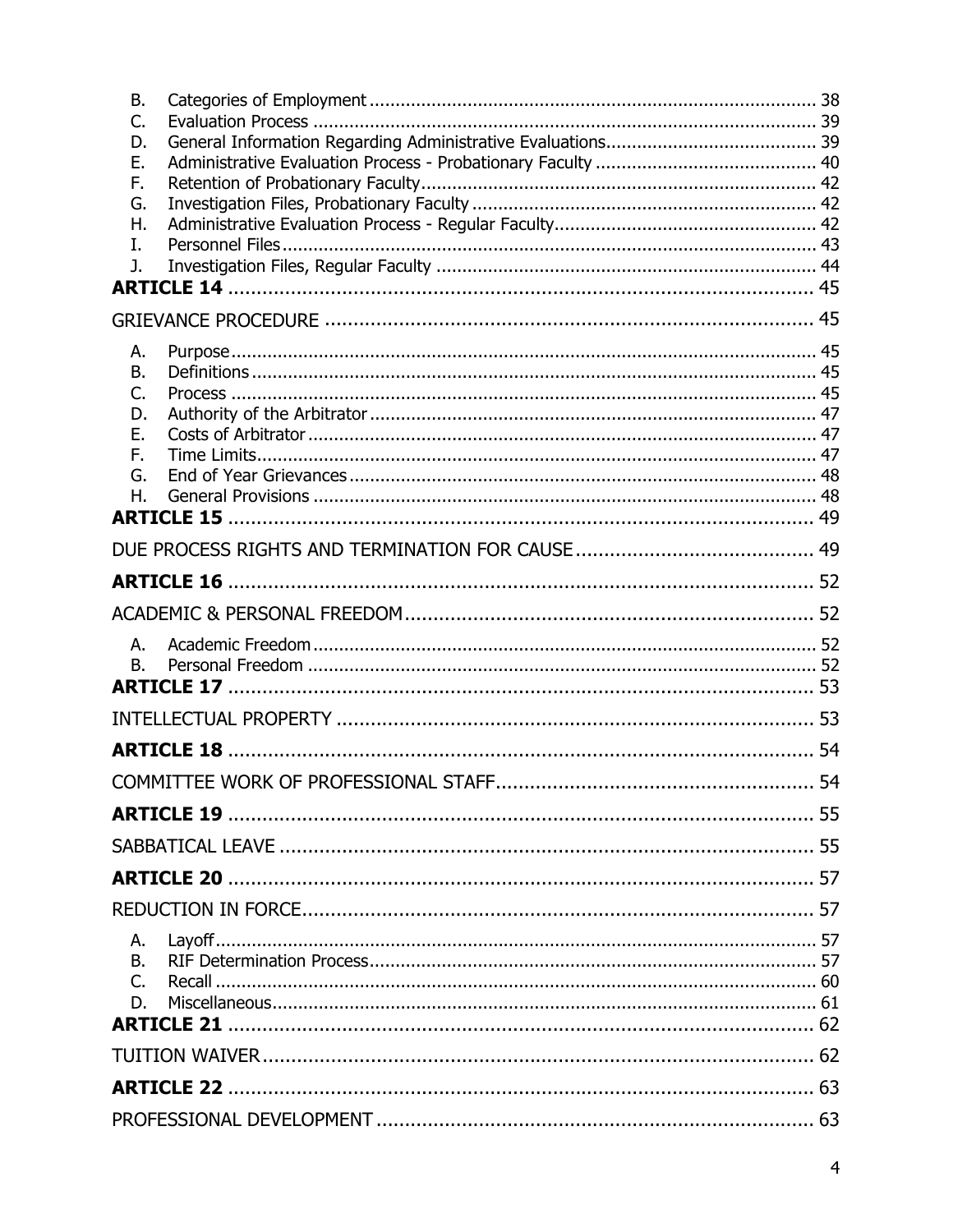| В. |  |  |
|----|--|--|
|    |  |  |
|    |  |  |
|    |  |  |
|    |  |  |
|    |  |  |
|    |  |  |
|    |  |  |
|    |  |  |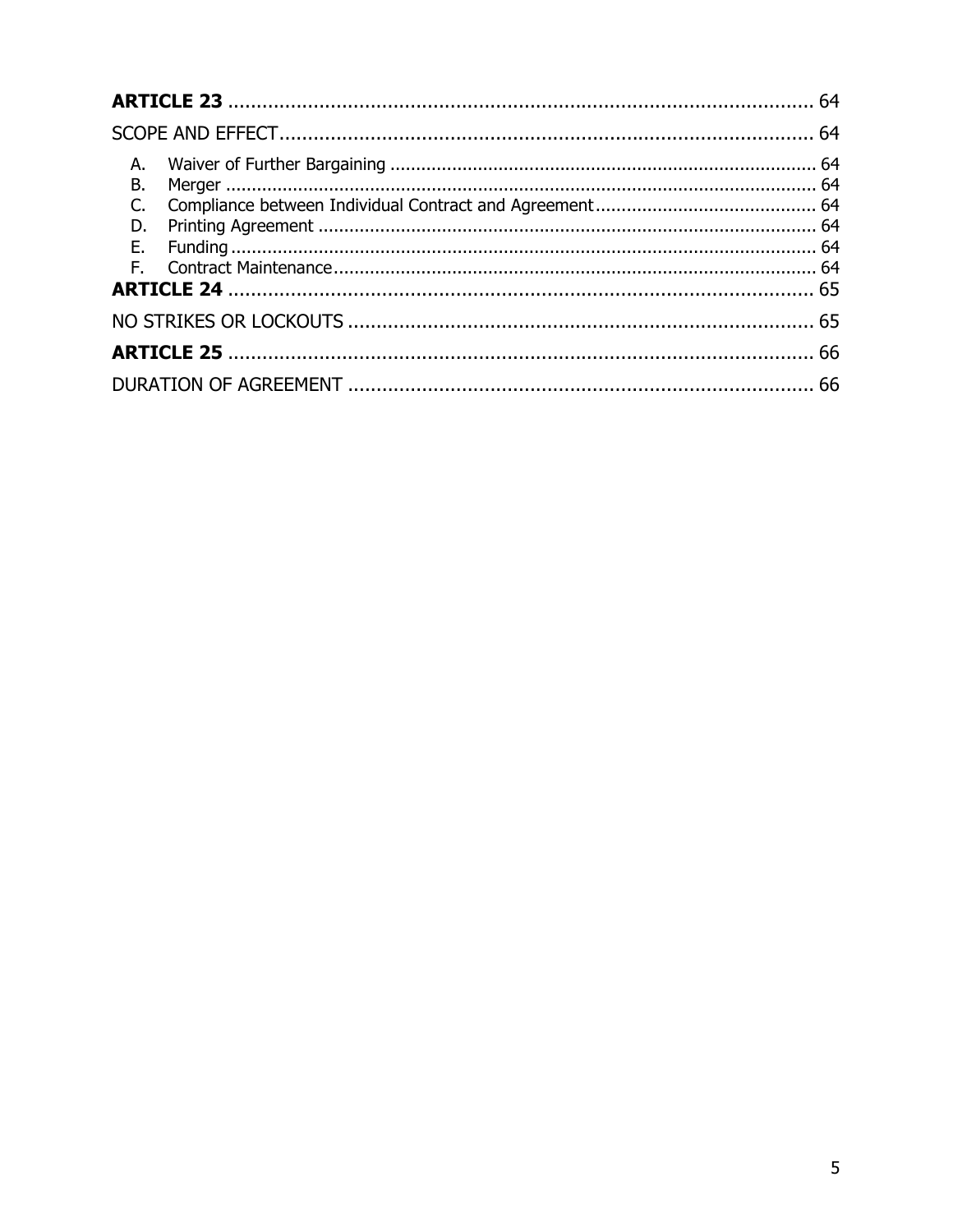# **PREAMBLE**

#### CONTRACT BETWEEN THE CLACKAMAS COMMUNITY COLLEGE EDUCATION ASSOCIATION AND THE BOARD OF EDUCATION OF CLACKAMAS COMMUNITY COLLEGE

This Agreement is entered into by and between the Clackamas Community College Education Association, hereinafter called the "Association," affiliated with the Oregon Education Association, hereinafter called the "OEA," and the National Education Association, hereinafter called the "NEA," and the Board of Education of Clackamas Community College, hereinafter called the "Board."

WHEREAS, the Board and the Association recognize and declare that providing a quality education for the students of Clackamas Community College is their mutual aim and that the character of such education reflects the quality and morale of the instructional service, and

WHEREAS, the Board has a statutory obligation, pursuant to Oregon revised statutes, to negotiate with the Association as the representative of its personnel with respect to wages, hours, and other terms and conditions of employment, and

WHEREAS, the parties have reached certain understanding which they desire to confirm in this Agreement,

In consideration of the following mutual covenants, it is hereby agreed as follows: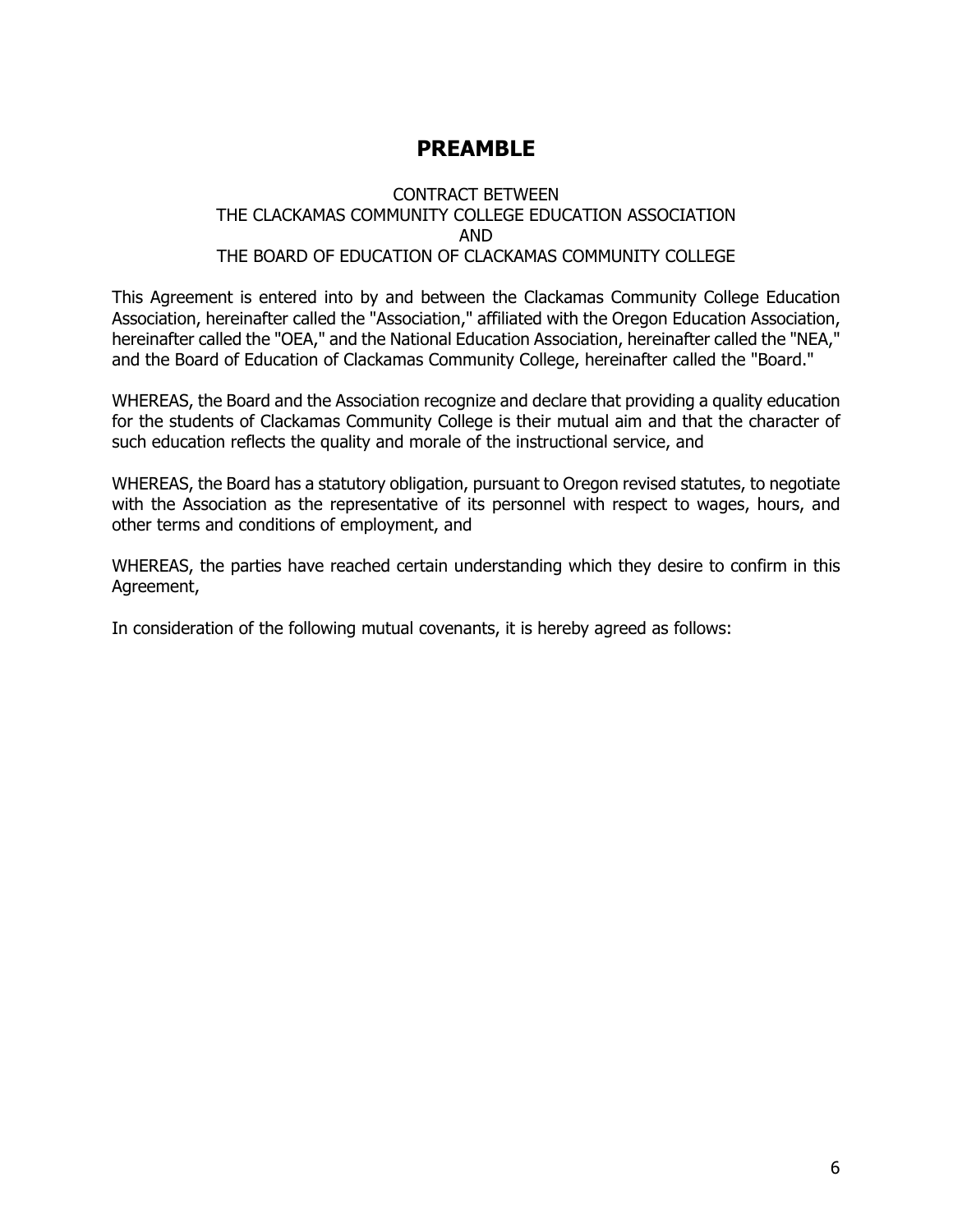### RECOGNITION

- A. The Board recognizes the Association as the sole and exclusive representative for all full-time faculty annually contracted employees. This includes full-time faculty annually contracted employees who are instructors, librarians, counselors, health sciences faculty, ISPD faculty, coaches, department chairpersons, and those in grant funded positions. This excludes part-time faculty including those who are granted annual contracts for a maximum of three years to fill non-general funded positions. This also excludes supervisors who effectively make decisions on hiring, promotion, and assignment of members of the Association.
- B. The terms "faculty," "instructor," or "member" when used in this Agreement shall refer to all employees in the bargaining unit as defined in Section A of this Article.
- C. The term "College President" shall mean the Clackamas Community College President or designee.
- D. The term "Association President" shall mean Clackamas Community College Education Association President or designee.
- E. All titles and pronouns used in this Agreement shall include all persons.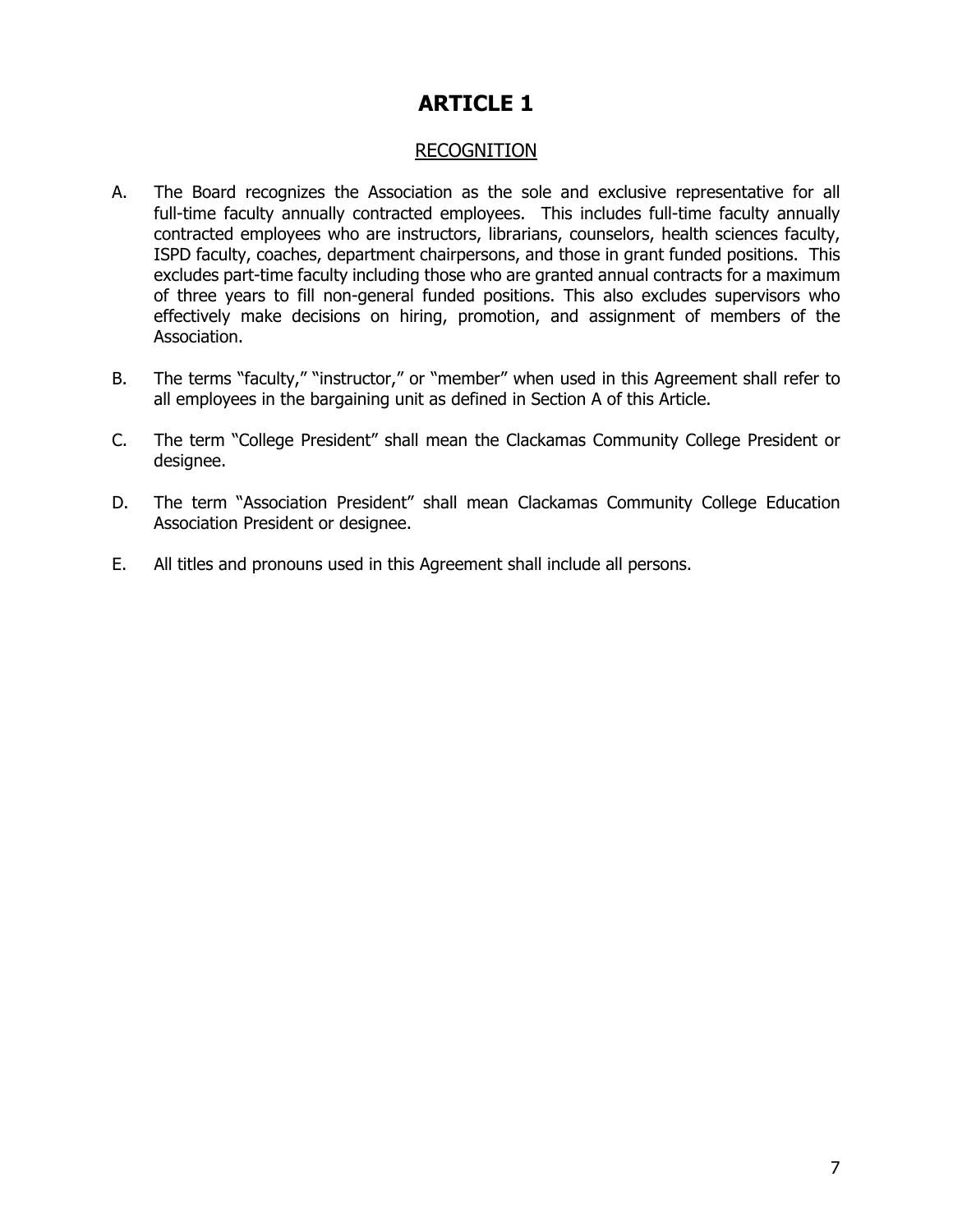# ASSOCIATION RIGHTS

#### A. Information

 Upon request, the Board agrees to furnish to the Association information necessary for its functioning as the exclusive representative of the faculty in bargaining and contract administration. Such information shall include salary, benefits, conditions of employment, a monthly report of personnel changes, and names and addresses of bargaining unit members.

#### B. Release Time for Meetings

 Whenever any representative of the Association or any instructor or member participates during work hours in negotiations and grievance proceedings concerning the administration of the Agreement, that person shall suffer no loss in pay. Such meetings shall be scheduled during an instructor or member's class time only at the request of or with the consent of the College.

#### C. Use of College Facilities

 The Association and its representatives shall have the right of access to College buildings for the purpose of Association business providing there is no interference with the regular program or college closure. The usual facility reservation procedure will be followed and no charge will be assessed the Association as long as no extraordinary costs are incurred by the College.

#### D. Use of School Equipment

 The Association shall have the right, for the purpose of Association business, to use College equipment, at reasonable times, when such equipment is not otherwise in use. The Association shall pay for the reasonable cost of all materials and supplies incidental to such use, and for any repairs necessitated as a result thereof.

#### E. Bulletin Boards

The Association shall have the use of a portion of each official personnel bulletin board.

#### F. Mail Facilities and Mail Boxes

 The Association shall have the right to use the intra-College mail facilities, e-mail, voicemail, and faculty mail boxes as it deems necessary.

#### G. Office Space

 The Association shall be provided, without cost to it, adequate office space in a building at a location and of a description to be mutually agreed upon.

#### H. Communications and Faculty Input

- 1. The Association, the Board, the College President, and the Administrators recognize a joint responsibility in the communication process.
- 2. The Board, the College President, and the Administrators recognize the right of the Association to have a representative at all Presidents' Council, College Council, and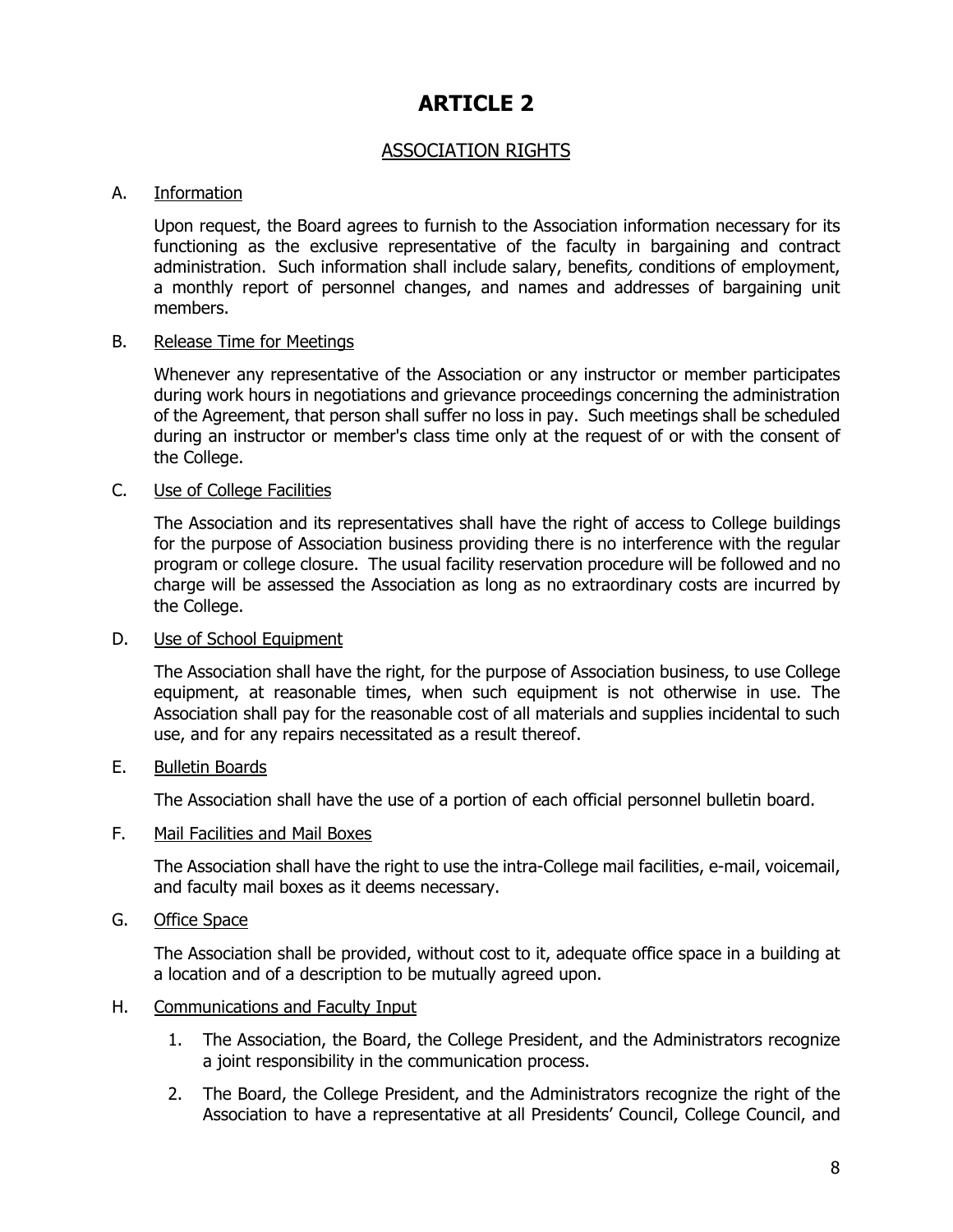Budget Advisory Group meetings and any other shared governance meetings.

- 3. The College President, or a Vice President as designated by the College President, will communicate to the Association President substantial proposed changes in established policy and/or administrative procedures. The Association President will be allowed to submit alternative proposals to the College President, or the Vice President designated by the College President, for discussion and consideration at a subsequent Presidents' Council or College Council meeting as part of the shared governance process.
- 4. The Board, the College President, and the Administrators agree to negotiate changes involving mandatory subjects of bargaining prior to implementation in the event such would be legally required.
- 5. The Board, the College President, and the Administrators agree to negotiate the impact on the members of the bargaining unit of changes prior to implementation in the event such would be legally required.
- I. Board Meetings

 The Board shall place on the agenda of each regular Board meeting as an early item for consideration under "New Business" any matters brought to its consideration by the Association as long as those matters are made known to the President's Office in accordance with the Board's agenda policy.

J. Board-Association Relations

 Since the Board and the Association recognize the importance of communications and faculty participation in maintaining good working relationships, they agree to maintain the current practices of faculty participation in Presidents' Council, College Council and other college committees as well as participation of the Association President as a nonvoting, exofficio representative to the Board.

- K. Conformity to Law
	- 1. This Agreement shall be governed and construed according to the U.S. Constitution and Laws of the State of Oregon. If any provisions of this Agreement, or any application of this Agreement to any employee or groups of employees covered hereby shall be found contrary to law, such provision or application shall have effect only to the extent permitted by law, and all other provisions or applications of the Agreement shall continue in full force and effect.
	- 2. In the event a provision(s) is/are determined to be contrary to law as stated in K.1, such provision shall be renegotiated.
		- a. The parties will enter negotiations for the purpose of attempting to arrive at a mutually satisfactory replacement of such provisions(s).
		- b. In the event such provision(s) becomes legal during the term of the contract, the contract shall revert to the original language unless both parties agree otherwise.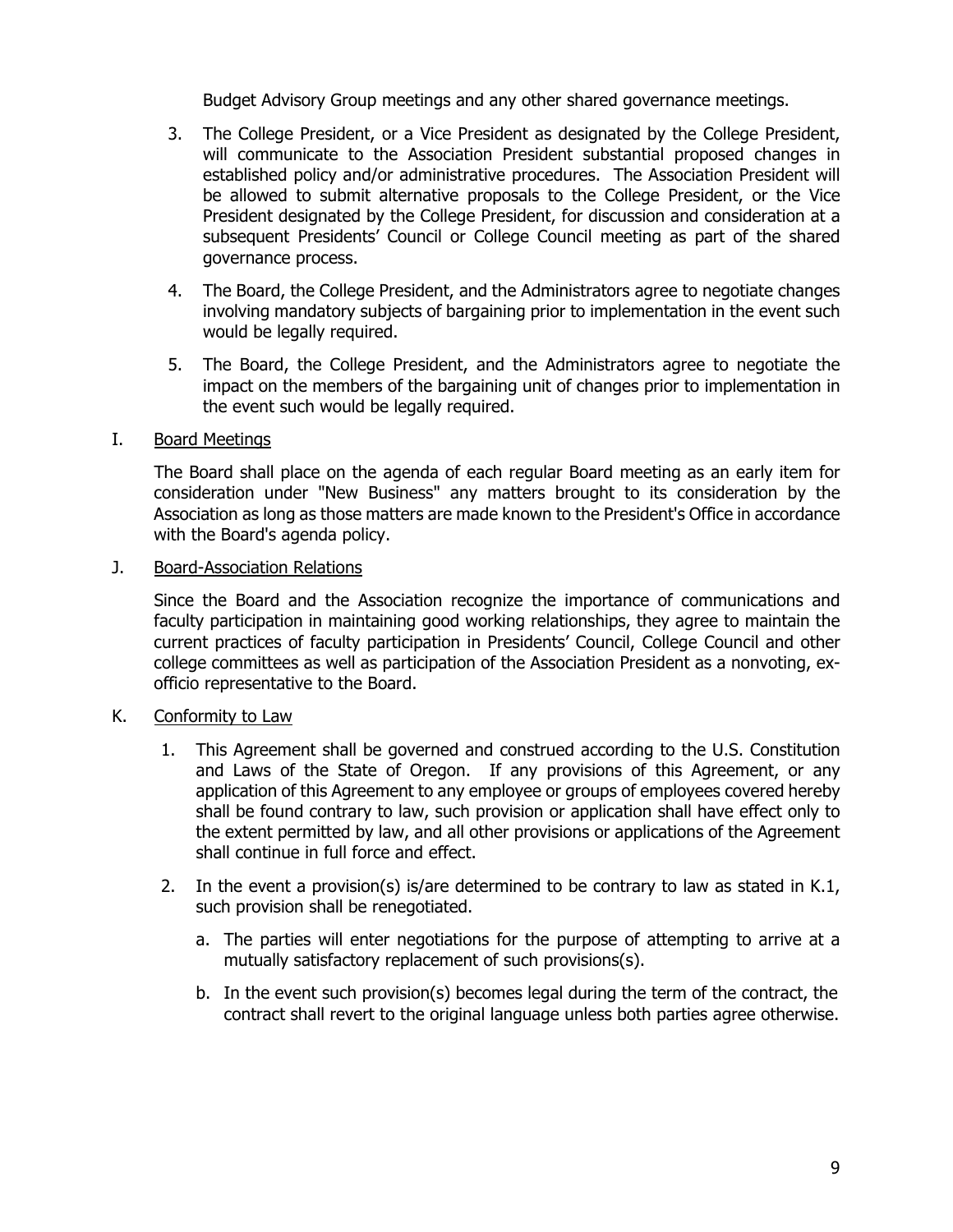## MANAGEMENT RIGHTS

 It is recognized that the Board has and will continue to retain the rights and responsibilities to operate and manage the College and its programs, facilities, properties and activities of its employees, through the College President and their Administration, in accordance with such policy or procedure as from time to time may be determined. The foregoing enumerations of the functions of the Board assume that the Board retains all functions not specifically nullified by this Agreement.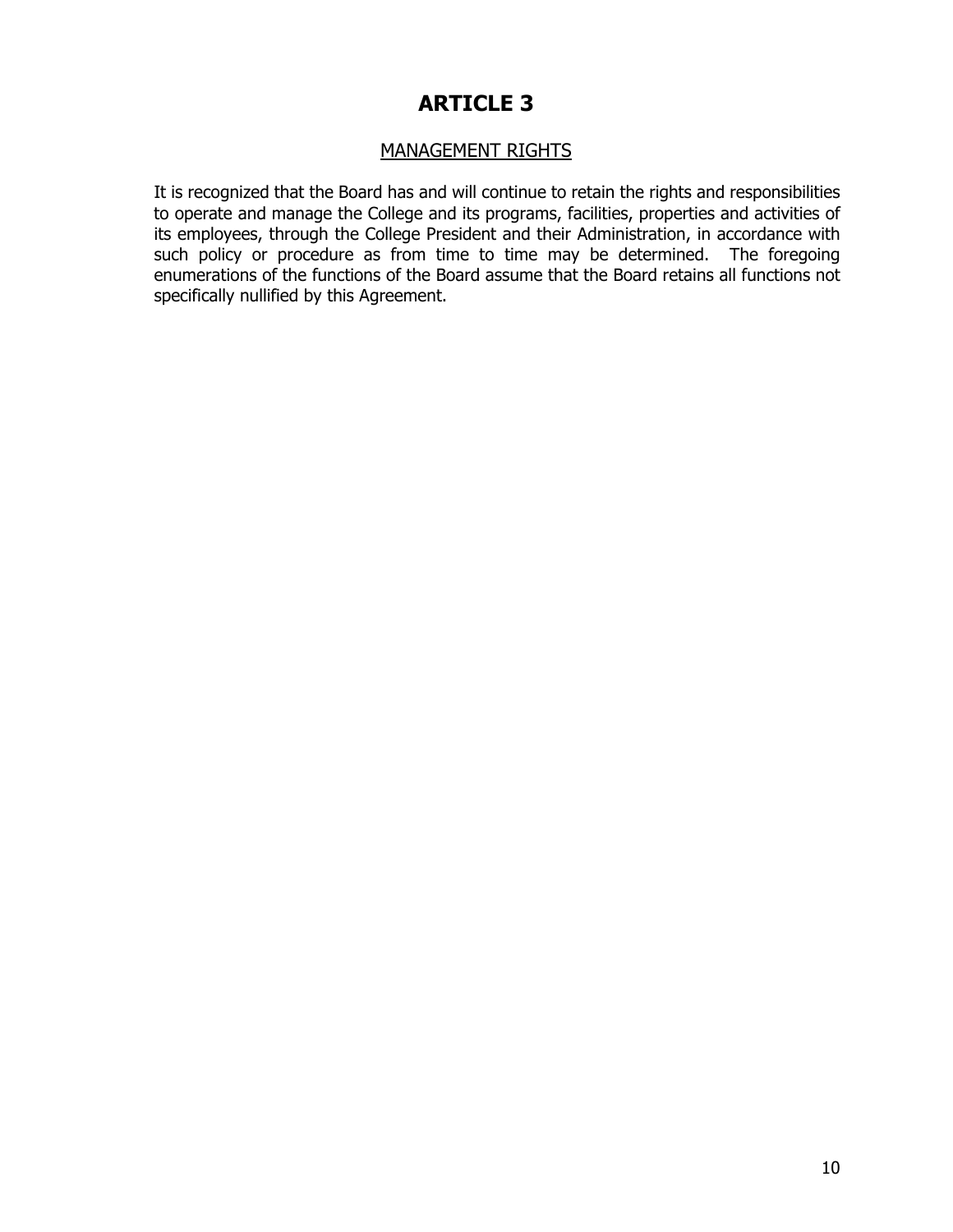### RIGHTS AND RESPONSIBILITIES OF MEMBERS

#### A. Rights

The College agrees not to interfere with the right of employees to become members of the Association, and there shall be no discrimination, interferences, restraint, or coercion by the College or any College representative against any employee because of Association membership, or because of any employee activity in an official capacity on behalf of the Association.

#### B. Pledge against Harassment, Discrimination and Coercion

The Association and the College agree that the maintenance of a safe and healthy work environment includes the expectation that all employees shall interact with all other employees and the public in a professional, respectful manner. This includes refraining from any kind of behavior, action or language that could be reasonably perceived as hostile, discriminatory, intimidating, violent or abusive.

The College shall maintain an environment that is free of any form of harassment related to a person's gender. Sexual harassment is defined by the state to include any unwelcome sexual advances, requests for sexual favors, sexually motivated physical contact or other communication of a sexual nature.

The provisions of the Agreement shall be applied equally to all employees in the bargaining unit without discrimination as to age, gender, gender identity, marital status, sexual orientation, race, color, creed, national origin, union affiliation, political affiliation or physical and/or mental disabilities as defined by applicable federal and state laws and regulations.

- 1. It is recognized that instructors have an existing property interest in their positions in the sense of the Oregon and United States Constitutions.
- 2. The instructor shall maintain the exclusive right and responsibility to determine grades and other evaluations of students consistent with the criteria in the syllabus. No grade or evaluation shall be changed without the approval of the instructor, as long as said instructor is a faculty member at Clackamas Community College, except at the request of the Vice President of Instruction and Student Services, the Association will select three (3) faculty who will consult with the Dean, review the grade and authorize a change if appropriate.
- C. Access to Materials, Facilities, and Equipment

An employee has a right to reasonable access to materials, facilities, and equipment necessary to the performance of work assignments. In situations wherein the employee believes reasonable access has been denied, the supervisor may be consulted to determine a mutually satisfactory arrangement.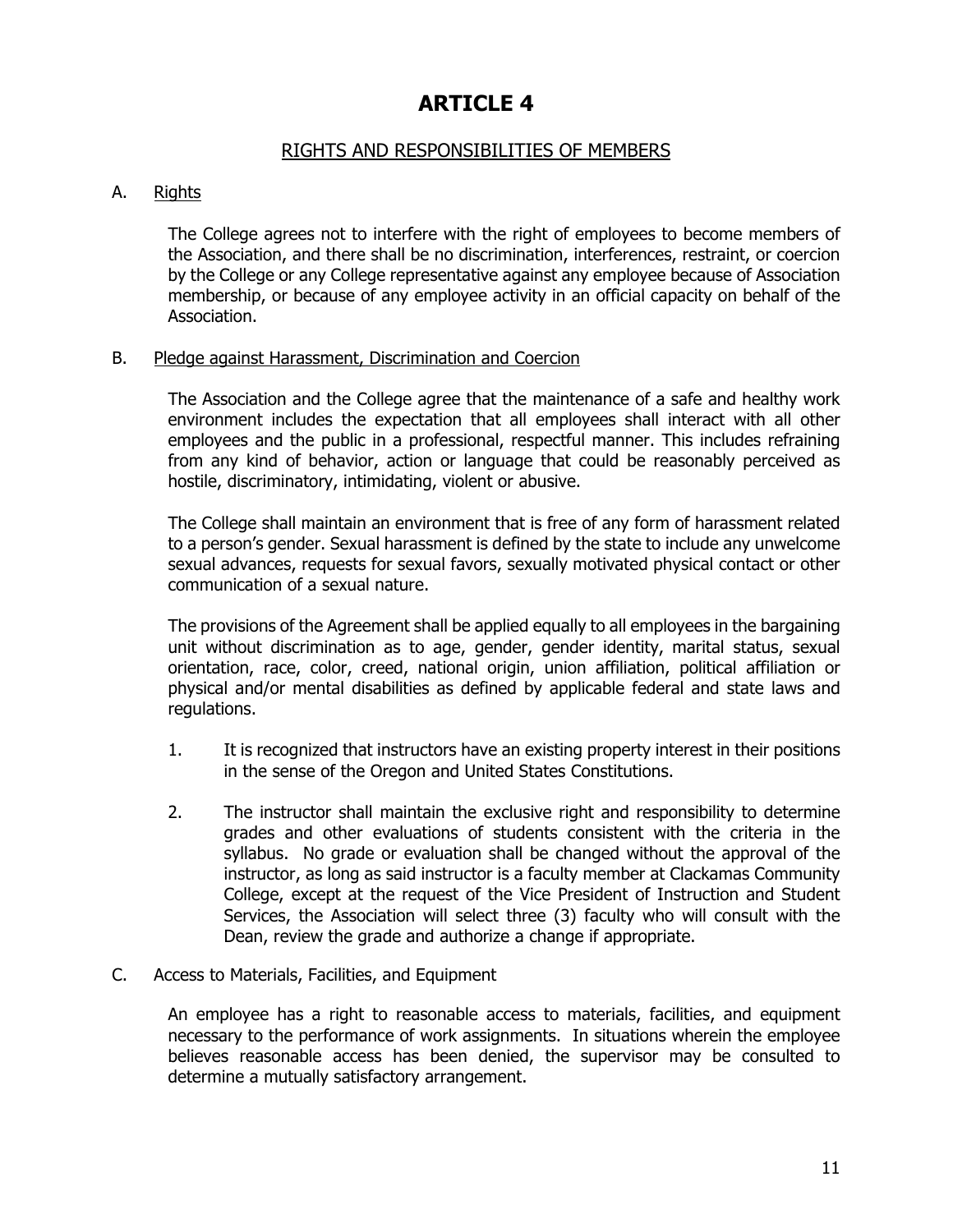#### D. The Role of Instructors

The primary responsibility of Clackamas Community College instructors is to instruct. Faculty members shall prepare and present the content and material of their courses. They shall conduct their classes in a manner which will reflect dignity of scholarship and provide a suitable atmosphere for learning.

Instruction that facilitates learning is the primary function of the College; all operations of the institution exist to facilitate this goal. Through professional services of high quality and effective faculty, educational excellence can be achieved.

Responsibilities and duties

Instructors shall:

Be responsible for imparting knowledge and developing skills through the instructional process under the direction of the department, the division and the College Administration. In carrying out their responsibilities, instructors shall exercise independent judgment based on adequate knowledge of subject matter, professional goals of subjects taught, teaching strategies, interpersonal relationships, and teaching theories and methodologies.

Instructors will be responsible for meeting classes, instructing, advising, assisting and tutoring students, and performing other tasks related to instruction as assigned. Instructors will be expected to spend thirty (30) hours a week on campus, excluding overloads and lunch hours, but including off-campus instruction, distance education classes, telecommuting, or job related meetings. It is not anyone's intent to regularly monitor working hours, but it is recognized that instructors will fulfill their professional assignments as set forth herein. Instructors realize that their professional responsibilities may occasionally require more than the expected thirty (30) hours referred to above.

In addition to instruction, related assignments include, but are not limited to:

- 1. Course and materials preparation.
- 2. Reviewing and evaluating student progress.
- 3. Compiling data for routine reports as required by the College.
- 4. Assisting in the revision and development of course, curriculum, media, and committee concerns.
- 5. Attending and participating in department, division, and College meetings, and committee concerns.
- 6. Staff development, community services, and project development.

Some instructional situations are unique; for example, team teaching, clinical settings, and open labs. Some instructional settings require unique duties and responsibilities that are different than that of Instruction in this Article, as is the case with members who serve as coaches, members in ISPD and members in customized training. Instructional assignments will be made as required to accommodate these unique teaching and/or developmental situations.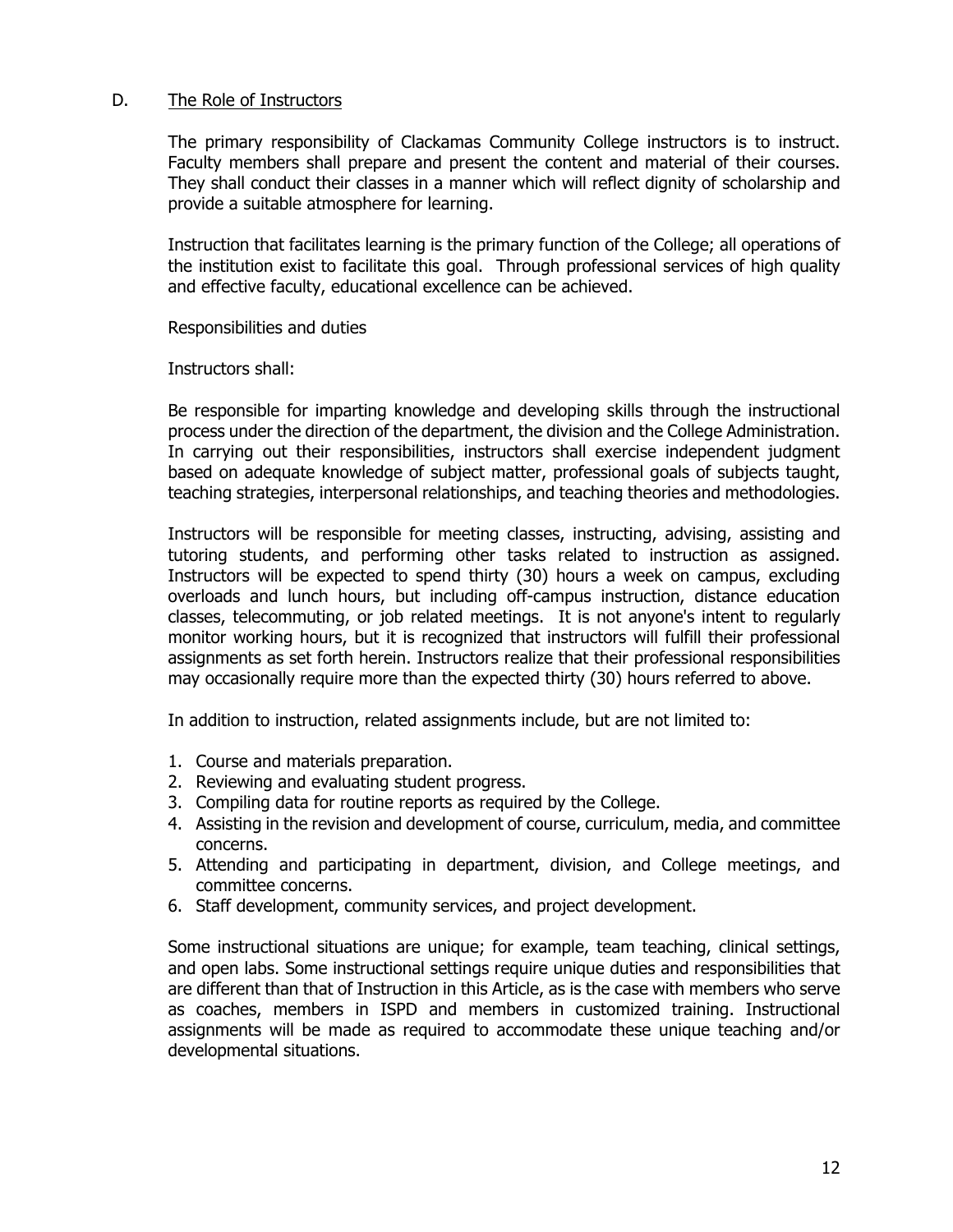### E. The Role of Counselors

 The Counseling Department of Clackamas Community College is dedicated to providing services characterized by human warmth and positive regard for each individual. Through counseling, which stresses examination of each student's individual interests, needs, potential and circumstances, the counseling service functions as an individualizing force in the institutional process. Counseling encourages persons to develop responsibility and effectiveness as students, citizens, and human beings. Counseling assists students to resolve and cope with educational, personal, and other problems. Services of the counseling department are available to all members of the College community. The role of the counselor in the institution is both responsive and active. As the needs of students, faculty, administration, and the public vary, so does the orientation of the

activities of counseling vary in response to these needs. The services provided by the department may be categorized as: direct services to individuals and groups, instructional services, program development and support, and liaison with individuals and groups on and off campus.

Services of the Counseling Department may include, but are not limited to the following:

- 1. Student Services
	- a. Intake and integration of new students
	- b. Coordination and support of the faculty advising process
	- c. Follow-up on referrals from faculty and staff
	- d. Referral to on- and off-campus services
	- e. Counseling
	- f. Crisis intervention
	- g. Primary resource for instructional and procedural information
	- h. Coordination and provision of career and academic planning
- 2. Instructional Services
	- a. Classroom based instruction
		- -Career
		- -Human Development
		- -Student Success
		- -Counseling and guidance
		- -Employment
		- -College orientation
		- -Communication classes
	- b. Counseling based on instruction of individuals and groups of students -Personal
		- -Crisis
		- -Career
		- -Drug and alcohol
		- -College Success
		- -Decision Making
		- -Personal growth and development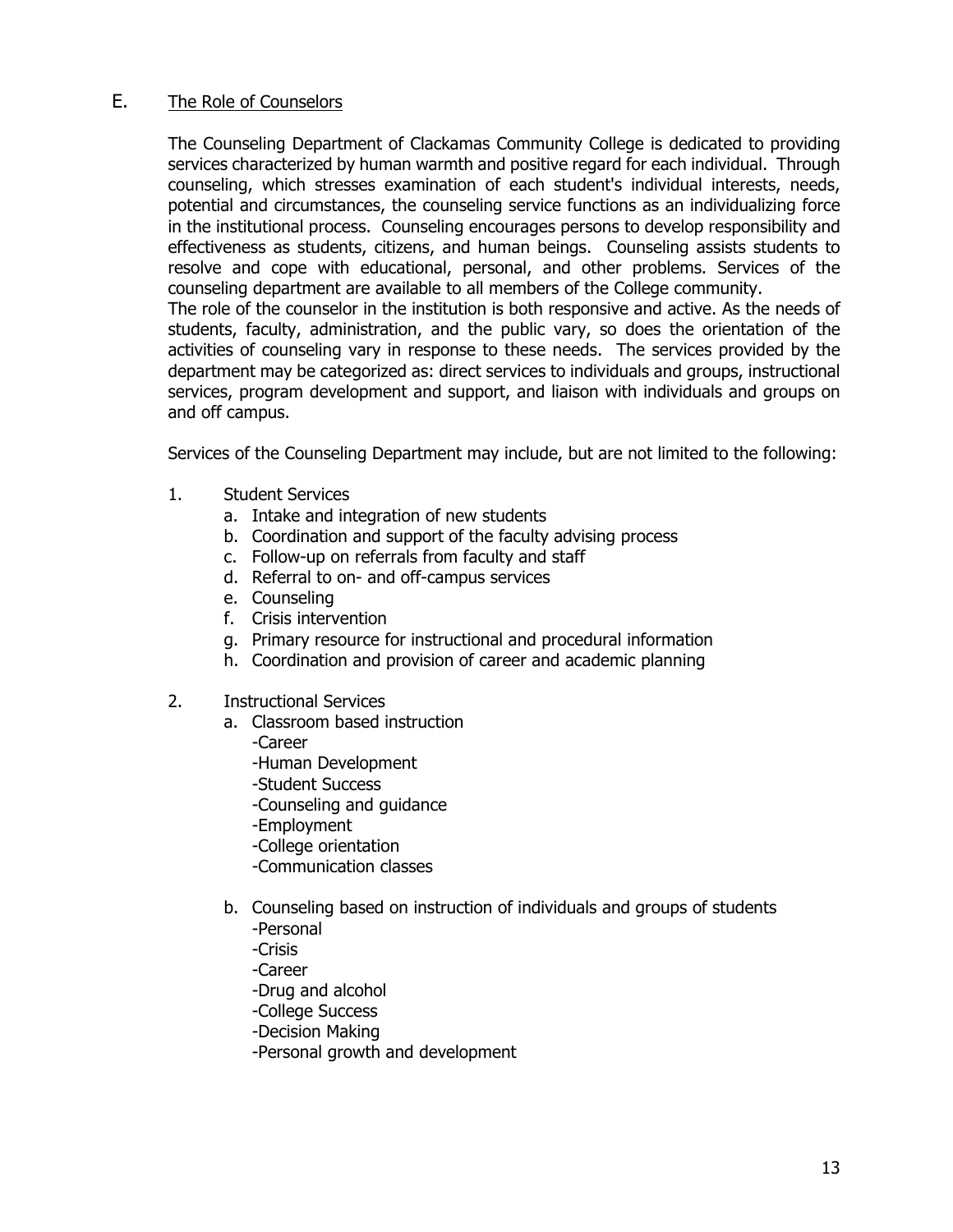- 3. Advocacy for and support of programs designed to provide the widest range of counseling services to student populations
	- a. College orientation
	- b. Testing
	- c. Pre-registration and scheduling
	- d. Faculty advising
	- e. High school continuation
	- f. Career counseling
	- g. Disability Resource Center
	- h. International Student Services
	- i. High school relations
	- j. Minority support
	- k. At risk populations
	- l. Recruitment
	- m. Retention
	- n. Curriculum development
- 4. Liaison with college departments and services
	- a. Consultants and back-up to faculty advising process
	- b. Close referral and interchange with all college departments concerning student referral, problem solving and information sharing
	- c. Service on college committees
	- d. Community agencies
	- e. Other educational institutions

#### F. The Role of Librarians

 Librarians will be responsible for providing library services for students, employees, and community residents. The librarians will exercise independent judgment based on adequate knowledge of library science; the instructional and professional goals of college programs; teaching theories, strategies and methods of instruction; interpersonal relationships; electronic technology; college policy; and outreach services with college staff and community.

#### Responsibilities and duties:

 Librarians shall provide professional reference, library instruction, collection management, and technical services, and will discharge other responsibilities as determined by department requirements and programs.

Specific duties shall include, but are not limited to:

- 1. Instructing library users individually and in groups in the location, organization, and use of library and information resources.
- 2. Instructing library users individually and in groups in the use of electronic resources.
- 3. Working with instructors to develop library-related assignments.
- 4. Developing relationships with other departments through the liaison function.
- 5. Cooperating with other libraries in the county and the state to foster total library service for all library users.
- 6. Establishing a professional development plan to remain current with advances in the field of library science and information delivery systems.
- 7. Recommending materials in a variety of formats, both print and non-print, for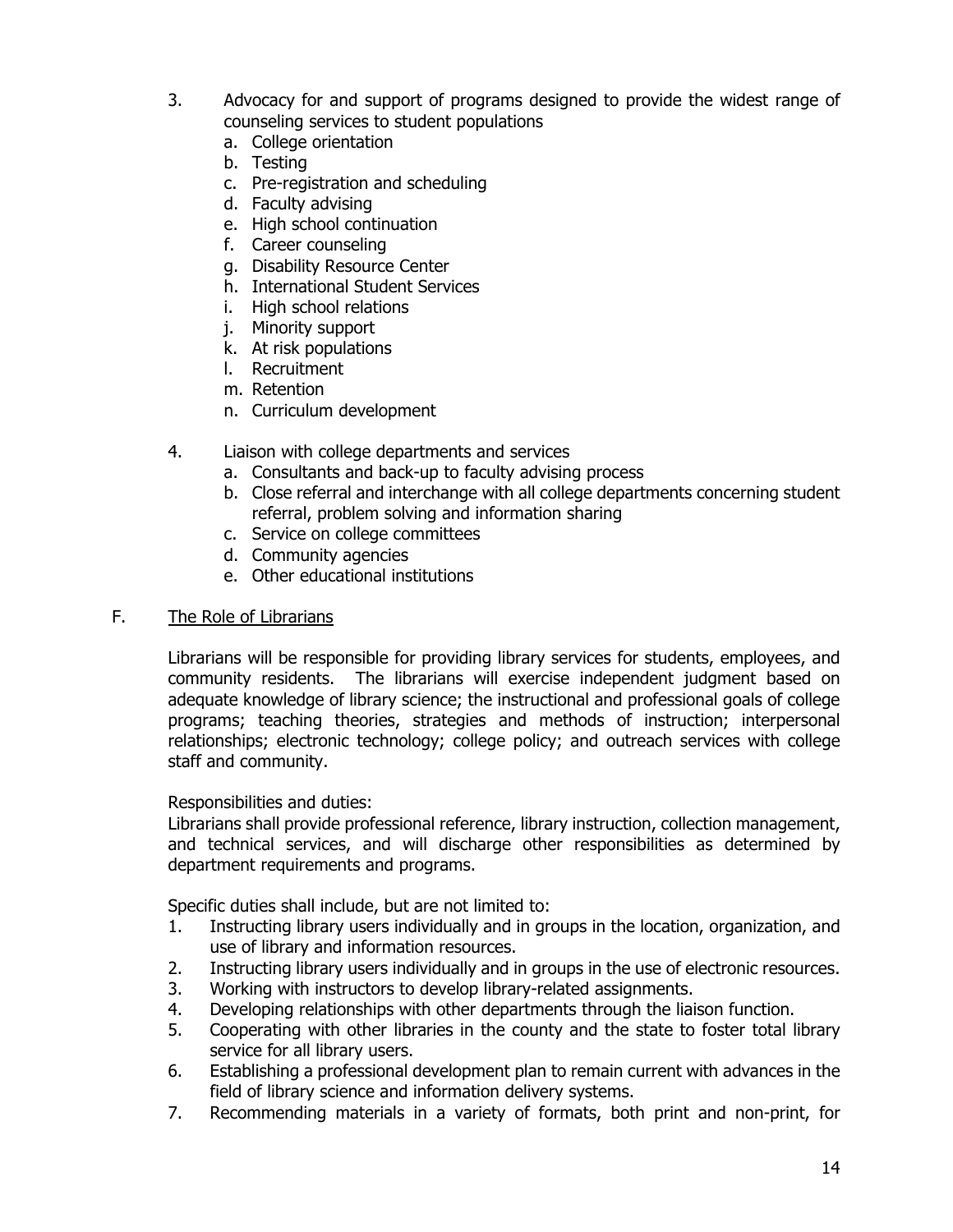purchase based on user interests and curricular requirements so that the library collection is kept current and well balanced.

- 8. Participating in college-wide, divisional, and departmental meetings as scheduled.
- 9. Compiling data for reports as required by the College.
- 10. Cataloging, processing, and inventorying of all library materials in accordance with standard American Library Association and college procedures.
- 11. Directing classified staff employees assigned to library services.
- 12. Directing student assistants assigned to library services.

#### G. The Role of Health Sciences Faculty

 Faculty in Health Sciences have unique responsibilities associated with coordinating and managing clinical (practicum) experiences, simulation labs, curriculum, student supervision and evaluation. This additional workload is unique to healthcare education because of external accreditation requirements, clinical affiliate contracts, and state administrative rules. Often this work must be performed outside of regular college hours, including any day of the week and during any time period in a 24-hour day.

 In addition to regular classroom instruction, Health Sciences faculty must maintain licensure/certification.

Other additional responsibilities may include but are not limited to the following:

- 1. Participating cooperatively with clinical affiliates, other educational programs, and community agencies to facilitate equitable access to clinical sites
- 2. Participating in student admission decisions
- 3. Arranging clinical placements
- 4. Attending initial and ongoing instructor orientations to clinical sites
- 5. Orienting and mentoring adjunct clinical instructors
- 6. Establishing and maintaining relationships with staff at clinical sites
- 7. Travel to various clinical sites to evaluate individual students, both during regular college hours and overnight, evening, and weekend hours
- 8. Remaining in a standby, on-call status to individual students at a clinical site during overnight, evening, and weekend hours
- 9. Responding by phone or on-site visit to students while on-call as described above
- 10. Ongoing and final written and face-to-face student evaluations
- 11. Management of students having clinical performance difficulties

 The responsibilities related to Clinical Labs/Simulation Labs are unique to the health sciences profession. Planning, supervision and evaluation of student proficiency are performed by faculty and often require one-on-one instruction and qualification of students by faculty.

 Responsibilities related to curriculum are also unique. To maintain and improve the instructional program or curriculum the health sciences faculty must participate in external, ongoing workgroups and training to remain current to OCNE and other current curriculum standards.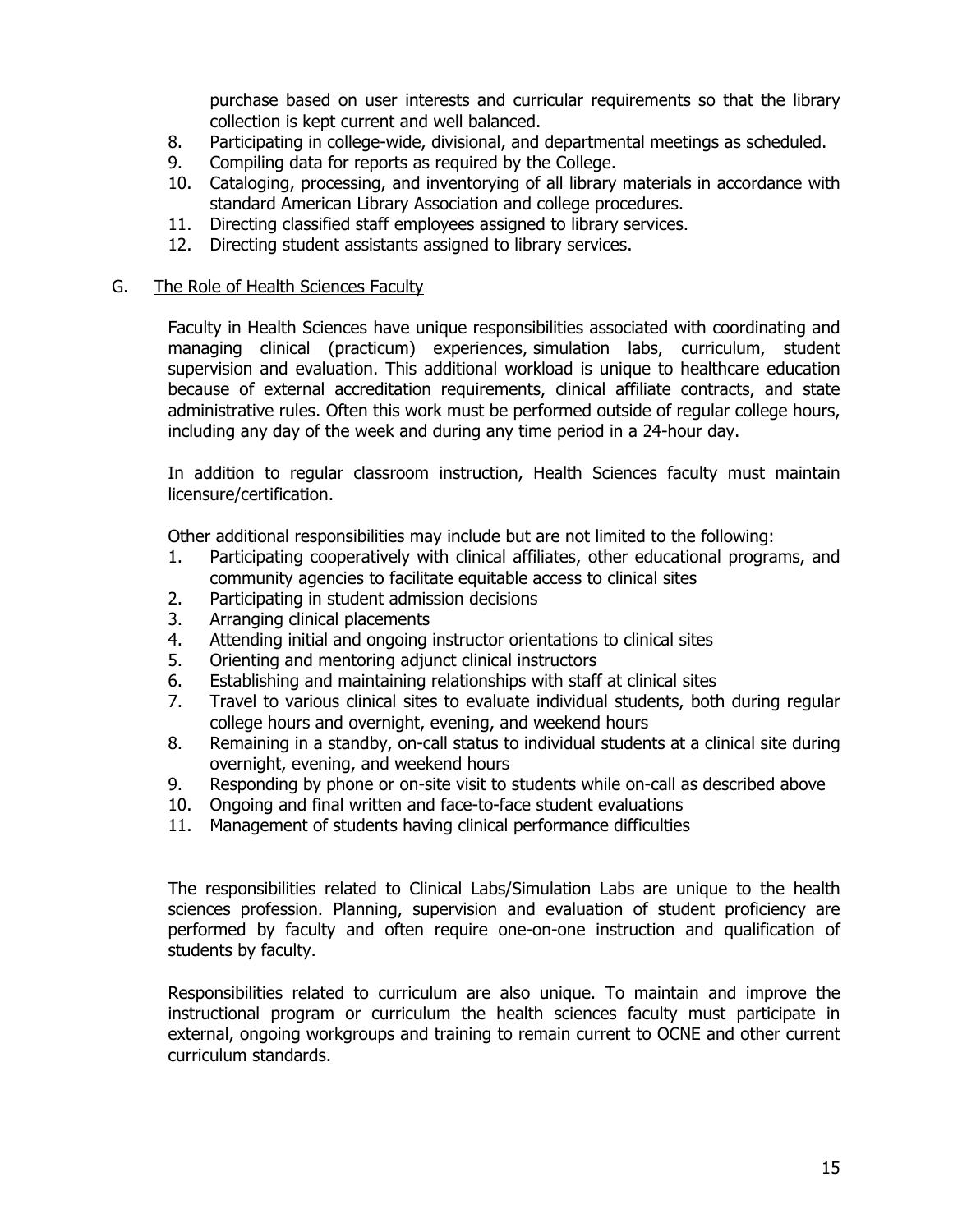#### H. The Role of Department Chairs

- 1. Because the College recognizes the value of faculty serving in the position of Department Chairs, instructional departments shall generally be headed by Department Chairs appointed from among the full-time faculty.
- 2. Serving as Department Chair is an administrative appointment by the Dean, subject to approval of the Vice President of Instruction and Student Services and the President. The appointment can be declined by the faculty member at any time without prejudice.
- 3. The Department Chair job description, amount of release time, and the anticipated duration of the appointment will be discussed with and presented in writing to the faculty member at the time of the appointment.
- 4. Changes in the Department Chair job description, amount of release time, and/or the duration of the appointment will be discussed with the faculty member before implementation. If a change creates a significant increase or decrease in the workload for a Department Chair, the information in 3 above will be updated as appropriate to reflect this change.
- 5. Evaluation of performance of Department Chair duties will not be included in the administrative evaluation of performance as a full-time faculty member.
- I. Full-Time Teaching Workload

 Workload shall be set at a maximum of sixteen (16) credit hours or the equivalent of eighteen (18) contact hours per week each term, whichever, represents the lower workload. The annual assignment, however, shall not exceed a total of forty-five (45) credit hours or the equivalent of five hundred and ninety-four (594) contact hours without additional compensation.

 Effective summer term 2020 workload shall be measured in Instructional Load Units (ILUs), not to exceed a maximum of 15 ILUs per term, or 45 ILUs per year without additional compensation. Adoption of the ILU system is not intended to increase any faculty's load or to supersede any previous workload arrangement between an individual faculty member and their supervisor.

| <b>Instructional Component</b> | ILU value | <b>Contact Hours</b> |          |  |
|--------------------------------|-----------|----------------------|----------|--|
|                                |           | Week                 | Term     |  |
| Lecture                        | l ILU     | 1 hour               | 11 hours |  |
| Lecture/Lab                    | 0.835 ILU | 1 hour               | 11 hours |  |
| _ab                            | 0.835 ILU | 1 hour               | 11 hours |  |

Each instructional hour will carry the following number of ILUs:

 If a course has multiple instructional components, the total Instructional Load Units (ILUs) for the course will be determined by adding the ILU value for each instructional component. Overload ILUs, will be paid at a rate equal to Group 1, top step of the Part-Time Faculty Association Salary Schedule. Cooperative Work Experience (CWE) student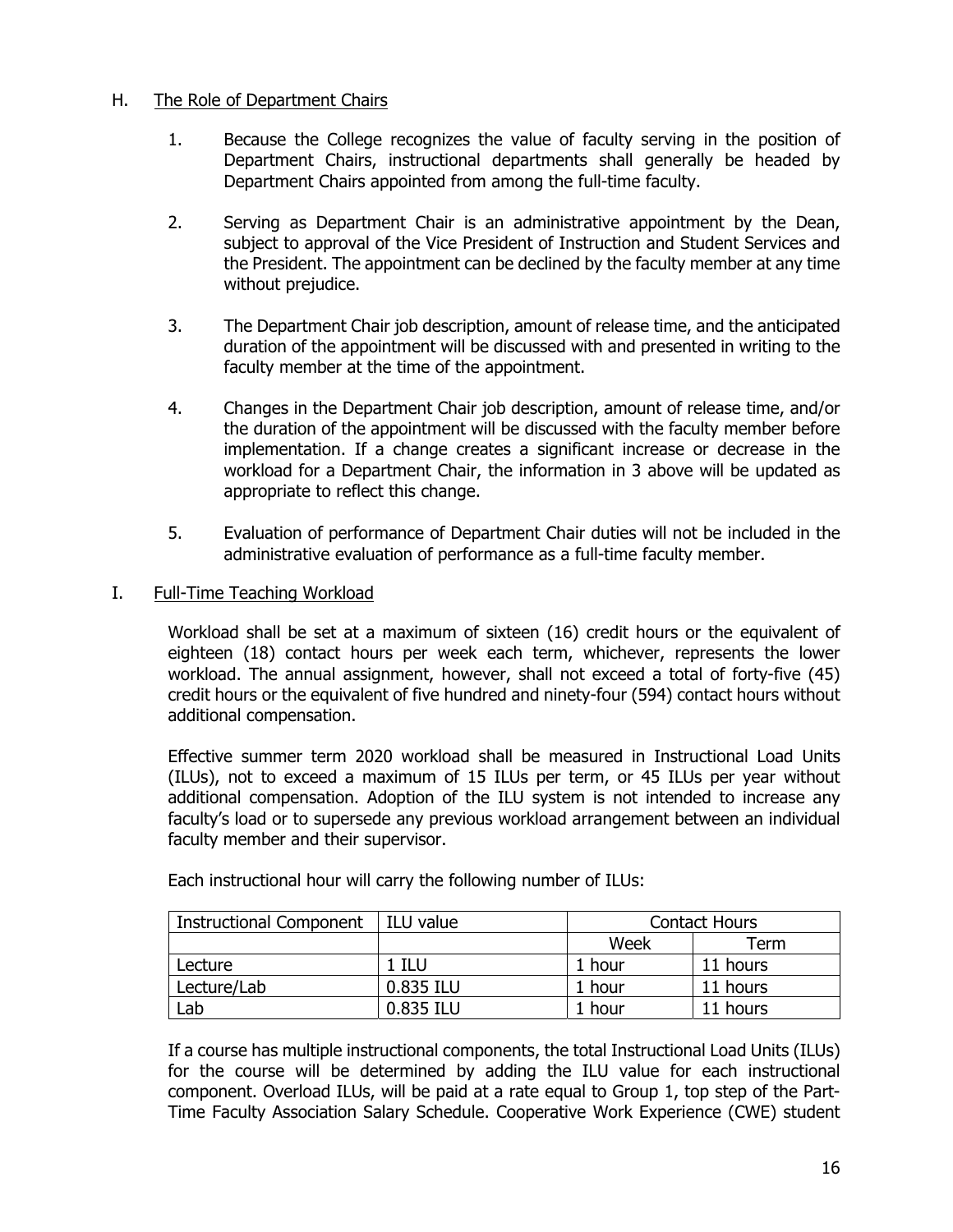coordination will carry a 0.45 ILU value per student. Release ILUs for non-instructional assignments will be jointly determined by the faculty and their supervisor.

- 1. Teaching assignments beyond those required to fulfill the annual contractual obligation are considered overload. Faculty have the first right of refusal to scheduled classes in their regular area of instruction. In any given term, when an instructor's total load at Clackamas would exceed the equivalent of a full-time teaching workload, the overload shall be limited, with the limit set by Vice President of Instruction and Student Services.
- 2. Recognizing the time required of the Association President to attend Presidents' Council Meetings, Board Meetings, College Council Meetings, and other requests by the College for Association input, 40 percent release time shall be given for the Association President. Additional release time may be granted by the College President when the needs of the College so warrant; however, total release time for the role of Association President shall not exceed 50 percent.
- 3. Workload concerns not resolved between the faculty and the Dean can be brought to the Vice President of Instruction and Student Services. The Vice President will work towards consistency and equity in workloads across divisions.
- 4. With agreement of the Dean, assignments shall be adjusted to accommodate delivery of distance learning responsibilities to avoid an overall increase in workload for any individual. The class size will not exceed the seat load cap of a comparable, face-to-face class unless agreed to by the faculty member.

 Faculty who teach distance learning classes may, by the nature of the class, be able to professionally facilitate the class from off campus. Instructors teaching distance courses that are largely asynchronous (e.g. tele-courses, online courses) have the option of reducing the number of required on-campus hours by agreement with their Dean. Such agreements should reduce time on campus appropriate to the extent of the faculty member's courses taught by distance learning delivery yet maintain enough on-campus time to meet the obligations of department and committee requirements.

- 5. By mutual agreement between the College and the employee, an annually contracted employee may temporarily work less than a full load as defined above without loss of status as a member of the Association. Such a reduced workload is strictly voluntary and may not be made a condition of employment.
- J. Release Time for Designated Representatives

The College shall provide the full-time faculty association reasonable and timely access to employees within the bargaining unit in accordance with section 5 of ORS 243.650 and/or 243.782. The College shall grant faculty who are designated representatives reasonable time to engage in activities related to their designated representative role(s) during the faculty member's regular work hours without loss of compensation, seniority, leave accrual or any other benefits.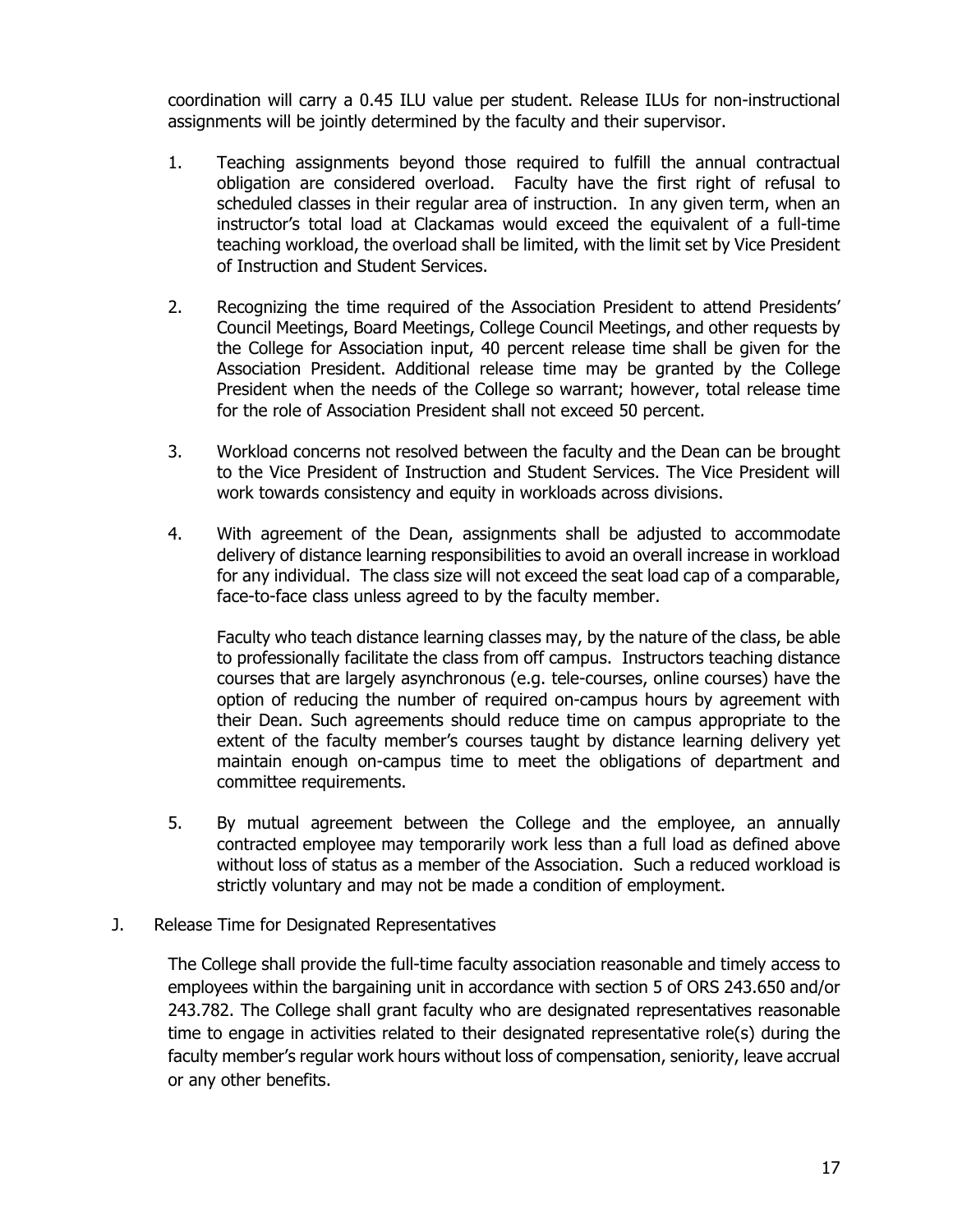1. GUIDELINES FOR RELEASE TIME OF DESIGNATED REPRESENTATIVES Faculty serving in designated representative roles shall receive release time according to the following guidelines:

### a. FACULTY SENATE OFFICERS

- i. Recognizing the time required of the Association President to attend Presidents' Council Meetings, Board Meetings, College Council Meetings, and other requests by the College for Association input, 40 percent release time shall be given for the Association President. Additional release time may be granted by the College President when the needs of the College so warrant; however, total release time for the role of Association President shall not exceed 50 percent.
- ii. In addition to the President, there will be a release pool equivalent to 7 ILUs per contract year for Association duties related to maintaining the collective bargaining relationship between the parties. The assignment of the release time shall be designated by the Association President or designee.
- iii. Starting with the 150-day good-faith bargaining period, until the contract is ratified by the Association, bargaining committee members will only be responsible for their instructional load units or their core primary duties if they don't have a traditional instructional load. For example, during this time, bargaining committee members will not be required to serve on a committee.

### K. Full-Time to Part-Time Teaching Ratio

Recognizing that a core of full-time instructors is essential for high-quality instruction and that the College has no intent to reduce the number of full-time faculty, the current practice generally shall prevail with full-time instructors assigned to teach approximately two-thirds (2/3) of the total credit hours taught. This ratio will be determined by an equation where the numerator is the number of full time faculty positions and the denominator is the number of credit hours taught by part time faculty divided by 45. Excluded from the part-time credit hour load is: apprenticeship, PGE and other utility training contracts, individual lessons, backfill for sabbatical, customized training, advanced college credit, high school classes taught by high school instructors, community education self-improvement, non-reimbursable, study abroad, hosted distance learning, non-credit classes, CEU, no instructor of record and part-time annually contracted classes. Since it is not the intent of this Article to cause anyone to monitor term-by-term assignments, but rather to assess annual trends, the College President and the Association President will meet by November 1 of each year to make certain that the previous school year full-time to part-time credit hour ratio has not changed significantly from the ratio of 1.92. If the ratio moves below 1.85 the College agrees to correct the percentage to within the specified range for the following budget year.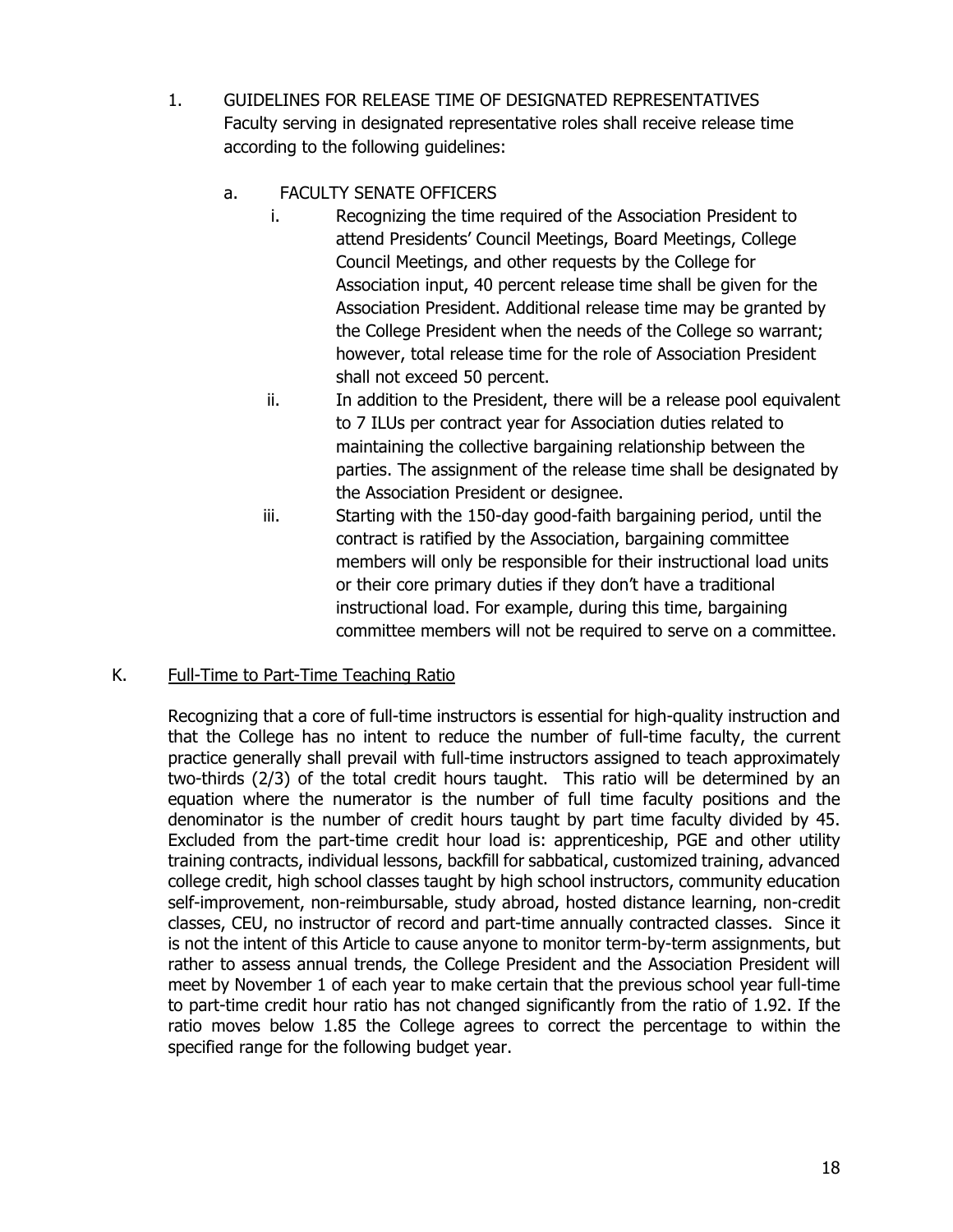### SALARY, PLACEMENT, AND PAY PERIOD

- A. For hiring and salary purposes, instructors' degrees must be from regionally accredited institutions, or the equivalent, as recognized by the American Association of Collegiate Registrars and Admissions Officers (AACRAO) or National Association of Credential Evaluation Services (NACES).
- B. The College may grant full-time faculty status to instructors initially hired as annually contracted part-time faculty under the Part-Time Faculty Agreement. If the instructor is being assigned to a department different from the department involved in the original hiring process, the College will consult with the new department. When the instructor is granted a full-time faculty contract, the annually contracted part-time years of service will count towards salary placement and other benefits granted under the Full-Time Faculty Agreement.
- C. General Rule Step Placement
	- 1. Instructors at the College shall meet the following minimum standards to qualify for Step 4 on the approved faculty salary schedule:
		- a. Career Technical Instructors:
			- 1. Degree and experience. A bachelor's degree in the subject matter to be taught plus a minimum of three (3) years of practical work experience in the field of specialization.

-or-

2. Specialized training or experience. A minimum of three (3) years of work experience in the field beyond the normal training or preparation time. Specialized training may include, but is not limited to, licensed apprenticeship programs, community college associate degree programs, and/or other professionally certified or licensed training.

The College maintains the right to ask the candidates to demonstrate their competencies via a performance-based test supervised by the instructional division.

- b. Lower Division:
	- 1. A master's degree in the subject matter to be taught or a master's degree in any field with a minimum of thirty (30) quarter hours of graduate credit in the primary teaching assignment. To qualify for a second teaching field, the candidates will be expected to have a minimum of twenty-four (24) quarter hours of graduate credit in the second teaching area.
	- 2. Under certain circumstances the College recognizes that there are areas where individuals have demonstrated their competencies and served in professional fields with distinction yet do not possess the master's degree. Representative of such areas might well be the performing arts, foreign languages, government services, and recreational sports. Under such circumstances the appropriate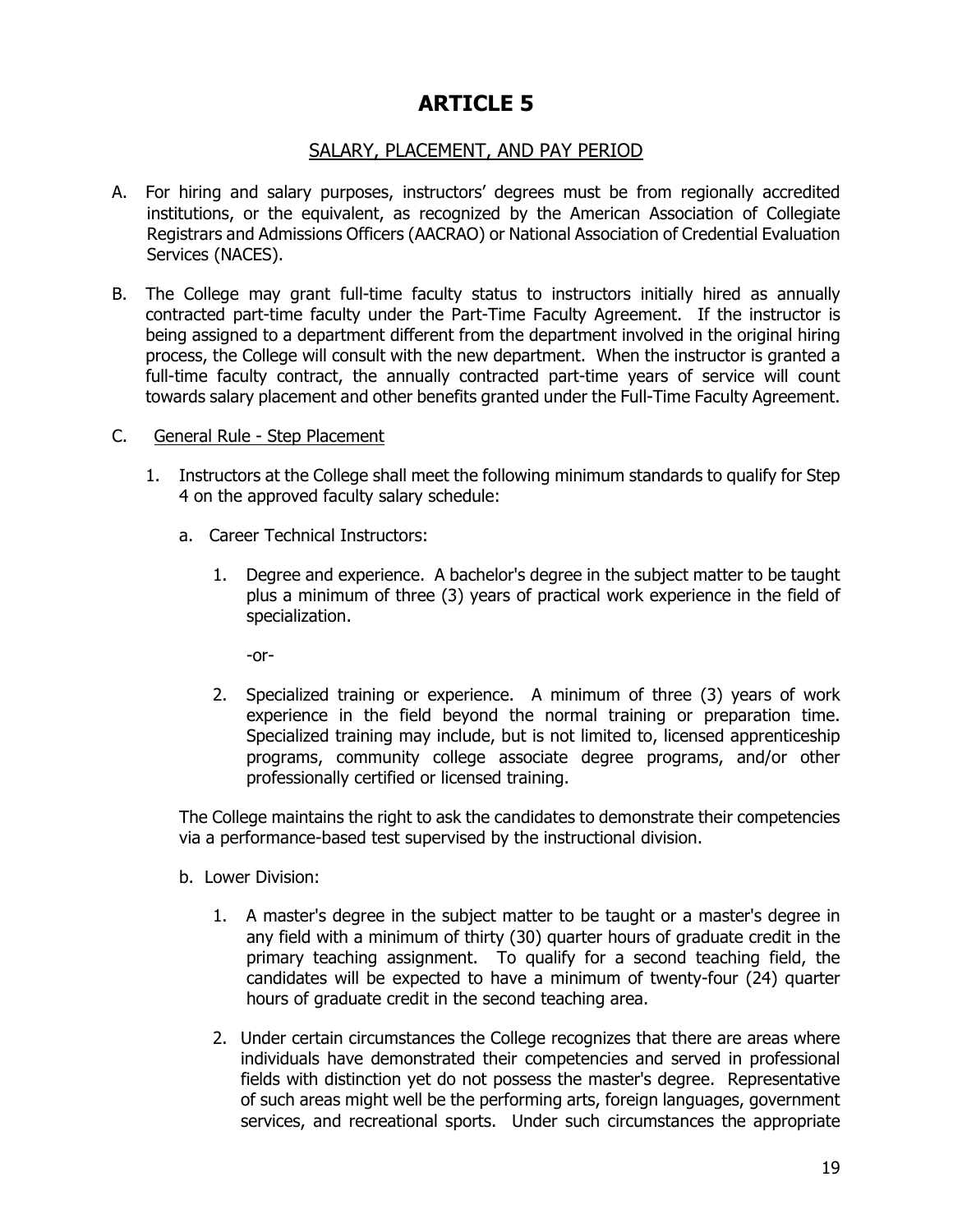Vice President will provide the President with the necessary documentation to support that the individual has demonstrated the proficiencies which would reflect a high level of competency in the field.

3. Other Education:

The instructor shall be qualified when the appropriate Instructional Vice President, Dean, or other authorized staff members, after consulting with the affected department, ascertain that the instructor has demonstrated the competencies and excellence in the subject matter to be taught.

- 2. In the placement of new faculty on the salary schedule, previous experience beyond minimum standards may call for placement on Step 3. Specific requirements for placement on Step 3 are as follows:
	- a. Master's degree and two (2) years full time equivalent teaching experience as defined in Article 3 Section G, or
	- b. The Administration will evaluate other exceptional experience, informal teaching experience, or training relevant to assignment at Clackamas Community College in making initial placement.

#### D. General Rules – Payment Schedule

All salary payments will be made on the last banking day of the calendar month worked. All salary payments will be made electronically unless a faculty member does not have an account for such purpose, in which case payment shall be by check. All instructors on a regular full-time contract will receive at least one-twelfth (1/12) of their contracted salary each month. Each instructor on a regular full-time contract may, upon request, receive the balance of money due on the last business day in June.

E. General Rules – Grant Funded Positions

Faculty members shall receive salary and benefits in accordance with this agreement regardless of the funding source.

### F. Insurance

 Effective October 1, 2019 the College shall contribute to a Section 125 plan the amount each employee needs to cover the requisite fringe benefit package according to the table below:

|                           | 2019-20 | 2020-21 | 2021-22 |
|---------------------------|---------|---------|---------|
| Employee Only             | 851     | 911     | 974     |
| Employee + Spouse/Partner | 1501    | 1606    | 1719    |
| $Employee + Child (ren)$  | 1294    | 1385    | 1482    |
| $Emplovee + Family$       | 2105    | 2252    | 2410    |

1. Each employee shall, as a minimum, be provided long-term disability insurance, life insurance (\$50,000), dental insurance, vision insurance, and medical insurance at a level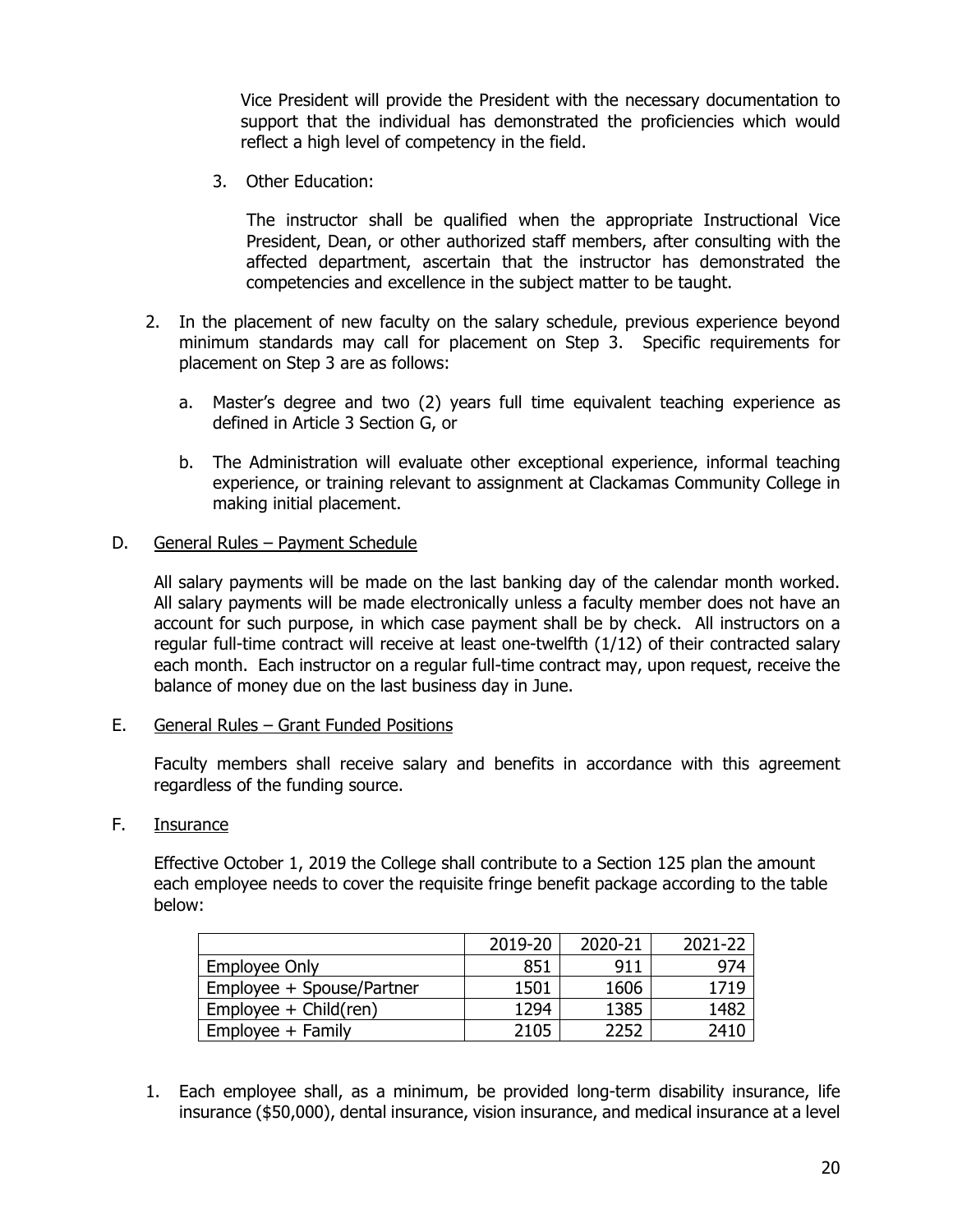no less than that enjoyed by the member during the preceding contract year, if offered by OEBB. The cost of providing insurance shall be deducted from the employee's fringe benefit package.

- 2. If the total employer contribution is insufficient to cover the needs of the employee as expressed above, then the College shall deduct the balance from the employee's monthly salary and contribute these amounts to the Section 125 plan.
- 3. The College may elect to provide a high-deductible medical insurance plan, Moda Plan H and/or Kaiser Plan 3. The plan may or may not result in lower costs to enrolled employees depending on their medical use during the plan year. It is the employee's responsibility to determine whether they are eligible under federal guidelines to participate in this type plan. For staff choosing this plan, effective October 1 of each plan year identified in this agreement, the college will place premium savings equivalent to the difference between the single tier Plan H premium and the least expensive single tier plan premium of other available plans into the health savings account (HSA). Savings on other tiers will be in the form of lower out-of-pocket expenses and will not result in college paid contributions into a health savings account (HSA).
- 4. If an eligible employee opts out of medical, dental and vision coverage under the College's group health insurance plan the employee shall be deemed to have elected the cash-out option under the Section 125 plan. \$200 per month will be automatically paid to the employee as taxable compensation subject to applicable withholding, less any fee charged by OEBB for offering an opt out incentive. The remainder of the College contribution will be forfeited and will revert to the College.
- 5. Employees who, by mutual, written agreement, work less than a 75% load will receive a fringe benefit package prorated to their percent workload.
- 6. The Insurance Committee shall review college medical, dental, vision, life and disability insurance programs on a year-to-year basis and make recommendations regarding plan choices and offerings through the Oregon Education Benefit Board (OEBB).

 The Insurance Committee shall contain at least two Faculty members. Selection of members to fill the representative positions is to be made by the Association.

7. The insurance programs identified in this Article shall be provided only in accordance with the underwriting rules and regulations set forth by the insurance carriers in policies retained by the College. Nothing in this Agreement shall change the interpretations, meanings, or intent of the provisions of the insurance contracts between the College and the insurance carriers. The College is not obligated under any circumstance to pay for any expense not covered by the insurance carriers. Nothing in this Agreement, however, limits an employee's right to appeal or otherwise challenge against the carrier any interpretation, meaning, or intent of the provisions of any insurance contract applied by the carrier.

#### G. Extended Contracts

Bargaining unit employees who work on extended contracts shall have their pay calculated in accordance with their current annually contracted salaries. In cases where no salary settlement has been reached, extended salaries will be calculated and paid using the last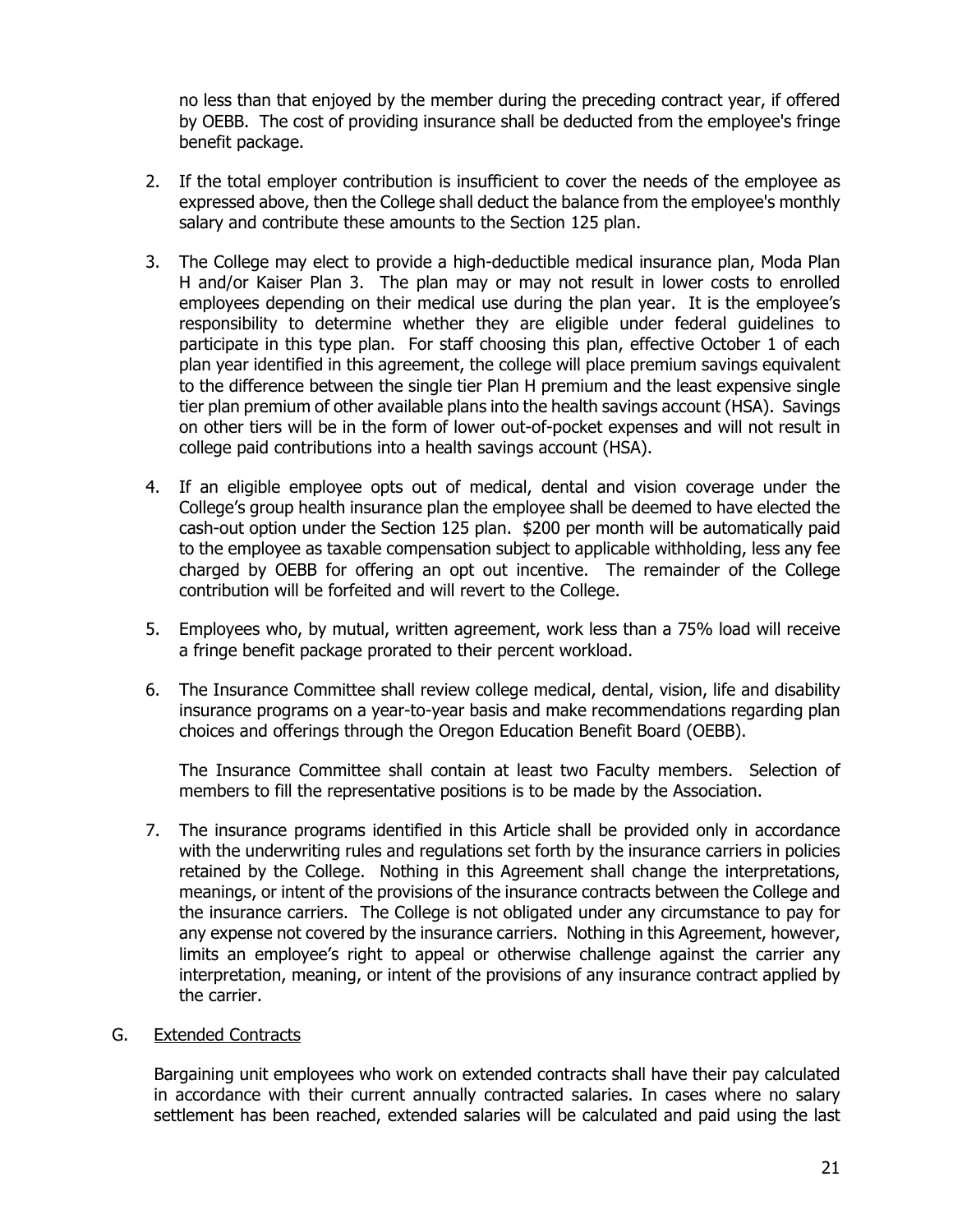known annual salary. Appropriate adjustments will be made within sixty (60) days after a settlement is reached.

- 1. Employees shall be paid a prorated salary based on their annually contracted salary and assignment. Instructors working under extended contracts are expected to satisfy the full requirements of their job descriptions in proportion to their prorated pay.
- 2. No contract will be extended for more than fifty-five (55) working days beyond the regular assignment.

#### H. Overload

Bargaining unit employees who teach an overload shall have their pay calculated from the top step of the appropriate group of the part-time salary schedule. The faculty member and supervisor will determine the appropriate number of related office hours, which shall be paid from the top step of the appropriate group of the part-time salary schedule.

#### I. Wage Schedule and PERS Pickup

1. Salary

Effective July 1, 2019 all faculty shall be compensated in accordance with the following wage schedule:

| <u>Step</u>   |          |          |          |          |          |
|---------------|----------|----------|----------|----------|----------|
| <u>Salary</u> | \$92,169 | \$87,866 | \$76,832 | \$64,527 | \$58,383 |

In addition to their regular pay, Department Chairs will receive 7% of step 0 annually. Department Chairpersons and Allied Health program directors shall be given release time in accord with the administrative load.

Beginning in 2016-2017 faculty with over 14 years of continuous service in a full-time faculty position at the College will receive an annual longevity bonus of two percent (2%) of their base salary.

On July 1, 2020 step salaries will be increased by 2.9%, the annual percentage increase of the previous calendar year's West – Size Class A CPI-U plus 0.1%.

On July 1, 2021 step salaries will be increased by the annual percentage increase of the previous calendar year's West – Size Class A CPI-U plus 1.5%.

Employees who, by mutual written agreement between the employee and the College, work less than a 75% load shall be compensated by an amount prorated to their workload.

If, in the judgment of the Faculty Senate, the College's financial position improves significantly during this contract, the Board agrees to reopen the contract with the intent of reexamining the compensation package. If, in the judgment of the Board, the College's financial position deteriorates during this contract to a sufficient extent to warrant it, the Association agrees to reopen the contract with the intent of reexamining the compensation package.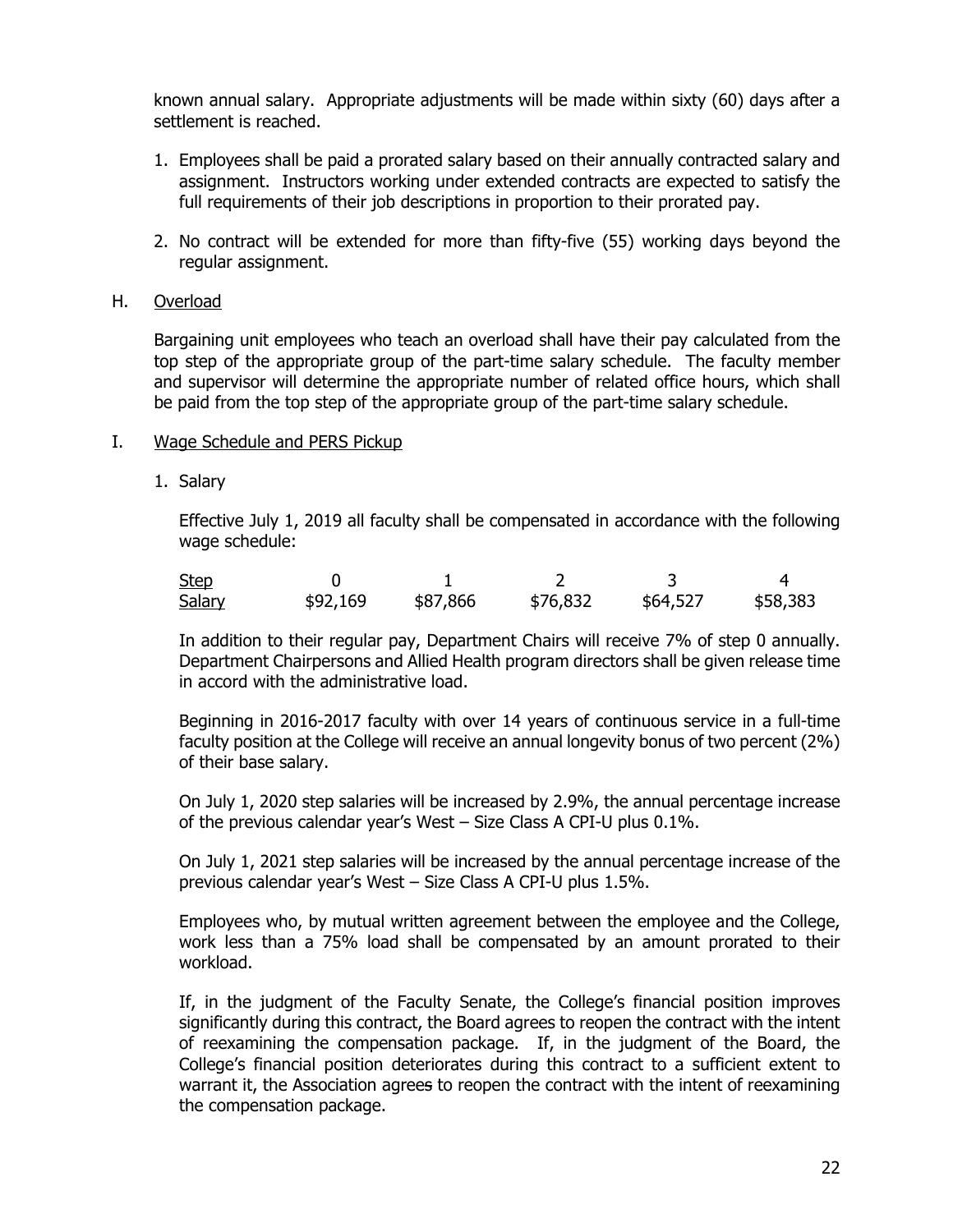2. Advancement

Step adjustments will be granted on the above schedule for all eligible employees. Employees eligible for promotion will be determined by the following criteria:

Step advancement will be automatic unless an unsatisfactory administrative evaluation occurs, and is not adequately corrected, in either of the two years prior to advancement.

### Advancement to Step "0"

A faculty member qualifies for movement to step "0" if any one of the following criteria is met.

- a. Seven years**'** experience as annually contracted faculty at Step 1;
- b. A Doctorate and ten years**'** experience as an annually contracted faculty member at Clackamas Community College;
- c. Fifteen years as an annually contracted faculty member at Clackamas Community College with no unsatisfactory evaluations as above.

### Advancement to Step "1"

A faculty member qualifies for movement to Step "1" upon completion of five years at Step "2."

#### Advancement to Step "2"

A faculty member qualifies for movement to Step "2" upon completion of three years at Step "3."

#### Advancement to Step "3"

A faculty member qualifies for movement to Step "3" upon completion of two years at Step "4."

3. PERS Pickup

The College shall not withhold from the members' monthly salaries the employee contributions required by ORS 238.205, and shall "pick-up," assume, and pay the required employee contribution to the Public Employees Retirement System (PERS). The full amount of required employee contributions "picked-up" and paid pursuant to this Section shall be considered as "salary" within the meaning of ORS 238.205(2) with respect to PERS for the purposes of computing an employee member's "final average salary" within the meaning of ORS 238.205(3), but shall not be considered as "salary" for the purpose of determining the amount of employee contribution required to be contributed pursuant to ORS 238.205(3) in PERS and shall be considered to be employee contributions for purposes of ORS 238.005 to 238.320.

- J. Early Retirement
	- 1. The College will provide the following benefits to faculty who: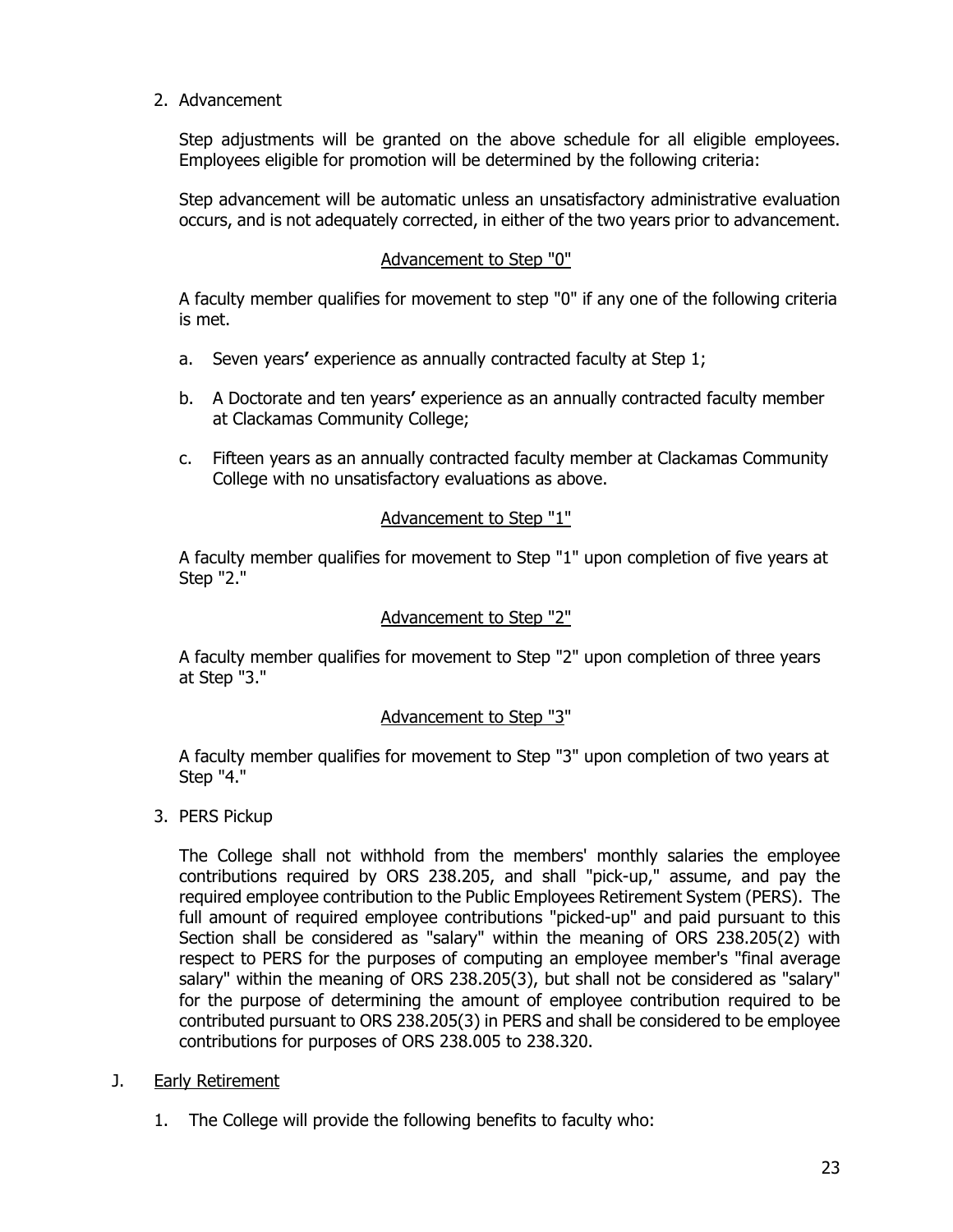- Began full-time faculty annually contracted employment prior to July 1, 2011
- $\bullet$  Have completed twelve (12) consecutive\* years of service with the College
- Are qualified and executing PERS retirement or are at least fifty-eight (58) years of age, but not yet sixty-five (65) years of age
- Elect the option of early retirement.
- a. If the employee is not yet age sixty-two (62) after meeting eligibility requirements in 1 above, the member is eligible for 1, 2 and 3 listed below under Benefits.
- b. If the employee is age sixty-two (62), but not yet age sixty-five (65) after meeting eligibility requirements in 1 above, the member is eligible for 2 and 3 listed below under Benefits.

#### **BENEFITS**

- 1. A monthly stipend which shall be \$700 for a maximum of 48 months or until the employee reaches age sixty-two (62), whichever happens first. Employees retiring before age fifty-eight (58) may opt to receive monthly payments equal to \$700 x 48 months divided by the number of months eligible up to age sixty-two (62).
- 2. Medical, vision, and dental insurance generally provided college staff limited to two-party coverage until retiree reaches age sixty-five (65) and shall be subject to approval of carrier. In the first year of retirement this benefit shall be the dollar amount in effect during the employee's last year of work increased thereafter by the average percentage increase in the previous calendar year's West – Size Class A CPI-U (with a range of 2.5%- 3.5%).

 For employees receiving their first full-time contract after July 1, 2002, the CPI-U adjustment will not continue beyond the date of retirement.

- 3. Existing (employer paid group plan) life insurance coverage at the time of retirement (maximum \$50,000) for employee until age sixty-five (65).
- 2. A minimum of six (6) months**'** notice must be given prior to the planned date of retirement. This requirement may be waived by the College President.
- 3. Early Retirement monthly stipends and benefits are not transferable to a spouse in the event of the employee's death.
- 4. If a payment has been authorized and a retirement date established, payment does not become an obligation of Clackamas Community College until the agreed upon retirement date. Death or termination of employment for any reason, prior to established date, terminates the obligation to pay by Clackamas Community College.

\*Paid Leave (including up to two years long term disability) will be counted as time served. Unpaid leaves do not constitute a break in consecutive years of service, but will not be counted as time served.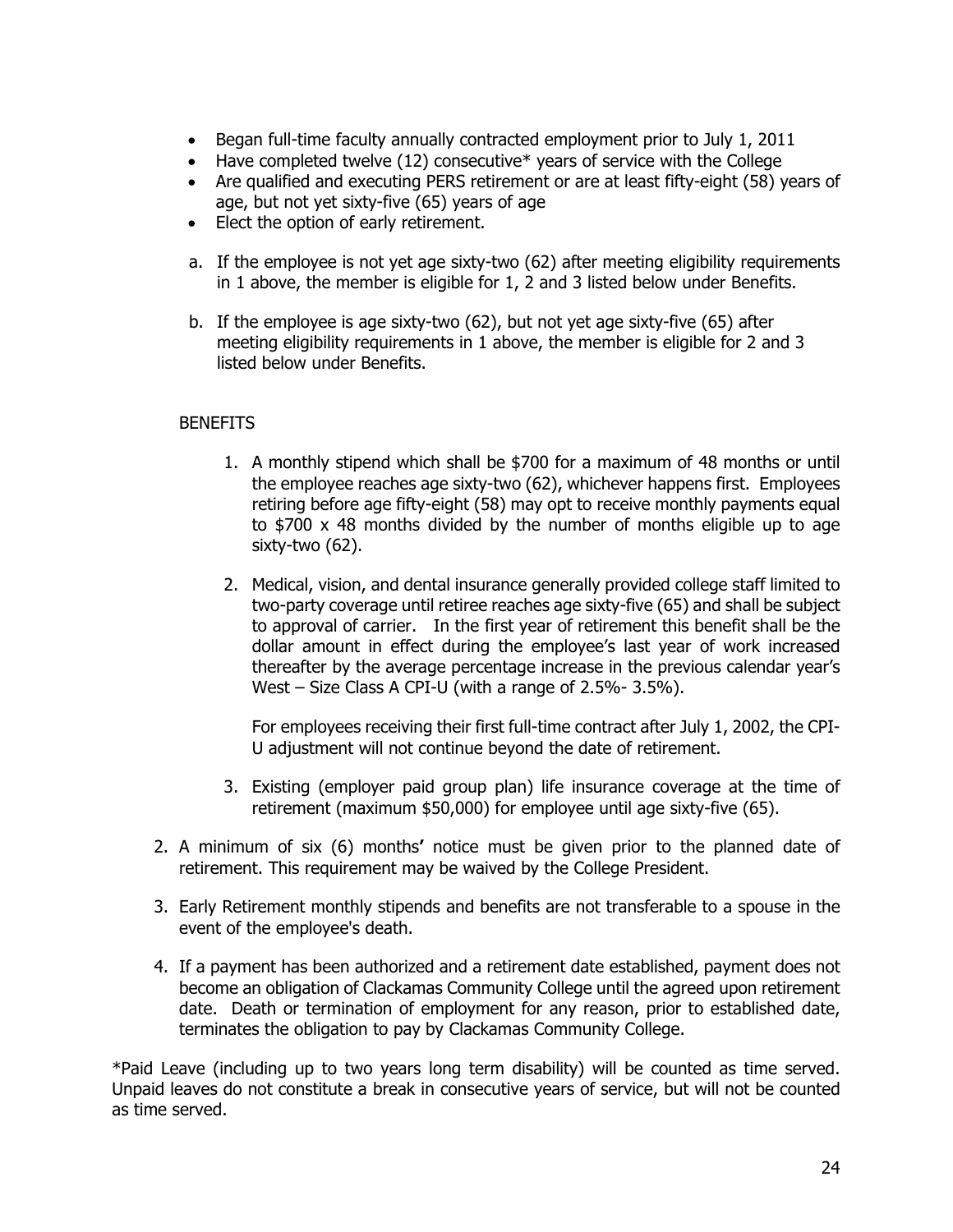# CALENDAR

- A. The calendar for the academic year shall be determined annually by the College and approved by the Board.
- B. The basic service calendar for faculty shall be one hundred seventy-five (175) days including six (6) paid holidays. Faculty will work with their Dean to determine the best way in accordance with Article 4 to meet their 175-day contractual obligations.
	- 1. The work year shall consist of fall, winter, and spring terms unless agreed to by the individual faculty member and the Dean.
	- 2. Summer term may be substituted for one of the other terms in the same academic and fiscal year with agreement by the Dean and individual faculty member. Summer term may include assignments of varying lengths in accordance with Article 4, with no increase in salary or number of paid holidays, as long as the aggregate work performed annually is equivalent to the 175-day contractual obligation.
	- 3. Work assignments in accordance with Article 4 may be scheduled over four terms of the same academic and fiscal year with agreement by the Dean and individual faculty member, with no increase in salary or number or paid holidays, as long as the aggregate work performed annually is equivalent to the 175-day contractual obligation.
	- 4. Work assignments in accordance with Article 4 may be scheduled outside the regular term schedule during the academic and fiscal year with agreement by the Dean and individual faculty member with no increase in salary or number of paid holidays, as long as the aggregate work performed annually is equivalent to the 175-day contractual obligation.
- C. Contracts for faculty on a schedule varying from the basic service contract will have the dates of service specified in the individual contract.
- D. A faculty member originally hired to work fall, winter, and spring terms may refuse an alternate work year without prejudice. A faculty member originally hired to work a schedule that differs from fall, winter, and spring terms agrees to an alternate work year on an ongoing basis.
- E. Four (4) days of the period of contracted in-service and orientation time will be used at the discretion of the individual faculty member to prepare materials and equipment for course work before fall term classes begin. The remaining non-instruction day, or equivalent, will be planned, organized, and scheduled by the administrative/faculty in-service planning committee appointed by the President. This in-service day will occur on the Wednesday, Thursday, or Friday before classes begin for Fall term. (Faculty will have the option of using unused Fall term preparation time for comparable preparation time during Winter and Spring breaks.)
- F. Paid holidays during the basic service calendar shall be Veterans' Day, Thanksgiving Day and the following Friday, Martin Luther King Day, Presidents Day, and Memorial Day. For faculty whose contracts call for employment on the following days, those days will be paid holidays: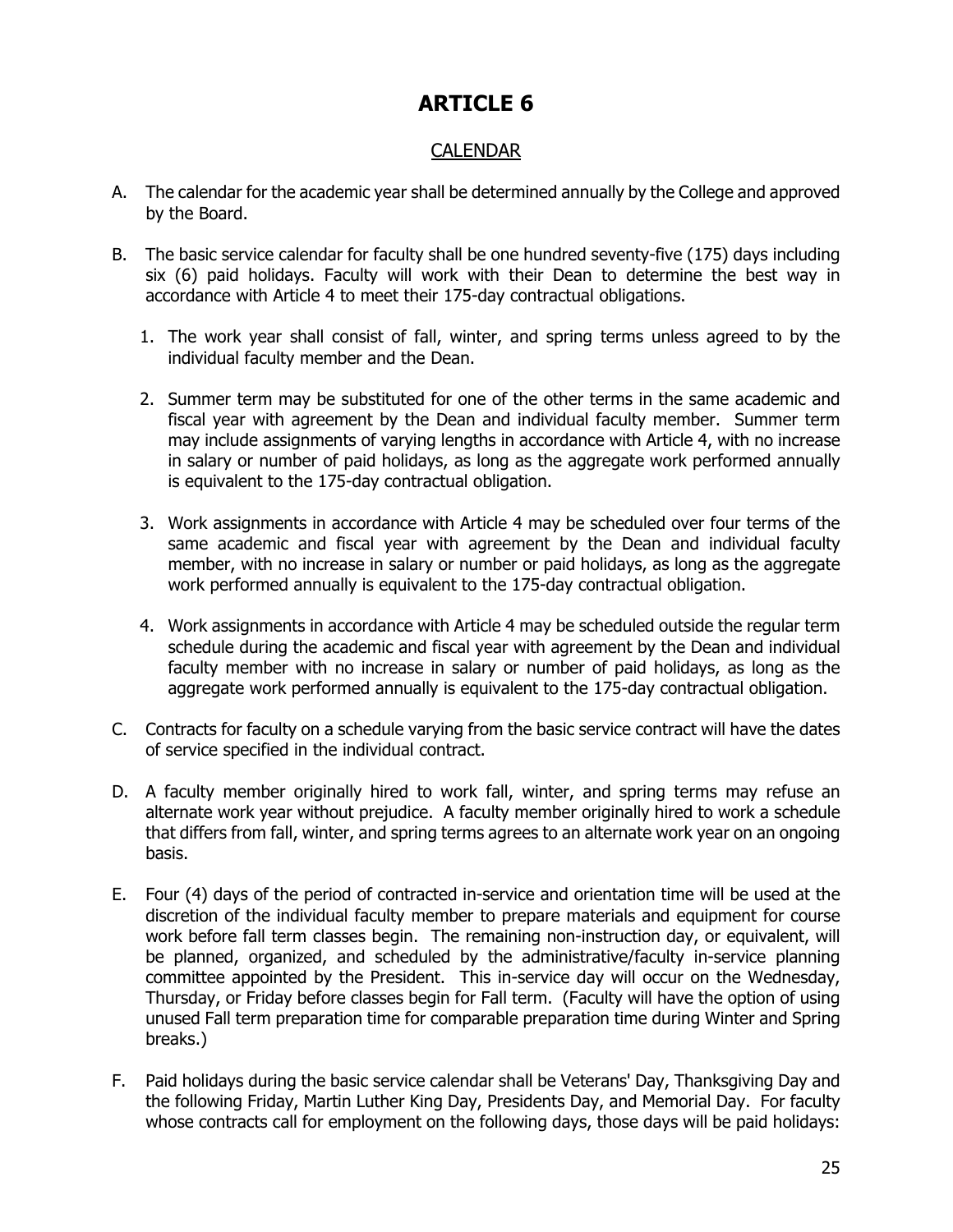Independence Day, Labor Day, Christmas Day, the working day before or after Christmas, New Year's Day. When the holidays will be observed, will be determined each year and will be reflected in the Academic Calendar.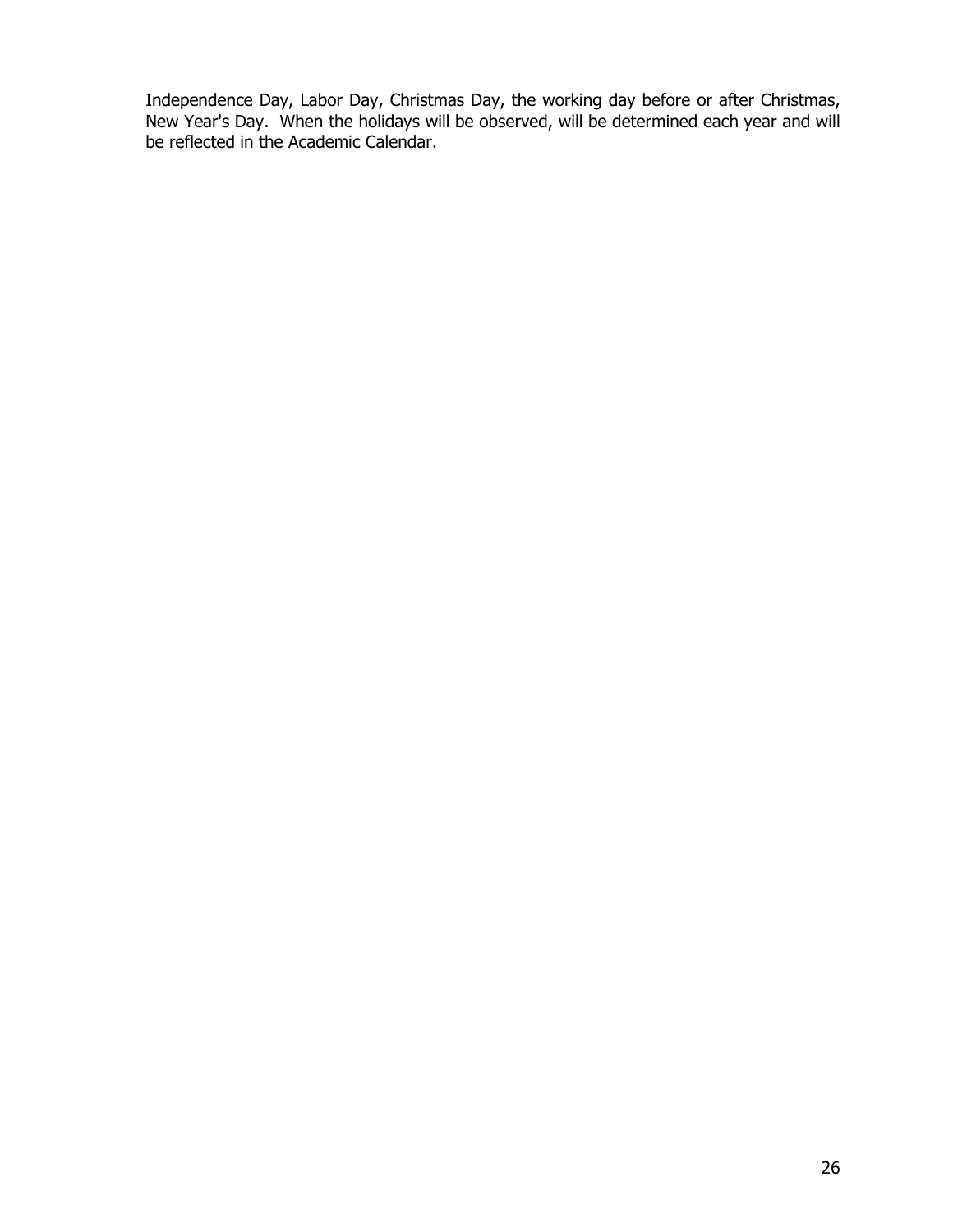# SICK LEAVE

The following leaves of absence guidelines are administered by Human Resources. Detailed information regarding qualifying absences, reporting leave use, application, medical certification and definitions relative to sick leave will be made available in the Human Resources Office.

#### A. Annual Sick Leave Accrual

Unused sick leave for faculty members shall accumulate for an unlimited number of days and shall accumulate at the rate of ten (10) days per academic year which shall be granted at the beginning of each year or one (1) day per month employed, whichever is greater. Annually contracted faculty working less than one hundred percent (100%) shall accumulate and use sick leave prorated to the percent of their individual annual contracts.

Instructors may donate up to ten percent (10%) of their accrued sick leave time to another fulltime faculty Association member who has exhausted all sick leave and other compensatory time due to illness or injury and who is requesting sick leave to satisfy the waiting period for long term disability. Instructors who are terminating for any reason may not donate their accumulated sick leave.

If the absence is for five (5) days or more, and if circumstances warrant, the faculty member may be asked for medical justification.

#### B. Transfer of Sick Leave

Annually contracted employees will be able to transfer one-half (1/2) of their accumulated sick leave, if immediate previous employment was at another school district or community college in the state of Oregon and if the employee was in continuous employment.

### C. Workers' Compensation

- 1. Absence resulting from illness or accident compensated by Workers' Compensation insurance is chargeable as sick leave. Compensation received shall be deducted from College pay.
- 2. The College agrees to maintain Workers' Compensation benefits not less than the same level provided by the State Accident Insurance Fund.

### D. Family Medical Leave

Employees may request, in writing, a medical leave in accordance with the Family Medical Leave Act (FMLA) and the Oregon Family Leave Act (OFLA). Such leaves shall be granted in accordance with state and federal law. The laws and corresponding reasons for leave include, but are not limited to:

1. Family Medical Leave Act (birth, adoption, foster placement of child, employee's or family member's serious health condition, qualifying exigencies relating to family member's military duty, to care for a family member with a military duty-related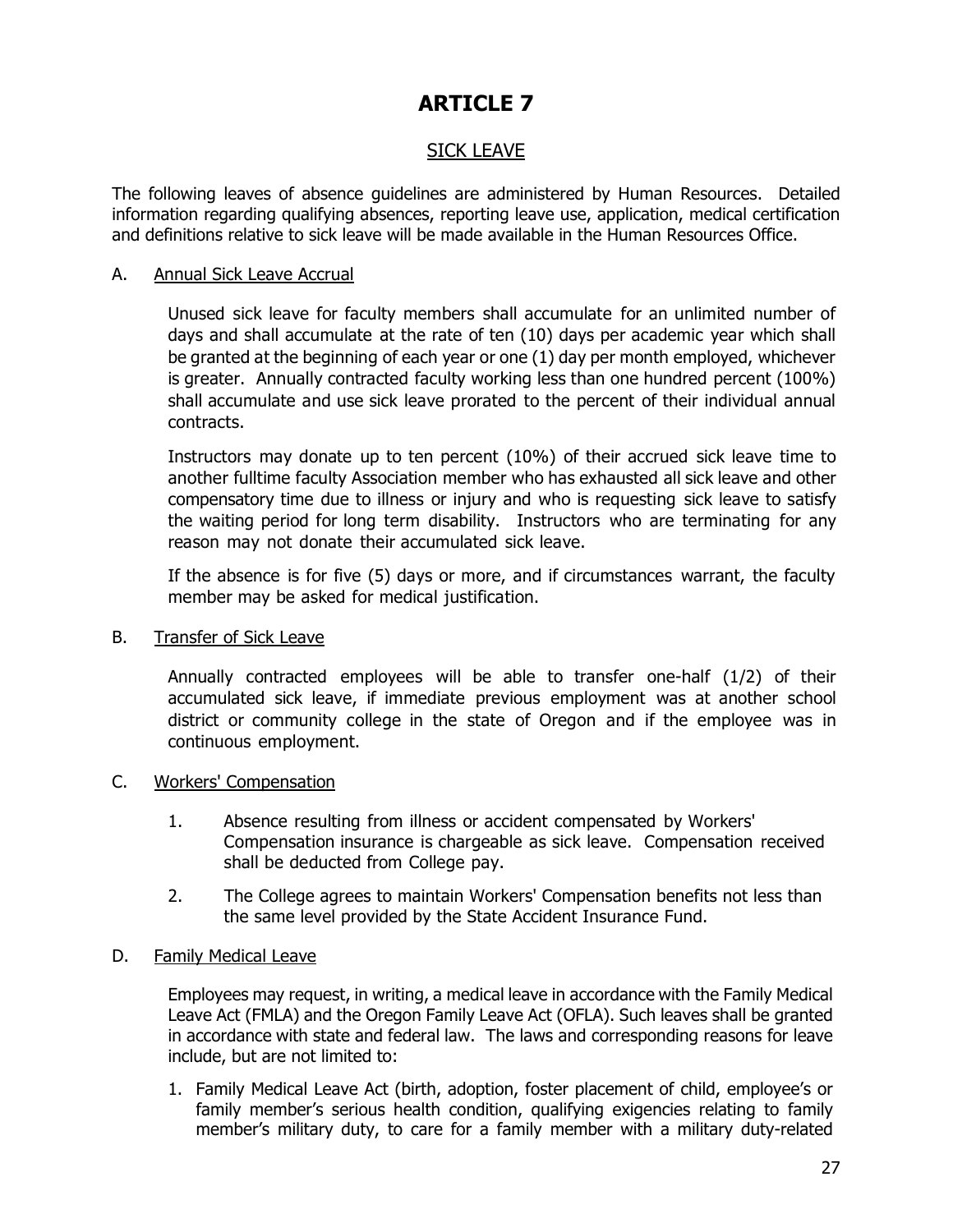illness or injury)

- 2. Oregon Family Leave Act (birth, adoption, foster placement of child, employee's or family member's serious health condition, care for sick child who can't go to school or childcare, bereavement)
- 3. Oregon Sick Leave Law (employee's or family member's illness, injury, health condition, need for medical diagnosis, care or treatment or need for preventative medical care, any reason covered by other Oregon leave laws, public health emergency)
- 4. Oregon Military Family Leave Act (to spend time with a spouse or domestic partner and attend to needs associated with call or order to active duty or leave from deployment during period of military conflict)
- 5. Oregon Leave to Attend Criminal Proceeding (for crime victims to attend criminal proceeding at which victim has right to be present)
- 6. Oregon Leave for Victims of Domestic Violence, Sexual Assault, Harassment, or Stalking (for victims of these crimes to seek legal or law enforcement assistance or remedies, medical treatment, counseling, services from a victim services provider or to relocate or take steps to secure home)

Additional guidelines that apply to protected leave under FMLA or OFLA include:

- Employees are generally entitled to a maximum of 12 weeks of family leave within the employer's 12-month leave year. (FMLA and OFLA)
- An employee using pregnancy disability leave is entitled to 12 additional weeks of leave in the same leave year for any qualifying OFLA purpose. (OFLA)
- An employee using a full 12 weeks of parental leave is entitled to take up to 12 additional weeks for the purpose of sick child leave. (OFLA)
- Employees are entitled to 2 weeks of bereavement leave to be taken within 60 days of the notice of the death of a covered family member. (OFLA)
- A spouse or state certified domestic partner of a service member is entitled to a total of 14 days of leave per deployment after the military spouse/state certified domestic partner has been notified of an impending call or order to active duty and before deployment and when the military spouse/state certified domestic partner is on leave from deployment. (OFLA)

Employees may be placed on family medical leave either at the employee's request or at the employer's discretion. The employee is required to use all eligible sick leave and/or personal leave time concurrent with family medical leave time.If an approved family medical leave extends beyond available paid time, the remainder of the leave will be unpaid.

Detailed information regarding notification, application, certification, and definitions relative to Family Medical Leave will be made available in the Human Resource Office.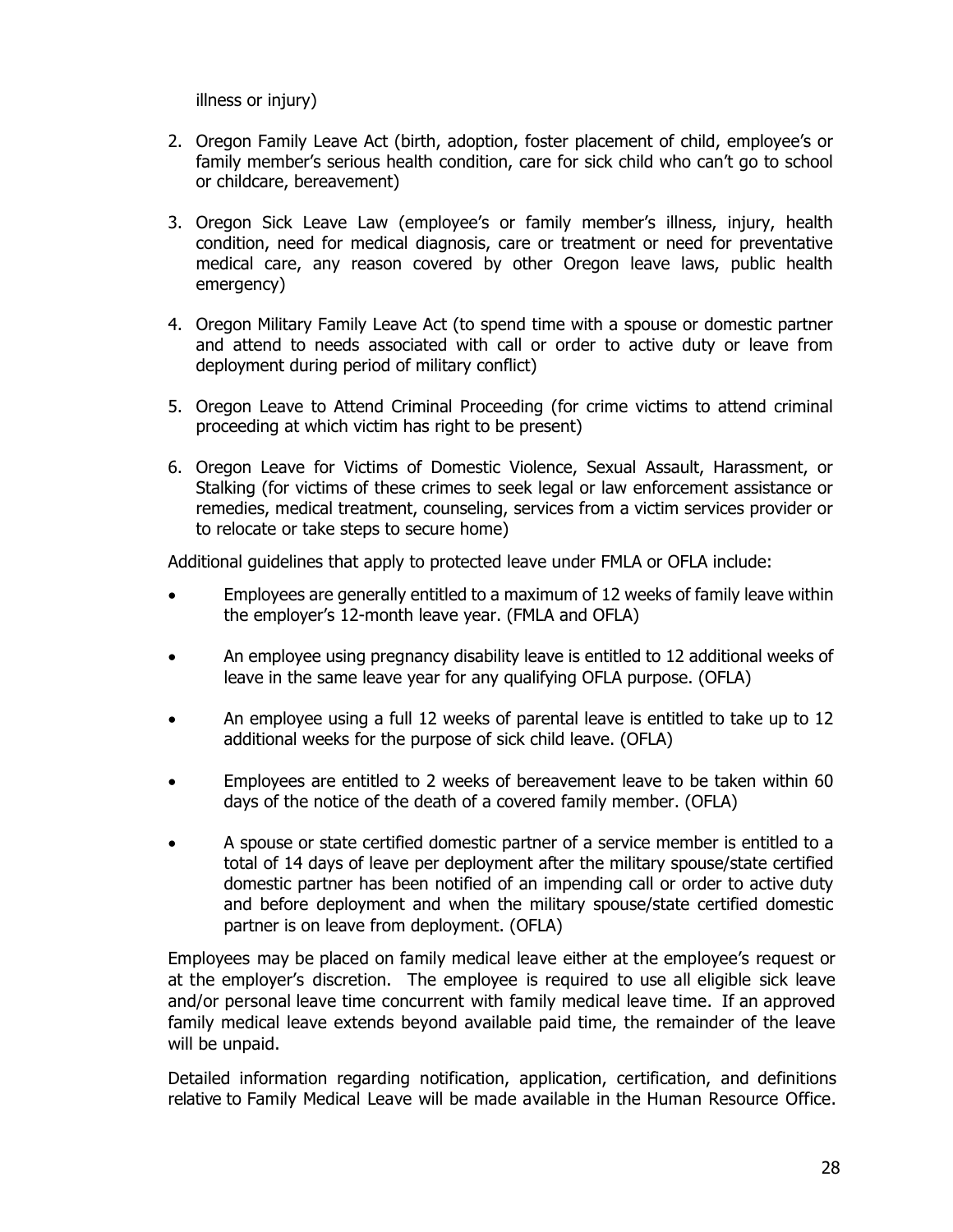# PAID LEAVES OF ABSENCE

### A. Types of Leave

Instructors shall be entitled to the following temporary non-accumulative leaves of absence with full pay each school year:

#### 1. Professional

The Board agrees to continue the practice of providing paid leave days for attendance by instructors at meetings or conferences of an educational nature as approved by the Vice President of Instruction and Student Services, Dean, or designee.

#### 2. Conferences of Affiliates

Up to a total of ten (10) person days for representatives of the Association to attend conferences or conventions of state and national affiliated organizations for matters allowed by law. Requests for leave will be made through the Association President and approved by the Vice President of Instruction and Student Services. The individual department shall be responsible for the affected classes.

### 3. Legal

Instructors on jury duty or subpoenaed to appear as witnesses will be given paid leave for such purposes, but must turn over to the College compensation they receive as a juror or witness. Employees appearing in court on their own behalf will have the cost of a substitute deducted from their salaries, if a substitute is hired.

#### 4. Bereavement

Up to three (3) days of paid leave and any additional personal and/or sick days with Dean's approval at any one time in the event of death of a faculty member's family. It is the intent of this provision that the employee defines what "family" means.

#### 5. Military

- a. Paid Military Leave: An employee who has been employed for at least six (6) full months with the College before applying for military leave and who has not been on military leave at the time of application, shall be granted a military leave of absence with pay for a period not to exceed fifteen (15) calendar days in any one training year, in accordance with ORS 408.290.
- b. Veterans Day Leave for Veterans: When the college-observed Veterans Day does not coincide with the actual Veterans Day an employee that qualifies as a veteran may:
	- 1) be granted leave without pay.
	- 2) choose to use available personal leave.

Leave will be granted in accordance with applicable state and/or federal law.

#### 6. Personal/Emergency

Each member of the faculty bargaining unit is entitled to use up to four (4) days of paid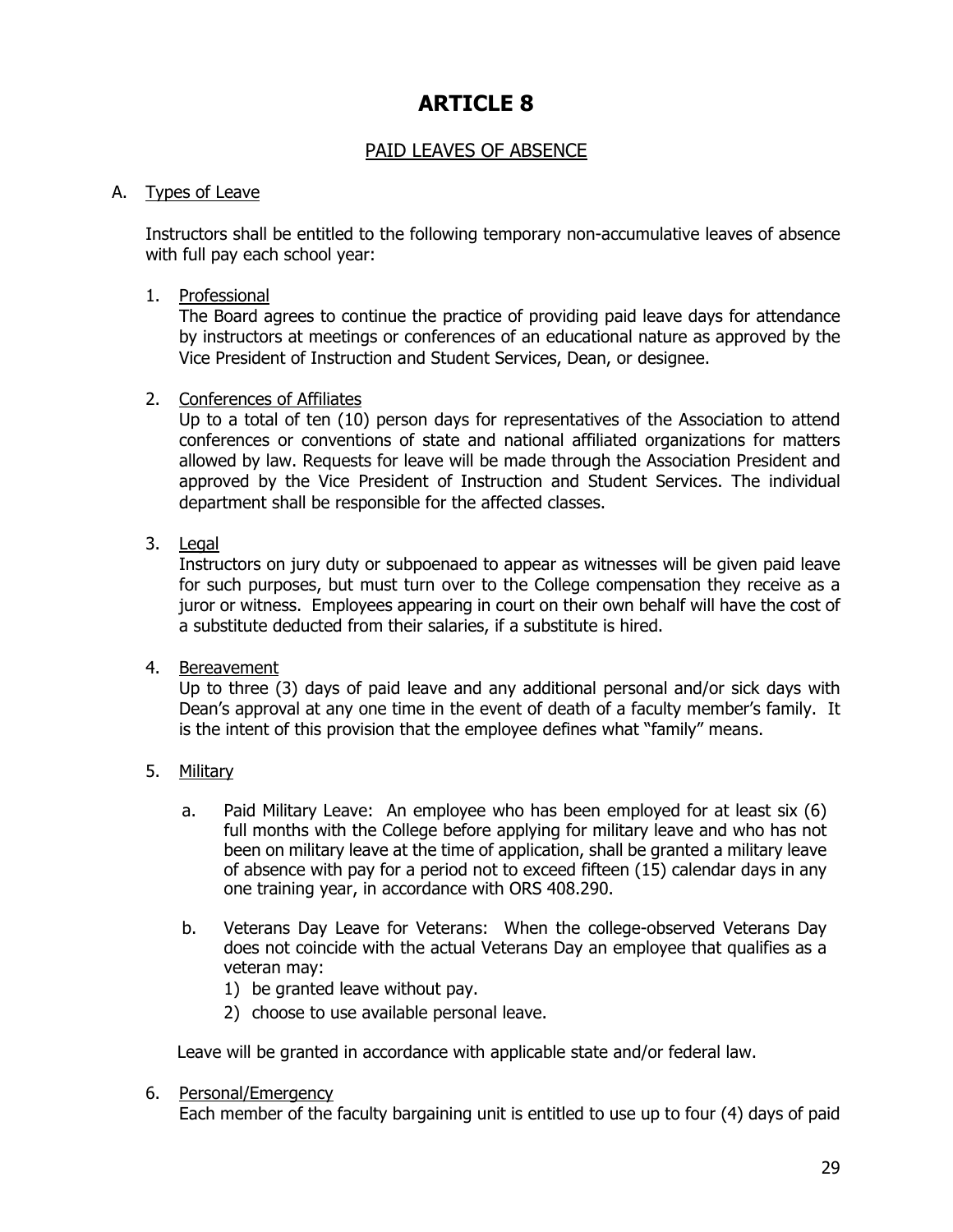personal or emergency leave each year. An absence form is to be submitted upon returning to work.

- a. Emergency: The faculty member is to notify their Dean or supervisor of such emergency leave.
- b. Personal Leave: This leave is specifically restricted to personal business that cannot be scheduled outside of regular class hours.

A request must be given to the supervisor or dean for approval at least three (3) days in advance. For example, personal leave may be used for business matters, legal matters, school functions for dependent children, etc.

c. Other Leave: Other leaves of absence with pay may be granted by the Board.

#### B. In Addition to Sick Leave

Leaves taken pursuant to Section A above shall be in addition to any sick leave to which the faculty member is entitled.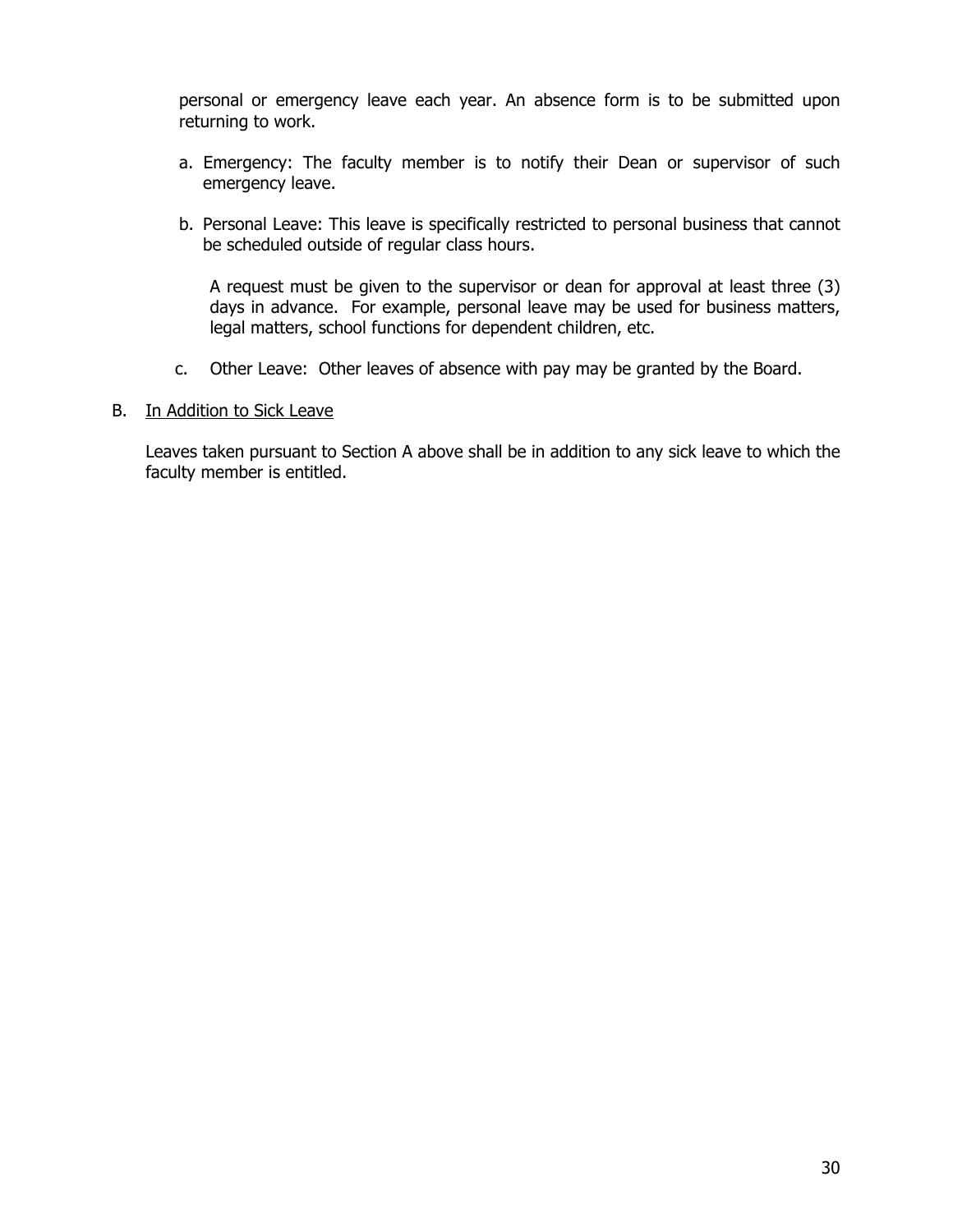# UNPAID LEAVES OF ABSENCE

#### A. International and Federal Programs

A leave of absence of up to two (2) years shall be granted to any employee, upon application, for the purpose of participating in exchange teaching programs in other states, territories or countries; foreign or military teaching programs; the Peace Corps, Teacher's Corp, or Job Corps as a full-time participant in such programs; or a cultural travel or work program related to professional responsibilities; provided said employee states an intention to return to the College.

#### B. Professional Study

A leave of absence up to two (2) years shall be granted to any employee upon application for the purpose of engaging in study at an accredited college or university reasonably related to the employee's professional responsibilities. The first year of leave shall count towards movement on the salary schedule and towards eligibility for early retirement.

#### C. Military

A military leave of absence shall be granted to any employee who shall be called to, inducted in or enlisted for military duty in any branch of the armed forces of the United States pursuant to ORS 408.290 and the Uniformed Services Employment and Reemployment Rights Act (USERRA).

#### D. Political

A leave of absence not to exceed two (2) years shall be granted to any employee upon application for the purpose of campaigning for or serving in public office.

#### E. Association

A leave of absence of up to two (2) years shall be granted to any employee upon application for the purpose of serving as an officer of the Association or on its staff.

#### F. Childbirth and/or Child Care

Leave without pay for a reasonable period not to exceed six (6) months before and/or after the birth or adoption of a child shall be granted at the written request of the employee.

#### G. Status

Upon return from leave, employees will be eligible for those benefits to which they would have been eligible had no leave been taken and shall be assigned to the same or substantially equal position to which they were entitled when the leave commenced.

a. Employees on a leave of absence who work less than two (2) terms in their individual contract year shall not be entitled to a salary step advancement, except as provided in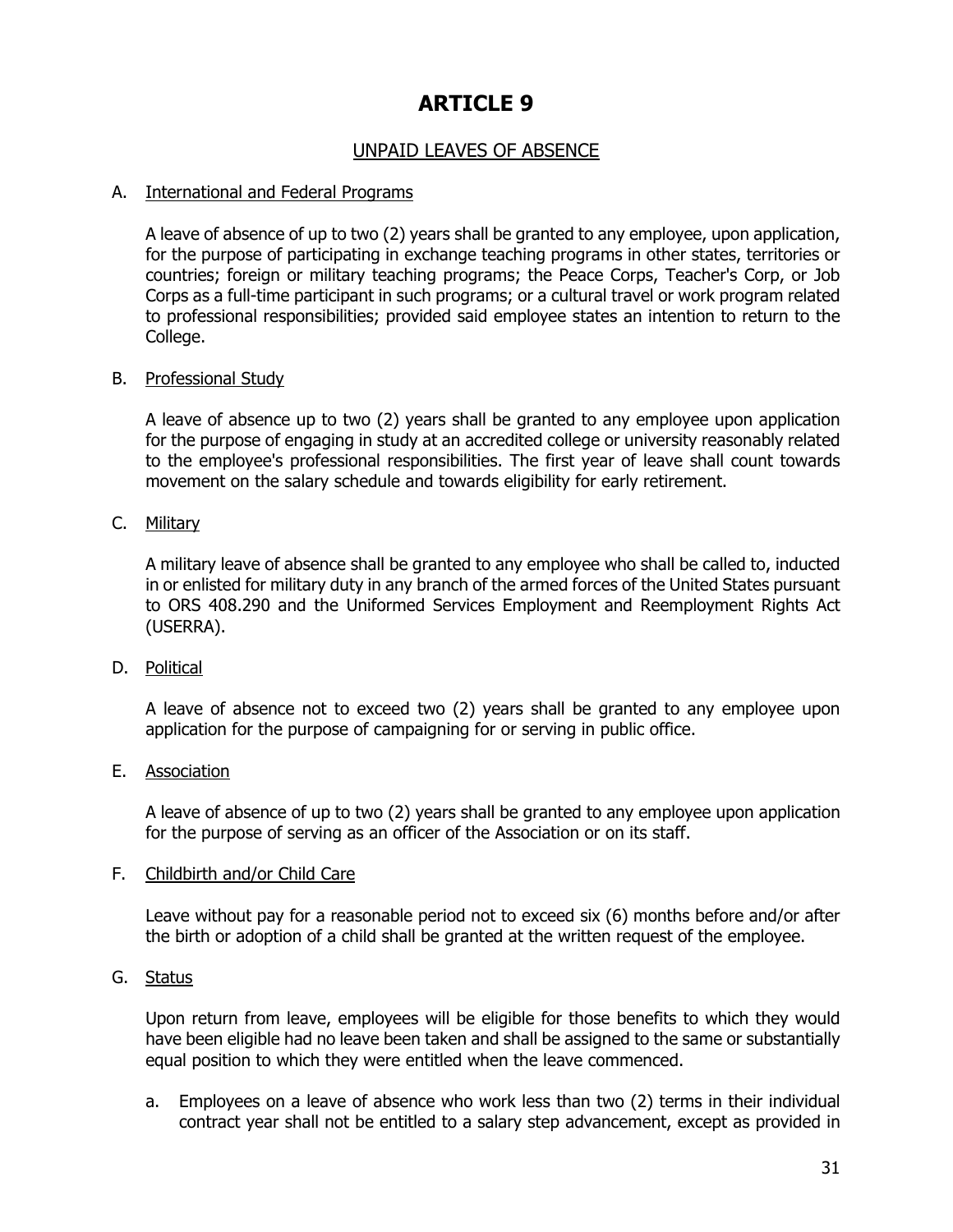Section B and provided by law.

b. Employees on a leave of absence shall be subject to the provisions of Article 20 - Reduction in Force.

#### H. Application for Leaves, Extensions, Renewals

All applications for leaves, extensions, or renewals of leaves shall be submitted to the supervisor in writing and shall include the general reasons for the request, dates, and length of leave requested, and date of intended return. Generally, starting and ending dates should coincide with the break between academic terms. All such applications shall be submitted at least one (1) academic term prior to commencement of the requested leave, extension, or renewal. However, if an employee is unable to submit a request one (1) academic term prior to the effective date of the leave, extension, or renewal, then the College will make reasonable effort to accommodate the request. The College may deny any of the preceding unpaid leaves of absence, except as provided by state and federal law (e.g. Military, childbirth) because of circumstances reasonably beyond the control of the College.

#### I. Fringe Benefits

Employees on leave shall have the option to purchase any fringe benefits available to active employees if permitted by the carrier. Such option should be requested in the application for leave.

#### J. Return from Leave

Employees who change their return date should notify the supervisor in writing at least one (1) academic term prior to their anticipated return from leave. Failure to give adequate notice may delay an employee's date of return by up to one (1) academic term.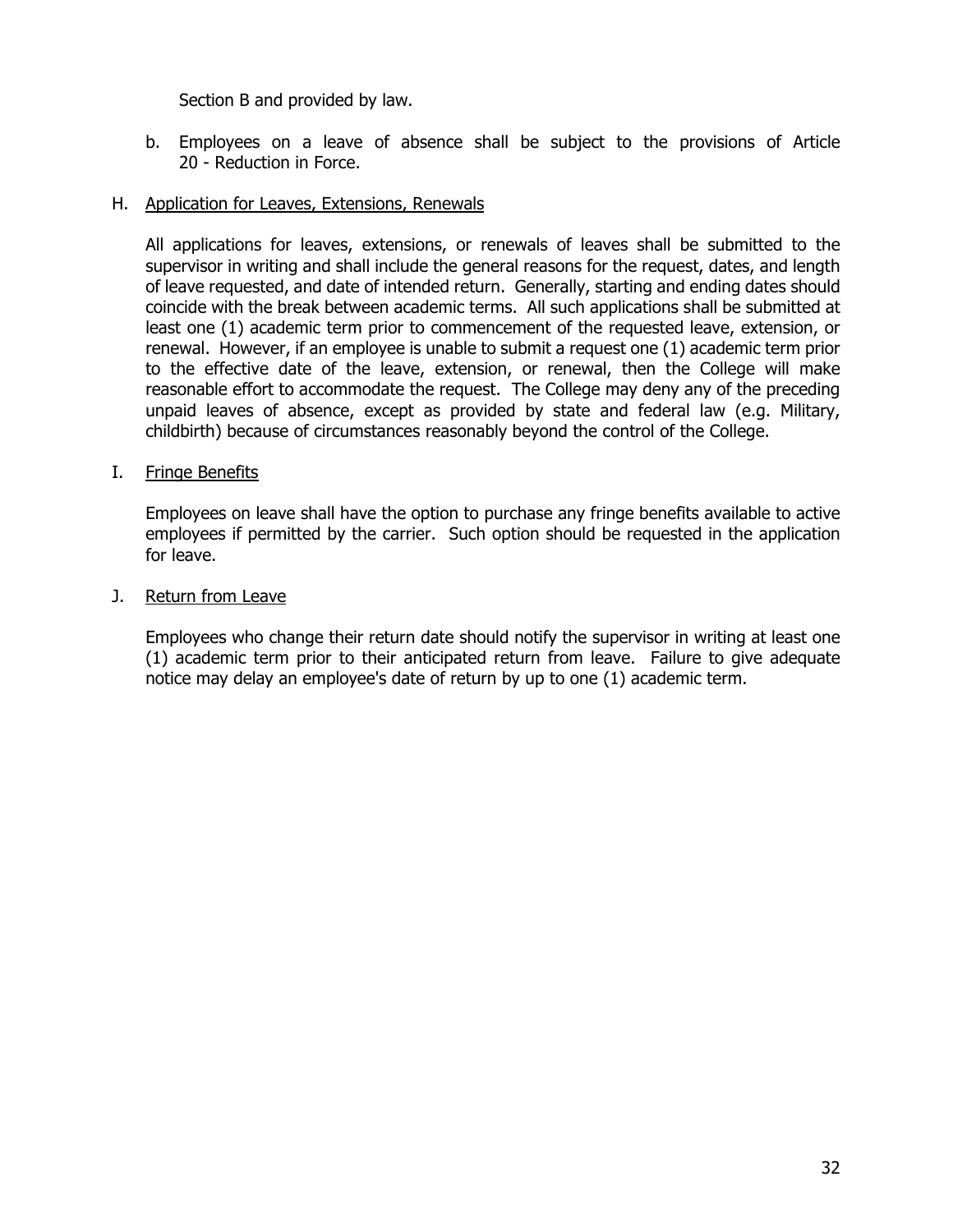### DUES AND PAYROLL DEDUCTIONS

A. Members of the Association may authorize payroll deductions for the purpose of paying Association dues and assessments. The Association will notify the College of bargaining unit members who have elected to have dues deducted from their paychecks and the amount of the deductions. The Association shall similarly notify the College when a bargaining unit member should no longer have dues deducted. The deductions shall be made according to the policy and practice of the college.

 In the event the Association members vote to increase Association dues, the Association shall notify the College at least thirty (30) days prior to the effective date of the dues increase.

The dues shall be deducted monthly in an amount certified by the Association and at no cost to the members or the Association. The aggregate deductions of all members shall be remitted together with an itemized Excel-compatible, if possible, statement to the treasurer of the Faculty Association and OEA Membership Services by the tenth (10th) day of the succeeding month after such deductions are made. Local dues to the Faculty Association shall be paid separately from the OEA/NEA dues and remitted to the Faculty Association Treasurer.

The Association agrees to refund to the College any amounts paid to it in error on account of payroll deduction provision upon presentation of proper evidence thereof.

The member's earnings must be regularly sufficient after other legal and required deductions are made to cover the amount of the appropriate Association dues. When a member in good standing of the Association is in non-pay status for an entire pay period, no withholding will be made to cover that pay period from future earnings. In the case of a member who is in non-pay status during only a part of the pay period and the wages are not sufficient to cover the full withholding, no deductions shall be made. In this connection all other legal and required deductions have priority over Association dues.

An appropriate form will be furnished by the Association for payroll deduction of Association dues.

- B. Upon appropriate written request from the member, the College shall deduct from the salary of any member and make appropriate remittance for the following approved deductions:
	- Approved Deferred Compensation Plans (403(b) & 457 Plans)
	- Insurance programs provided in this Agreement
	- Clackamas Community College Foundation or
	- Any other benefit program approved by the College Board.

Members may also elect to have a portion of their salary directly deposited into financial institutions of their choice.

C. The College, upon appropriate authorization of the member, shall deduct from the salary of any member and make proper remittance for any other plans or programs jointly approved by the Association and the College.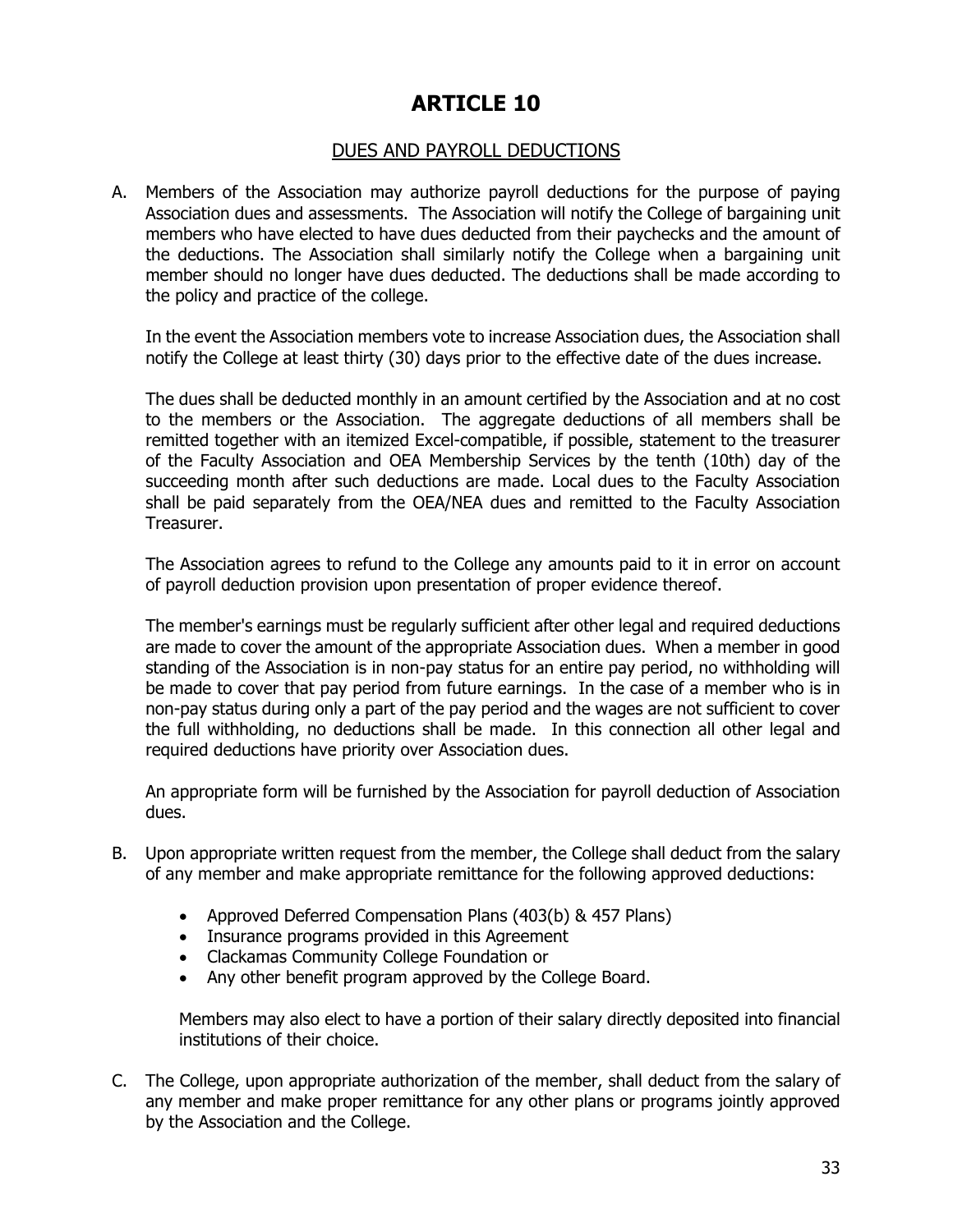#### D. Maintenance of Membership

 1. All employees covered by this agreement at its effective date, or who become members of the Association following the date of signing of this Agreement will, as a condition of their employment, remain members of the Association during the term of this agreement.

 2. The provision does not apply to any employee, who, within the month of September, withdraws from the Association by sending a signed withdrawal statement to the Association with a copy to Human Resources.

 3. In the event that this section is also overruled by changes to state law, the parties will meet within sixty (60) days to discuss alternate language pursuant to ORS 243.702.

#### E. Employee Information

A. New Employees and Change of Employee Status

The names of all new employees shall be furnished to the Association within the first thirty (30) days of employment. The Association shall be given a monthly report containing all changes of names, addresses, and employment status (including retirement, termination, leaves of absence, and layoffs) of all full-time faculty bargaining association employees.

#### B. Employee List

Upon request, the College shall provide to the OEA Membership Specialist and Association Treasurer an Excel-compatible database, if possible, of each employee in the bargaining unit (both active members and non-members) that includes the last four digits of the employee's SSN, employee ID, FTE, classification or title, worksite, residential address, and residential and/or cell phone number(s).

#### F. Indemnification

The Association and the College will abide by applicable federal and state laws and regulations pertaining to payroll deduction of member dues payments.

If there is a claim against the College as the result of the application of any of the provisions of this section, the Association agrees that it will hold the College harmless, and will pay any and all amounts awarded against the College, including, but not limited to: damages, fees, fines, attorney fees, and court costs.

The College agrees to select its attorney from the firm of Bennett Hartman Morris and Kaplan, LLP, or its successor, so long as it is utilized by the Oregon Education Association. Another firm may also be selected if mutually acceptable. The Association shall be extended the privilege of consultation in the college's defense of claims pursuant to this article.

This hold harmless agreement shall become void in the event the College fails to give timely notice of any formal claim to the Association and tenders the defense of the claim to the Association and its designated counsel. For the purpose of this article, timely notice is defined as thirty (30) calendar days from receipt of a formal claim by the College.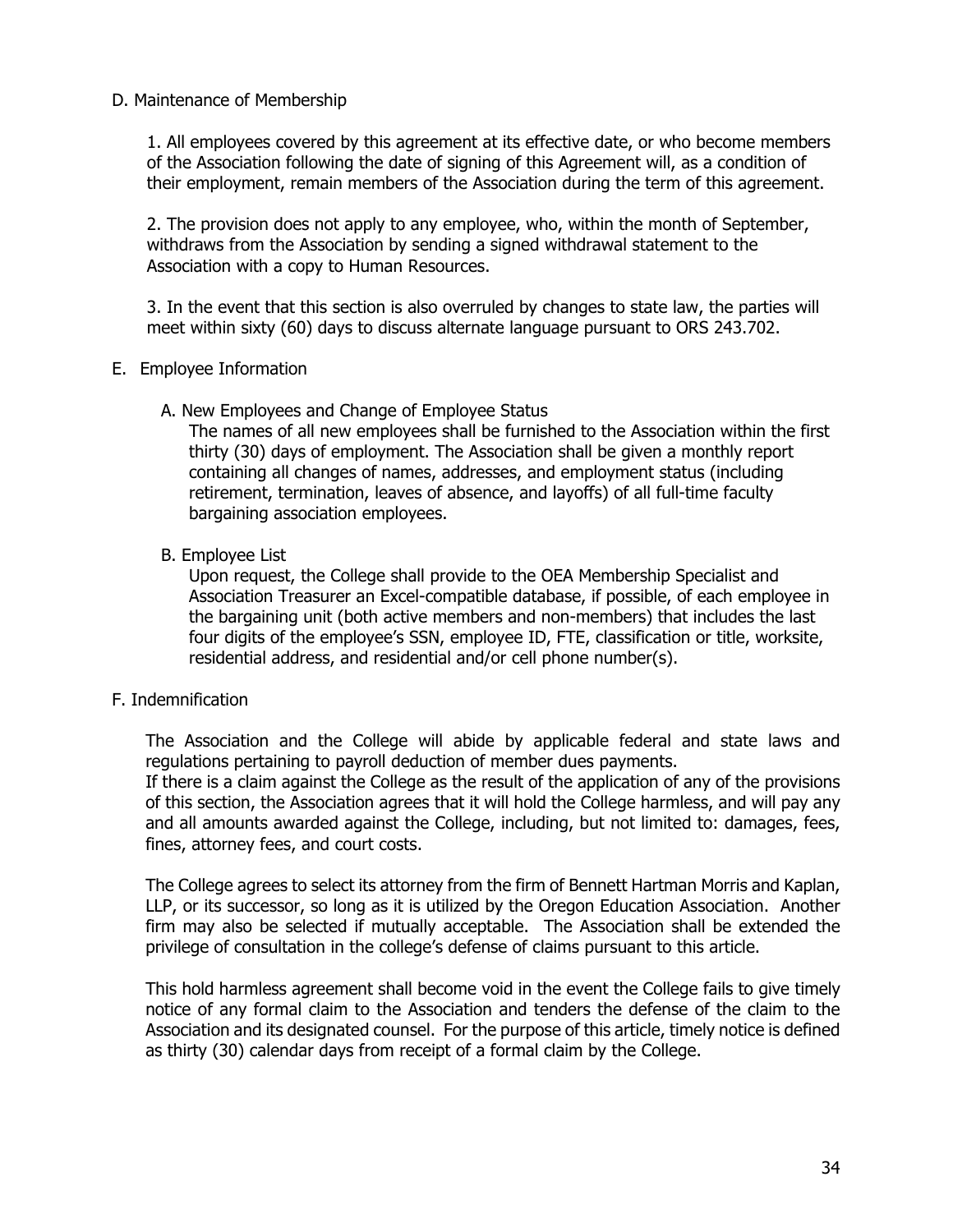# INSTRUCTIONAL TECHNOLOGY

- A. Because instructional technologies are prevalent in education, the College and the Association agree on the following.
	- 1. Instructional technology should be founded in research-based best practices in teaching and learning to benefit the educational process.
	- 2. Prior to adopting new college-wide instructional technology, the College and the Association will collaborate on the function, use, need, usability of, and support for the new technology. Instructional technology includes the hardware or software adopted at a college-wide level through which instructional materials are delivered, structured, or taught. This may include, but is not limited to, instructor podium, classroom technology, learning management systems, courseware systems, video storage repositories, and computer programs.
	- 3. The College will support the use of instructional technology to provide instruction both on and off campus, or it will consult with the Association if that support is not feasible.
	- 4. The use of instructional technologies and materials to support classes is an educational choice that should be left to the judgment of each individual faculty member in collaboration with other faculty in their department or program. Instructional materials include, but are not limited to, digital technology, video, audio recordings, photographic and other similar materials, video and audio transmissions, computer-assisted instructional materials, online curriculum, podcasts, three-dimensional materials and exhibits, and combinations of the above, and which are used to assist or enhance instruction.
	- 5. The College will maintain a positive environment for faculty who choose to use instructional technology to improve their teaching or to deliver instruction in innovative ways, including the use of computers, by providing adequate and on-going training and support.
- B. If the College decides to broadcast faculty presentations to an audience other than the intended audience of students and other college staff, there shall be a written agreement (establishing use and, if applicable, compensation) between the College and faculty member.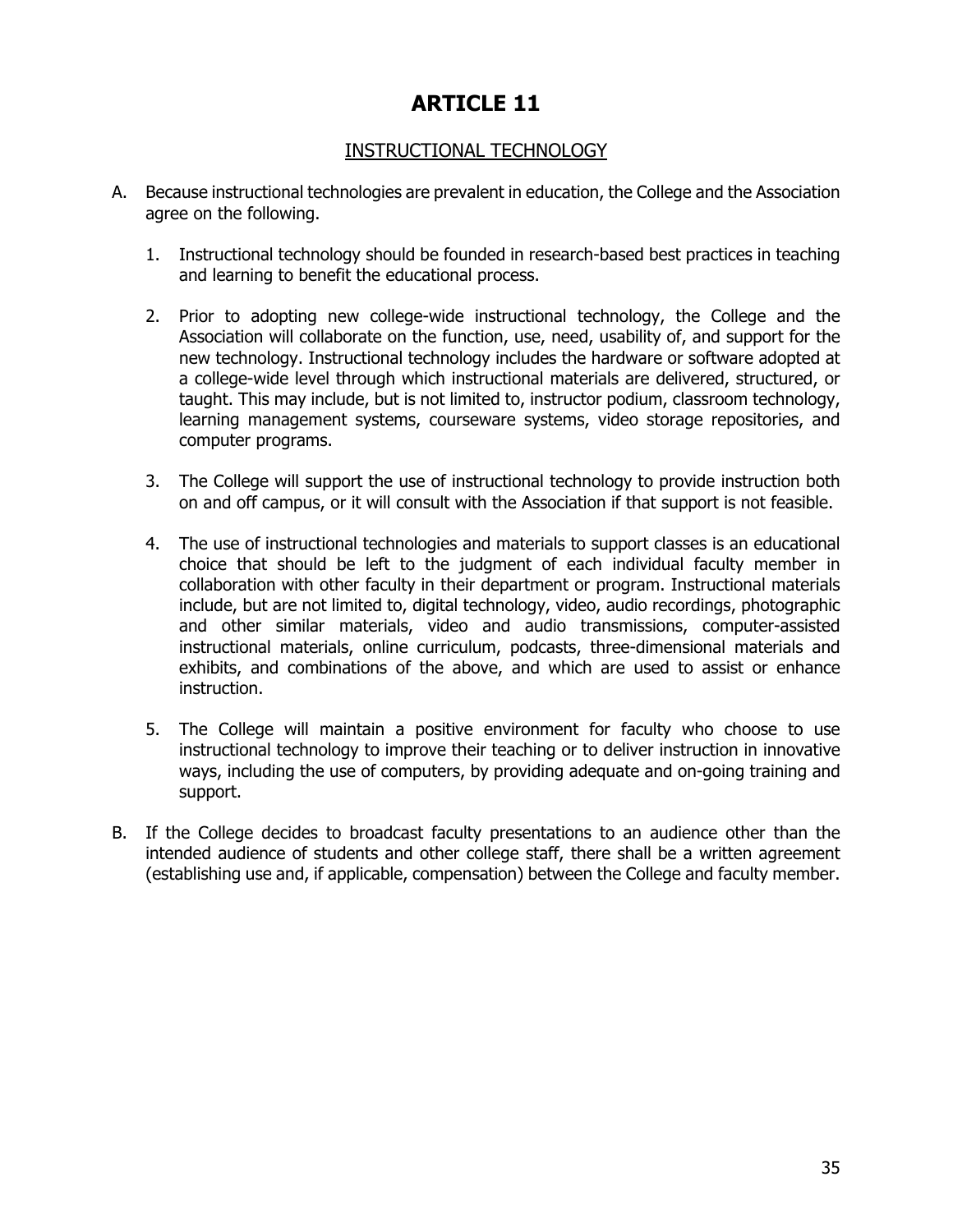# DISTANCE LEARNING

### A. Definition

Distance Learning or Distance Education, refers to the variety of formal teaching and learning environments in which a substantial component of the instruction occurs when the student and instructor are not in the same place. Instruction may be synchronous or asynchronous.

#### B. Course Development and Support

- 1. Faculty who develop a new class, or adapt a traditionally taught class, for distance learning delivery will receive development pay or release time equivalent to at least one hour per week per credit hour of the new or adapted class. The amount of release time or development pay will be agreed to in advance in writing. In the absence of an agreement, such development will be considered voluntary by the faculty member.
- 2. Some courses, either by the nature of their subject matter or due to frequent changes in course management software or other critical educational technology, must undergo more than normal periodic revision. In such cases, additional release time or development pay will be granted by mutual agreement.
- 3. Methods of presentation and course materials are to be under the control of the faculty member developing or teaching the distance education course.
- 4. Faculty who, by mutual agreement with the College, develop distance learning courses through significant effort on their part shall have the right of first refusal to teach such courses for up to two (2) years or three (3) offerings, whichever is the greater number of offerings. This right does not apply:
	- a. in the case of "work for hire," where the College pays only for the development of a course and there is clearly no expectation that the developer will be the instructor of the course.
	- b. if the instructor is no longer a member of this Association.
- 5. The College will designate a common learning management system that it will provide and support. With agreement between the faculty member, Dean, and Vice President of Instruction and Student Services, an alternate learning management system may be used.
- 6. The College shall ensure that access to adequate technical support personnel is available for faculty.
- 7. The College shall provide the faculty member with the necessary equipment to teach the distance education course on the College campus.
- 8. Infrastructure from the College (hardware, software and support) may be reasonably limited.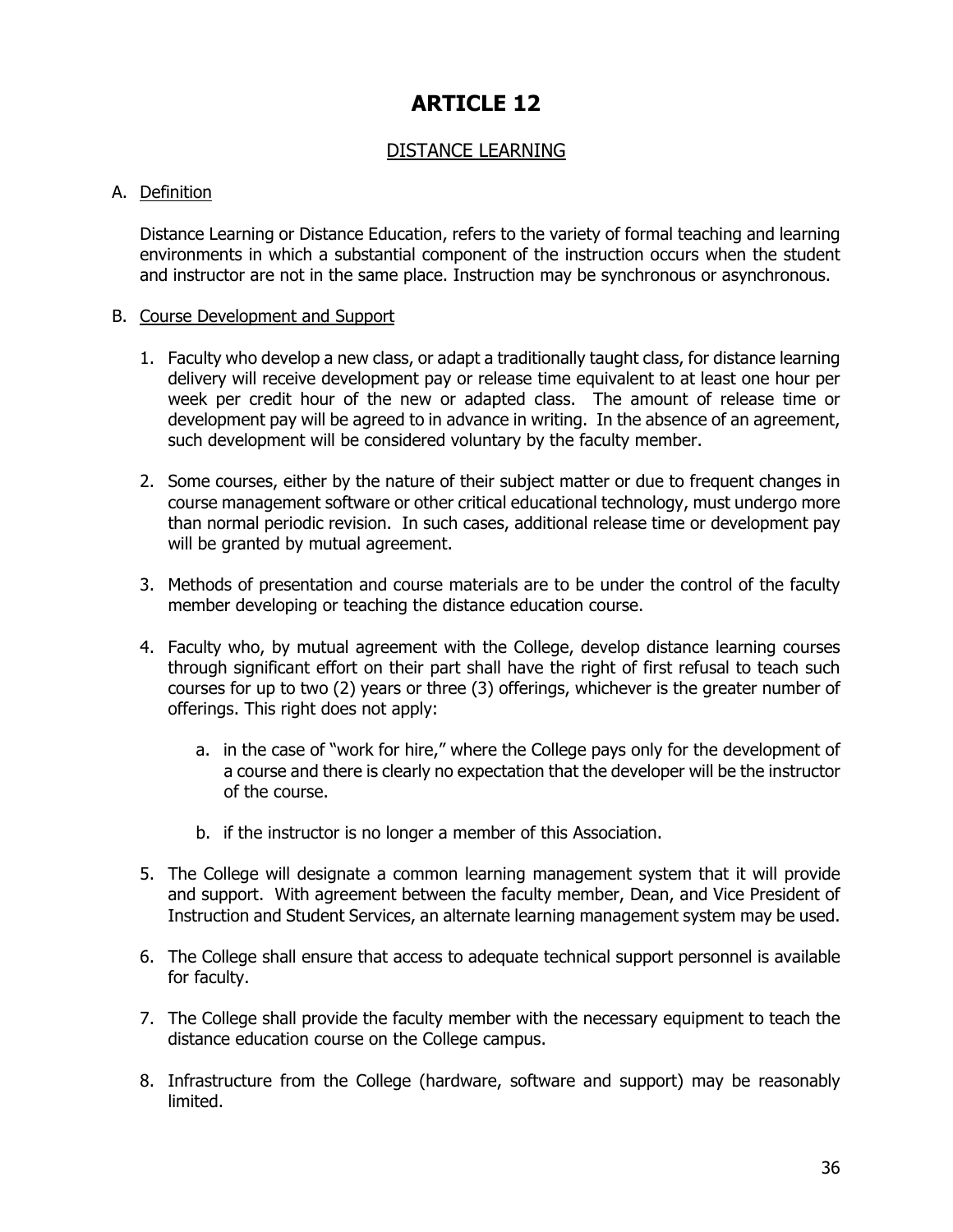- 9. Course materials developed by faculty for distance learning delivery are subject to the guidelines and principles of Article 17.
- C. Quality Control
	- 1. It is a shared goal that distance education courses will meet Clackamas Community College's standards of academic quality and effectiveness. Therefore, distance-education courses (or modifications thereto) shall follow the usual processes adopted in the division, department and college curriculum approval process, including accepted pathways for short-term approval for innovative curriculum and courses.
	- 2. The College shall provide appropriate training for faculty members. No faculty member shall teach a distance education course without adequate preparation and training.
	- 3. The evaluation of distance learning courses and significant distance learning course elements shall be conducted as closely as possible to the framework and processes of the evaluation of other courses. The College shall make available tools and processes for student evaluations, in accordance with Article 13 Section C.

#### D. Teaching Assignments

- 1. Faculty assigned distance education development, distance education courses, or courses with significant distance education elements, will be provided reasonably adequate time for preparation and training prior to teaching the courses.
- 2. There will be no reduction in the number of full-time teaching positions as a result of distance learning courses being added to the class schedule. No prerecorded or packaged forms of instruction shall be employed by the institution for the purpose of replacing faculty members or eliminating open positions.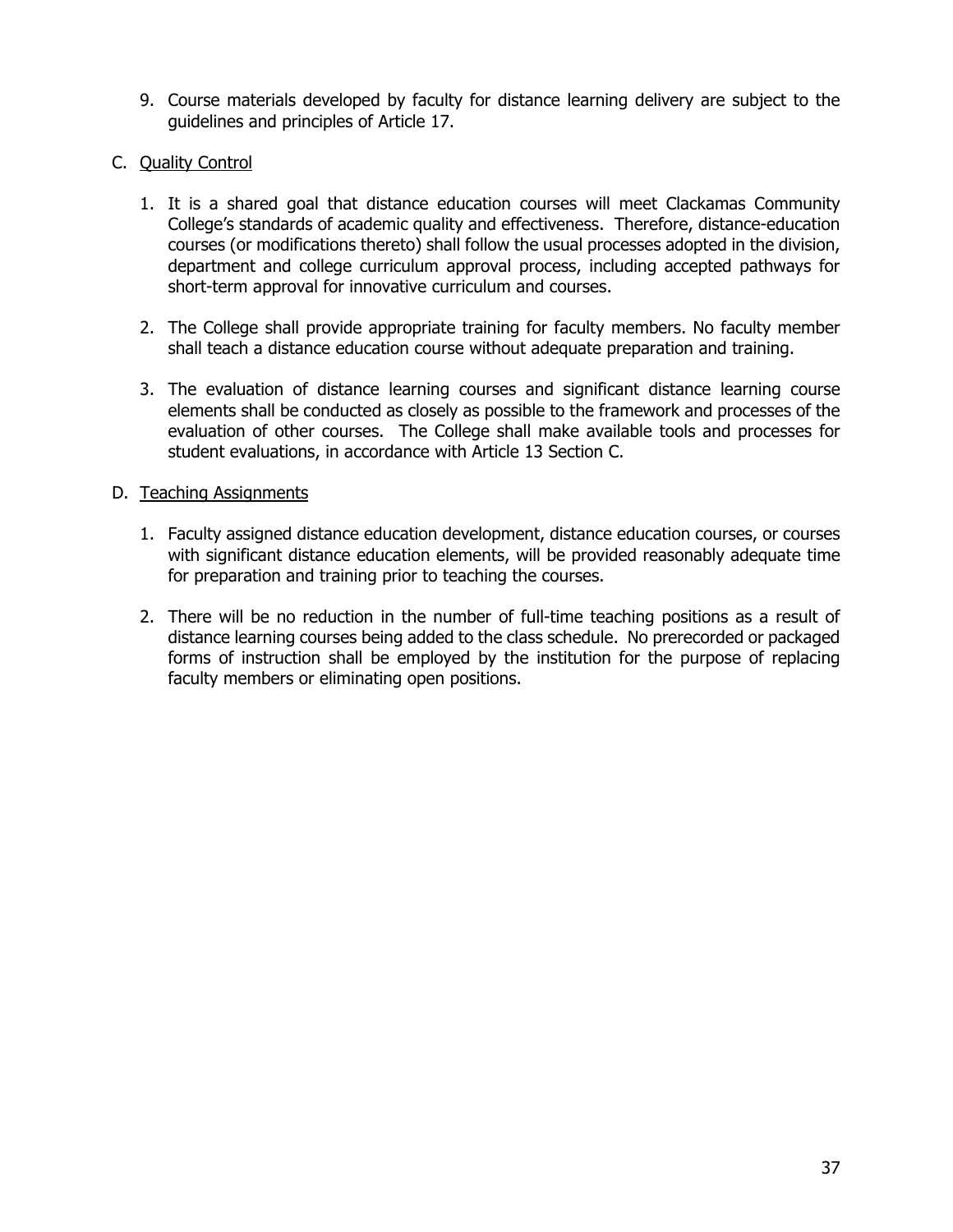# FACULTY EVALUATION, RETENTION, AND PERSONNEL FILES

#### A. Faculty Evaluation Purpose

The purpose of the evaluation procedure is:

- 1. To provide regular and systematic evaluation of faculty performance in order to ensure teaching effectiveness.
- 2. To identify and recognize teaching effectiveness.
- 3. To implement and share successful teaching/learning practices among faculty.
- 4. To stimulate and encourage faculty to improve teaching effectiveness.
- 5. To help identify individual and in-service staff development opportunities.

Criteria for evaluations are found in Article 4, Sections C, D, E, and F of this agreement.

#### B. Categories of Employment

- 1. A "temporary faculty member" shall be defined as a faculty member hired to complete the term of a probationary or regular faculty member who left for an extended period of time but is expected to return to employment at Clackamas.
- 2. A "probationary faculty member" shall be defined as a faculty member hired to fill a vacancy in a regular bargaining unit position either newly created or caused by the resignation, retirement, or termination of a regular or probationary faculty.
	- a. The probationary period for a faculty member hired at step 4 shall be five (5) years in length total, including two (2) years in length prior to moving to step 3.
	- b. The probationary period for a faculty member hired at step 3 shall be three (3) years in length prior to moving to step 2.

If the probationary period is extended, then step movement may be delayed.

- 3. For purposes of this section, a faculty member shall be given credit for the entire year if employed on or before January 15. Probationary faculty hired after January 15 will receive no credit for any part of that academic year.
- 4. A "regular faculty member" shall be defined as an employee who has satisfactorily completed the probationary period.
	- a. The designation for a person in the first five (5) years of "regular" employment shall be "continuing faculty member."
	- b. The designation for a person in the next seven (7) years of "regular" employment shall be "master faculty member."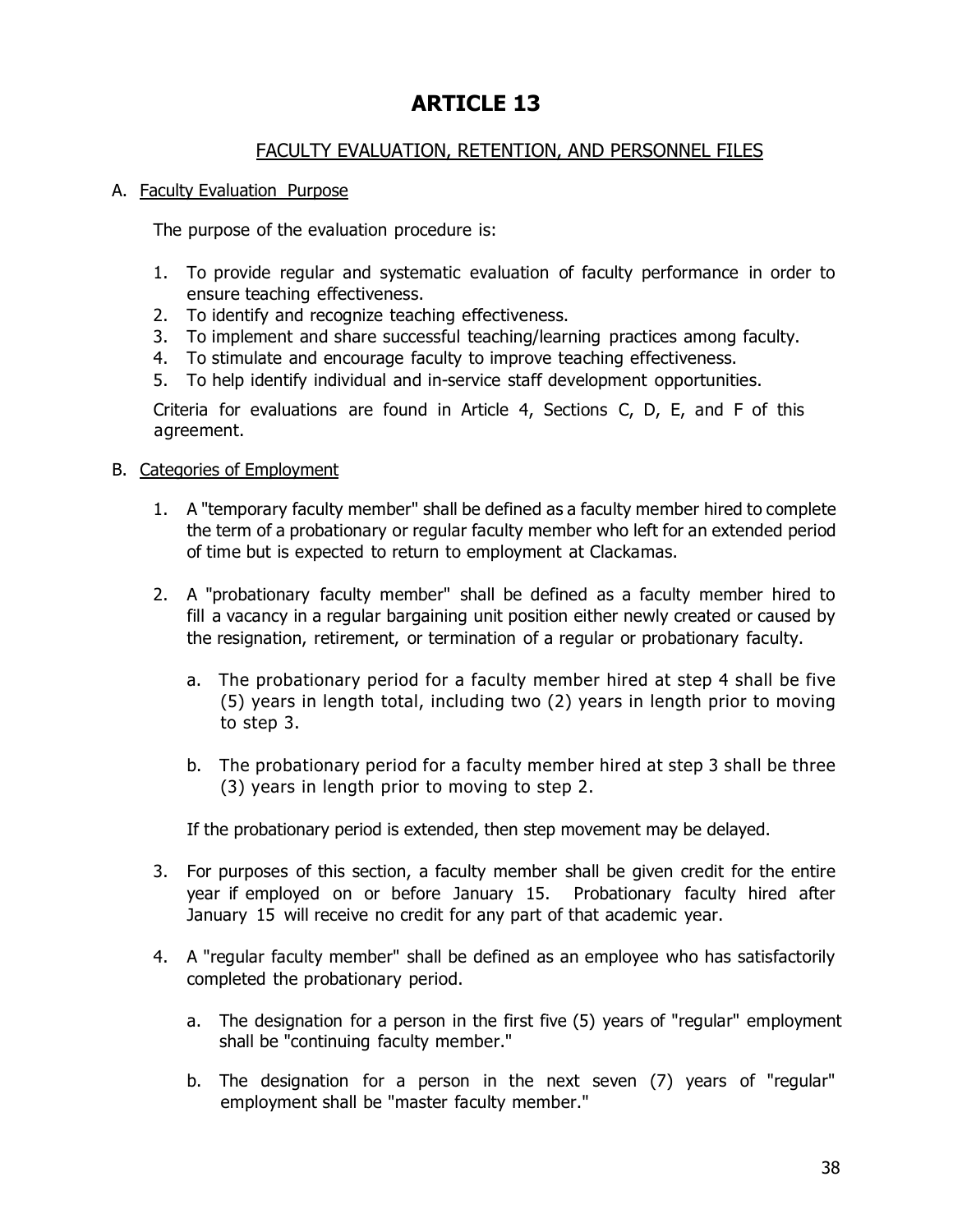c. The designation for a person who satisfactorily completes seven (7) years as a "master faculty member" or who has a doctoral degree plus ten (10) years**'** experience at the College is "career faculty member."

### C. Evaluation Process

The evaluation process is intended to be a formative assessment to recognize strengths and areas for improvement in faculty performance. It therefore directly responds to the purposes outlined in A.2, A.4 and A.5 of this article. Every year, each faculty member will complete a self-evaluation and a professional development plan; will have student evaluations completed in at least one class; and will have at least one colleague observation provided by a colleague of the faculty member's choosing. Each faculty member will maintain a portfolio of self-evaluations, student evaluations, and colleague observations. Faculty may have more than one set of student evaluations completed each year, provided the additional evaluations impose no hardship on the faculty member's department.

### D. General Information Regarding Administrative Evaluations

1. Evaluating administrators will use the faculty member's yearly self-evaluations, colleague observations, and student evaluations. Other sources of information in developing the administrative evaluation of the faculty member may be considered in addition to the above information, provided the faculty member is made aware in writing of the content of the supplemental information and it relates to the description of the role of faculty in Article 4 of this Agreement. A copy of the tally of student evaluations will be provided to the faculty member after grades are turned in.

Evaluating administrators will notify faculty members of their scheduled administrative evaluations in a timely manner.

- 2. All administrative evaluations will be in written form and shall include at least the following information:
	- a. Highlights of the faculty member's self-evaluations;
	- b. Highlights of the student evaluations;
	- c. Highlights of colleague observations;
	- d. Summary of department meeting input in appropriate years;
	- e. Specific identification of areas that might be strengthened;
	- f. Course of action suggested by appropriate colleagues and administrator designed to eliminate areas of concern, if applicable, complete with time lines for improvement;
	- g. A space for the faculty member to enter reactions or comments about the administrative evaluation. This is to be done within thirty (30) working days of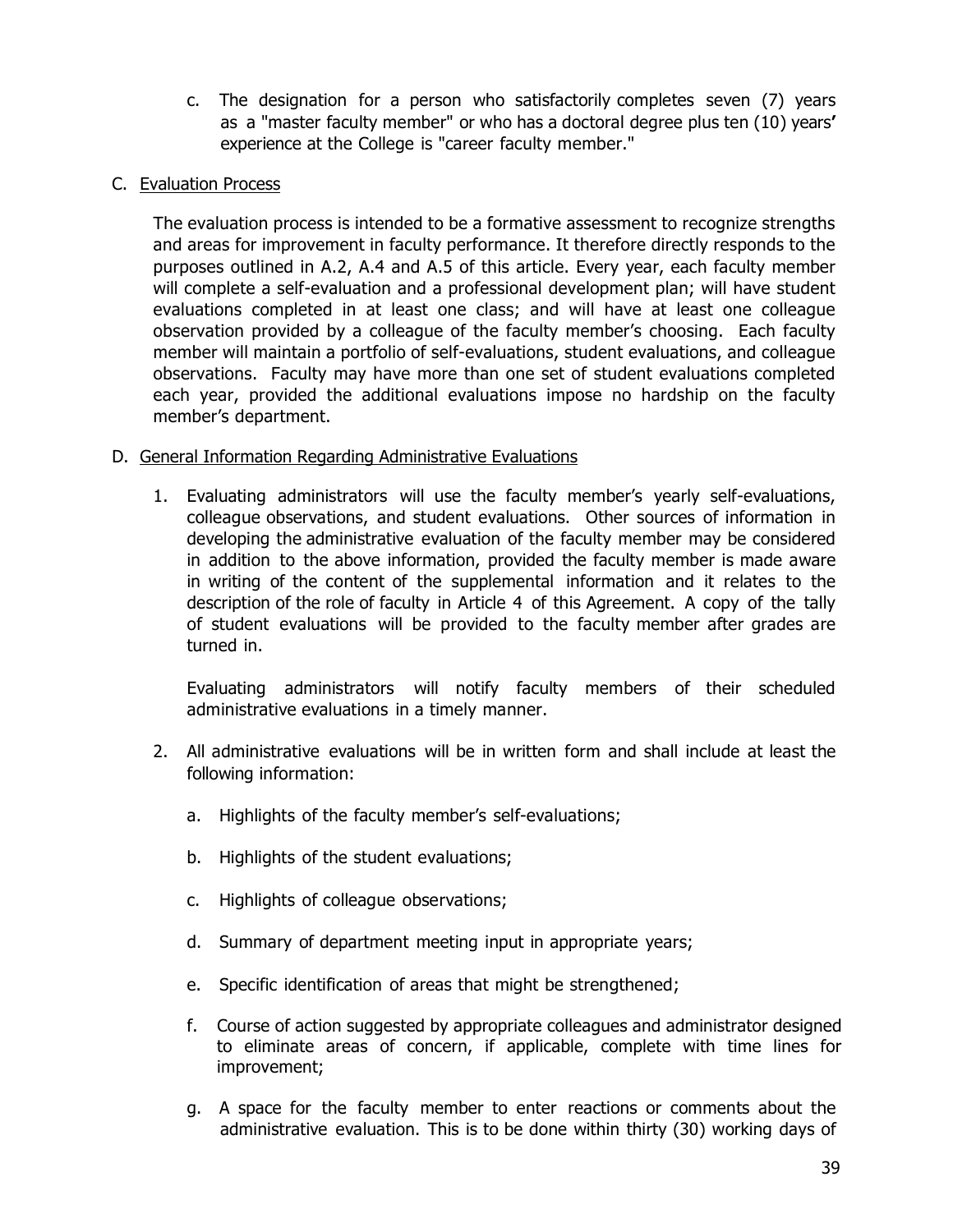receipt of a copy of the evaluation.

- 3. A copy of the administrative evaluation will be given to the faculty member and a copy will be included in the personnel file no later than July  $31<sup>st</sup>$ .
- 4. A faculty member may request that the regularly scheduled administrative evaluation be conducted a year earlier than normal scheduling would dictate for the purpose of avoiding sequential evaluations, or in order to avoid any potential delay in being granted the step advancement due to leave. In the event that a faculty member has not adequately addressed an area of concern prior to going on leave (or during the leave), the final year on the current step will be delayed one year to allow the faculty member time to improve performance upon return from leave.
- 5. The Association and the College agree to establish a Faculty Evaluation Task Force comprised of faculty and instructional deans, the majority being faculty, which will evaluate the faculty evaluation system and make a recommendation regarding it. Specifically, this Task Force will examine a proposal to replace student evaluations and colleague observations with a self-evaluation which cites these and other materials in its content. The Task Force might also craft a self-evaluation form based on best practice in pedagogical self-reflection and the intention that the faculty evaluation process is a formative assessment intended to recognize strengths and encourage continuous improvement in faculty performance. The Task Force will convene in April 2020 and provide a recommendation to the Association and the College by the end of winter term 2021.
- E. Administrative Evaluation Process Probationary Faculty
	- 1. Each probationary or temporary faculty member, shall have two administrative evaluations in the first year and one annually thereafter. Additional administrative evaluations can be conducted at the evaluating administrator's discretion. During the probationary period, student evaluations will be conducted for each section taught by the probationary faculty member, and the evaluating administrator will receive copies of those student evaluations at the same time they are distributed to the faculty member. The evaluating administrator may also schedule class observations with the probationary faculty member.
	- 2. The administrative evaluation process for probationary faculty shall occur as follows:
		- a. The first evaluation portfolio shall be due to the evaluating administrator by the end of the first week of the second term of probation. This portfolio shall include at a minimum:
			- All student evaluations from the first term
			- Self-evaluation
			- One colleague observation
			- Checklist of completed work from First Year Faculty Experience

Probationary faculty who do not receive traditional student evaluations should refer to the faculty evaluation handbook for guidance. The evaluating administrator shall complete the administrative evaluation no later than the end of the fourth week of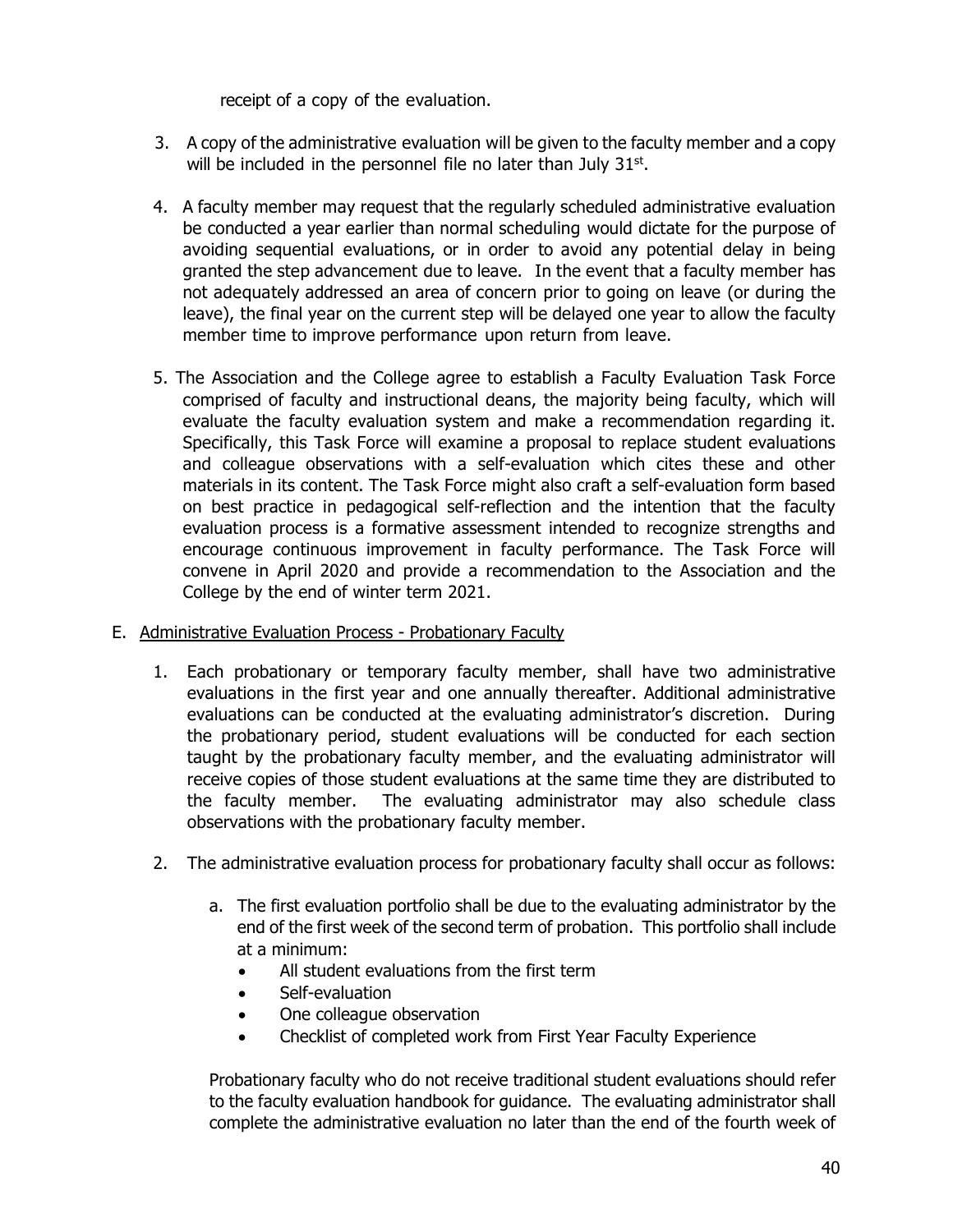the second term of probation. This evaluation will follow the format outlined in Section D of this article. If the evaluating administrator conducted class observation(s), comments from the class observation(s) may be included in the evaluation.

- b. The second evaluation portfolio shall be due to the evaluating administrator by the end of the first week of the third term of probation. This portfolio shall include, at a minimum:
	- All student evaluations for that academic year
	- Self-evaluation
	- One colleague evaluation
	- Checklist of completed form from First Year Faculty Experience
	- Professional Development Plan

Prior to the second administrative evaluation, the evaluating administrator will invite all other available full-time faculty members of the probationary faculty member's department to a meeting to obtain input relative to job performance prior to completing the administrative evaluation. The evaluating administrator shall complete the administrative evaluation no later than the end of the fourth week of the third term of probation.

- c. After the first year of probation, and for subsequent years of probation, annual evaluations will be submitted by February 10<sup>th</sup> and include:
	- All student evaluations not previously submitted
	- Self-evaluation
	- One colleague observation
	- Professional development plan
- d. Prior to the year two evaluation the evaluating administrator will again invite all other available fulltime faculty members of the probationary faculty member's department to a meeting to obtain input relative to job performance prior to completing the administrative evaluation.
- e. Probationary faculty who work a non-traditional schedule will develop an equivalent timeline for evaluations with their evaluating administrator.
- 3. If a probationary faculty member receives an unsatisfactory evaluation, the evaluation will include a professional improvement plan containing detailed information about the problems noted, detailed expectations for improvement, a timeline for improvement, and what resources are available to the faculty member for remediation of the issues. The evaluating administrator and the faculty member will work together to create a plan of action for successful completion. As a result of an unsatisfactory evaluation, the evaluating administrator may seek additional input from the other full-time faculty members of the probationary faculty member's department.
- 4. In the final year of probation, the evaluating administrator will again invite all other available fulltime faculty members of the probationary faculty member's department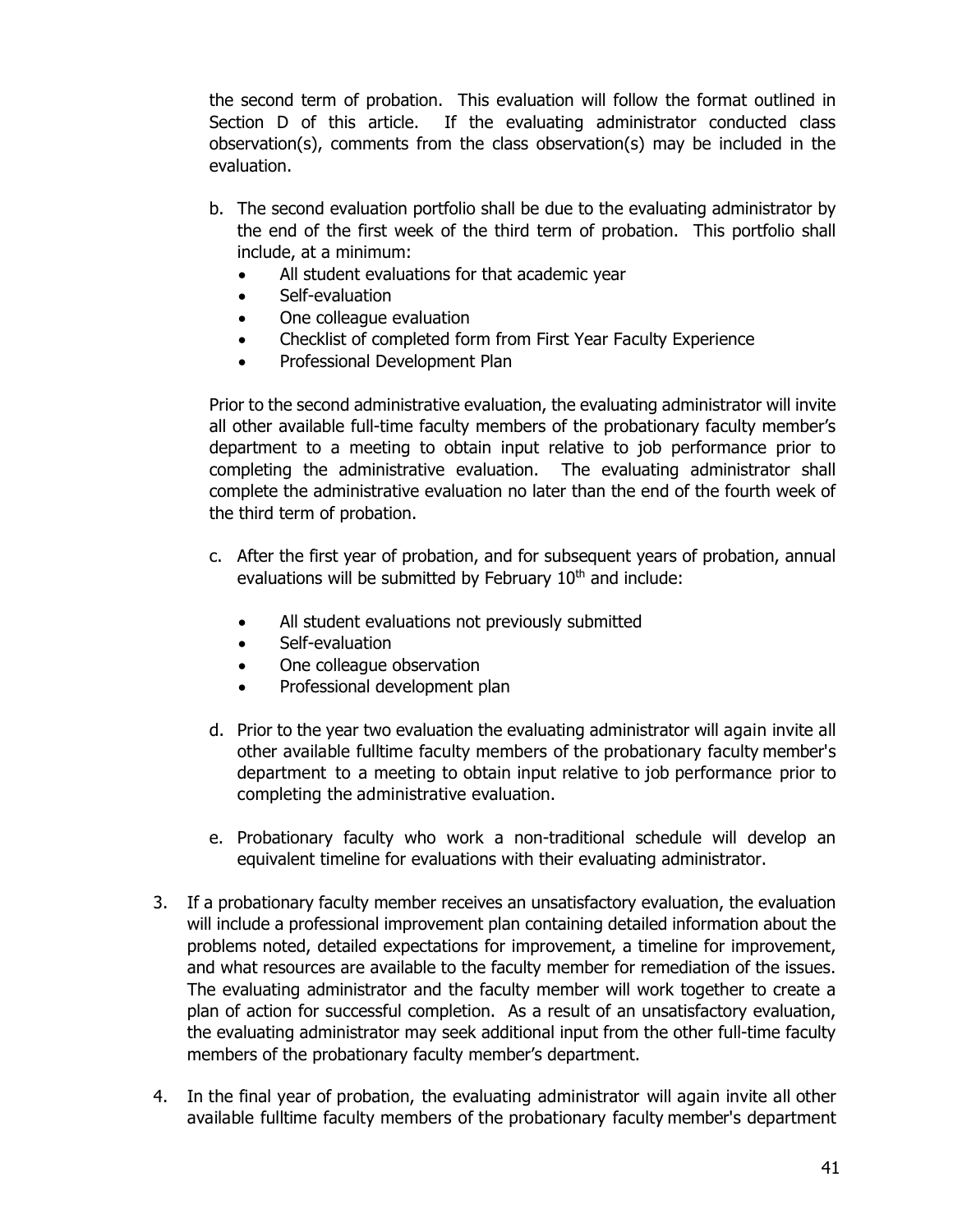to a meeting to obtain input relative to job performance prior to completing the administrative evaluation.

### F. Retention of Probationary Faculty

- 1. For the duration of probationary status, any performance issues related to Article 13, Section F identified by the administrator must be corrected by the probationary faculty member. Probationary faculty members whose performance results in one unsatisfactory evaluation at any time during the probationary period may have their probationary period extended for one year. Probationary faculty members whose performance results in two unsatisfactory evaluations at any time during the probationary period may be non-renewed for the following year, or have their probationary period extended for one year. The renewal or non-renewal of a probationary faculty member's annual contract as the result of two unsatisfactory evaluations shall be at the discretion of the Vice President of Instruction and Student Services in consultation with the evaluation administrator and the Full-Time Faculty Association. The faculty member may appeal the decision within five (5) working days to the College President, who will then make the final determination about contract renewal. Faculty members shall have the full protection afforded by Article 15 except in the case of non-renewal while on probationary faculty status.
- 2. Non-renewal decisions of faculty members on probationary status due to unsatisfactory evaluations during the first three years of continuous employment are not subject to step 3 of Article 14(c) of this Agreement.
- 3. Non-renewal of a probationary faculty member will be treated in the same manner as a failed search of a faculty hire, allowing the probationary faculty member's department to repost the position without going through the POR process again.

### G. Investigation Files, Probationary Faculty

Documents related to the investigation of incidents will be retained in separate investigation files in the Human Resources office. Substantiated incidents may be used in faculty evaluations only during the evaluation period in which the incident was substantiated. Unsubstantiated incidents will not be used in any evaluations. When an incident is reported to Human Resources, the member must be notified in writing of the content of the allegation within five (5) contracted working days of Human Resource's receipt of the allegation. All information and investigations will be conducted in a confidential manner.

### H. Administrative Evaluation Process - Regular Faculty

- 1. Each regular faculty member will be evaluated every third year by the evaluating administrator. The lack of an evaluation shall not be used to deny a regular faculty member any benefit, monetary or nonmonetary, to which the faculty member would have otherwise been entitled had the faculty member received a satisfactory evaluation.
- 2. In the year prior to the final year of a step, the evaluating administrator will invite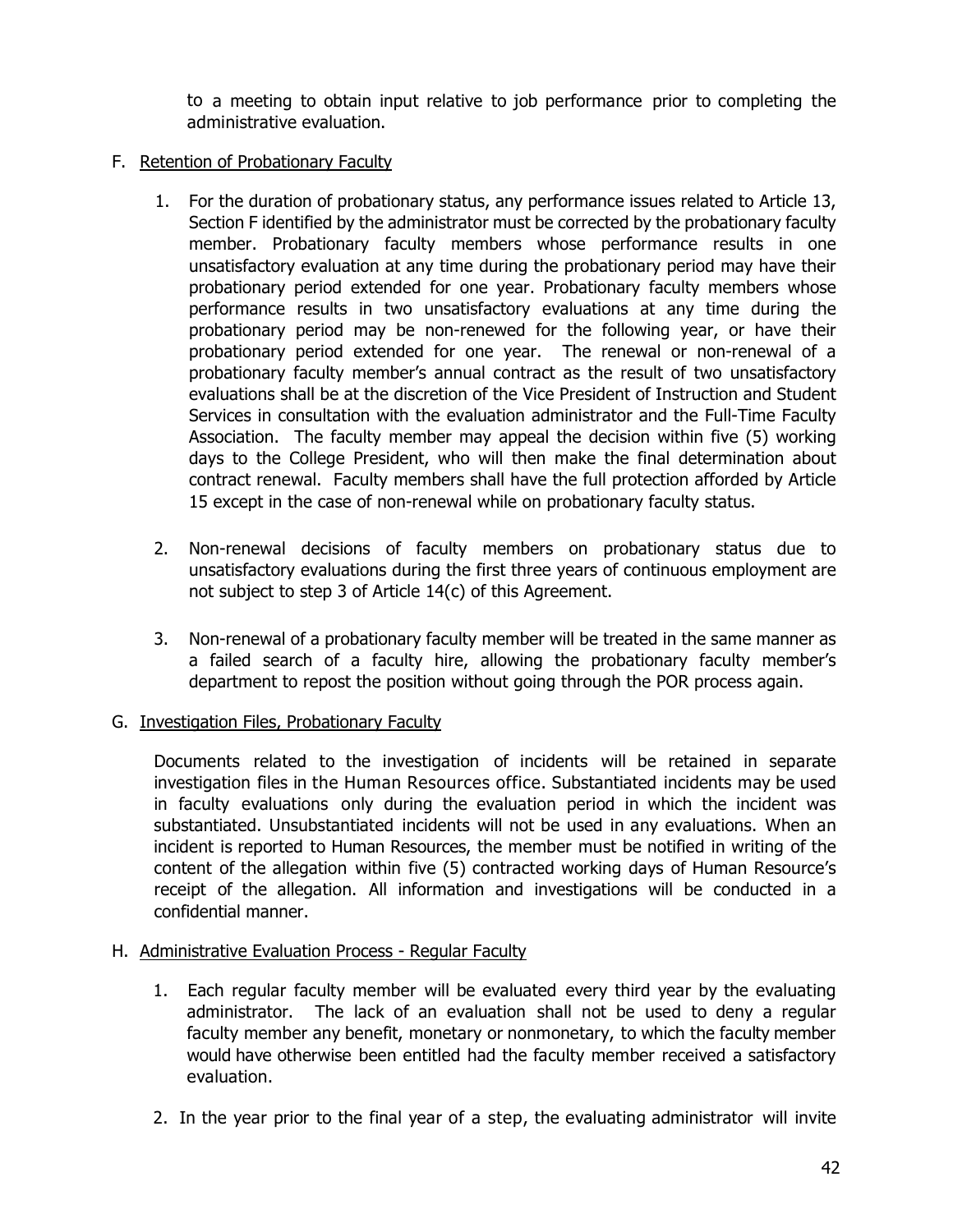all other available fulltime faculty members of the employee's department to a meeting to obtain input relative to the job performance prior to completing the evaluation. Before the employee's final year on a step, as a result of the administrative evaluation the faculty member will be notified in writing of any areas of concern. Any areas of concern will be explained in clear and reasonable terms so that improvement sufficient to achieve a positive evaluation in the final year of the current step is encouraged. The evaluating administrator will consider advice from fulltime faculty department members to determine when job performance has improved to an acceptable level. See Article 5, Section I.2. Advancement.

- 3. Faculty members will present a complete portfolio of evaluation material by March 15 and will receive the results of their evaluations no later than June 1. However, if an evaluation cannot be completed by the evaluating administrator because the faculty member has not fully completed the requirements for the evaluation, as described in Article 13, Sections C, D, and E, the evaluating administrator and faculty member will establish a plan for completion. If the faculty member does not adhere to the proposed plan, the evaluation will be marked as unsatisfactory. Portfolios which are incomplete for reasons out of the faculty member's control (examples: FMLA or sabbatical) will not be marked "unsatisfactory" because they were not complete.
- I. Personnel Files
	- 1. Members shall have the right, upon request, to review the contents of their personnel files and to receive a copy, at Board expense, of any documents contained therein, excluding confidential materials as identified in item four (4) below. Members will be entitled to have a representative of the Association accompany them during such review. These files shall contain all materials relevant to the members' employment and shall be the sole repository of such materials, except documents prohibited by law. All documents, communications, and records dealing with the processing of a grievance will be filed separately from personnel files of the participants as per Article 14 Grievance Procedure.

Nothing in this Agreement shall be construed to prevent or restrict immediate supervisors from maintaining individual working files which shall be deemed personal to the supervisors as a part of that person's work product. Such materials may not be utilized in any proceedings unless they were made a part of the personnel file within ninety (90) days of when they were created.

- 2. At any time members will have the right to indicate those documents and/or other materials in their files which they believe to be obsolete or otherwise inappropriate for retention. Said documents will be reviewed by the appropriate administrator and if the administrator agrees, the materials will be destroyed.
- 3. No negative or derogatory material will be placed in a member's personnel file unless the member has had an opportunity to review it. Members shall be notified of the content of any negative or derogatory materials within five (5) working days of the materials being received in Human Resources. Members will acknowledge that they have had the opportunity to review such material by affixing their signatures to the copy to be filed, with the express understanding that such signatures in no way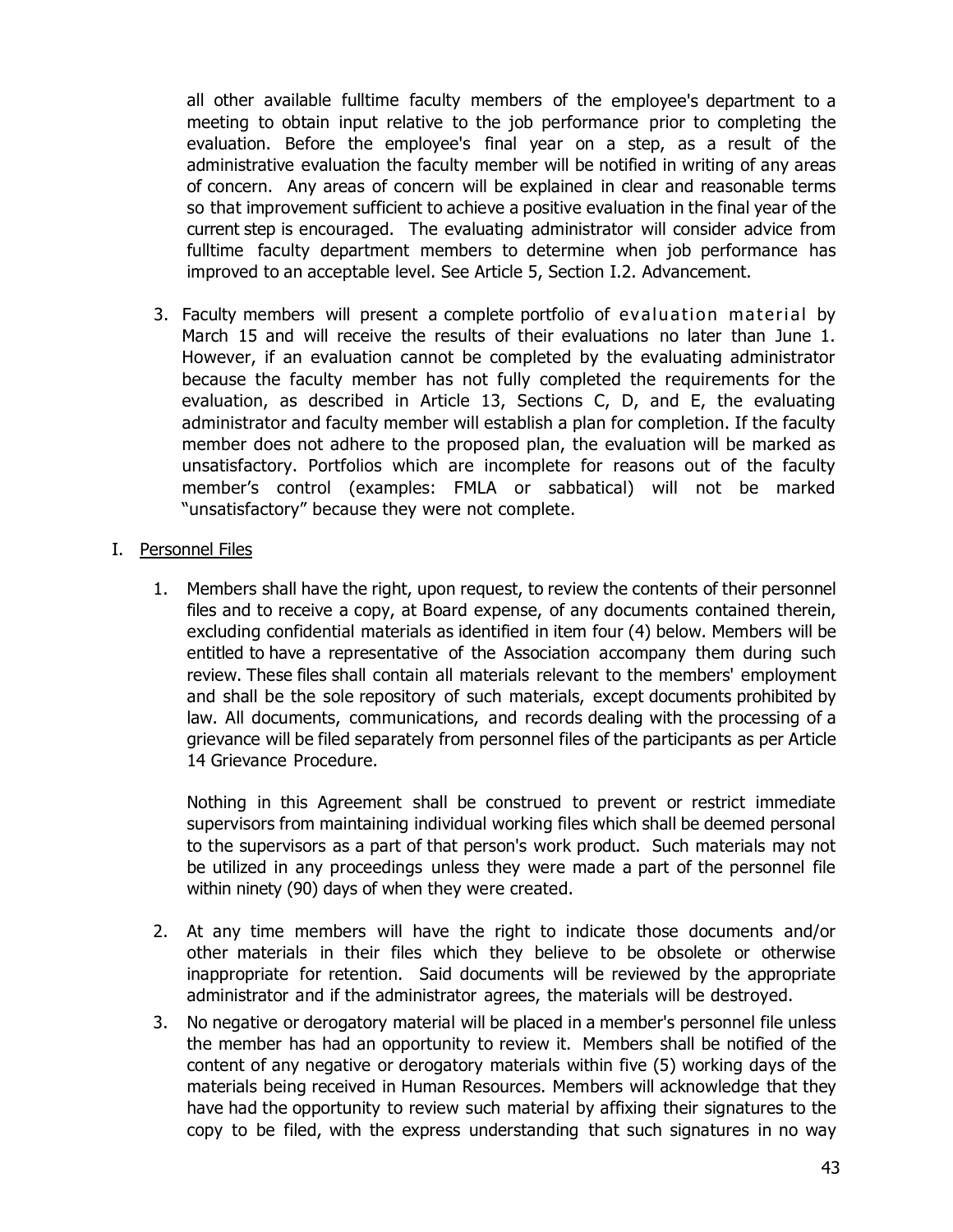indicate agreement with the contents thereof. Material may be used to support any denial of advancement or any other action taken against a member only if a member received the requisite notice and failed to acknowledge the material within ninety (90) working days of notice. Members also will have the right to submit written responses to material in their personnel files and their responses will be attached to the file copy. Materials not in the member's personnel file cannot have an adverse effect in an evaluation. In the event that the members believe the material to be inaccurate, untrue, or unfair, they may grieve the matter.

4. The Board agrees to protect the confidentiality of personal references, academic credentials, and other documents submitted from outside the Institution.

#### J. Investigation Files, Regular Faculty

Documents related to the investigation of incidents will be retained in separate investigation files in the Human Resources office. Substantiated incidents may be used in regular faculty evaluations only during the evaluation period in which the incident occurred. Unsubstantiated incidents will not be used in any evaluations. When an incident is reported to Human Resources, the member must be notified in writing of the content of the allegation within five (5) contracted working days of Human Resource's receipt of the allegation. All information and investigations will be conducted in a confidential manner.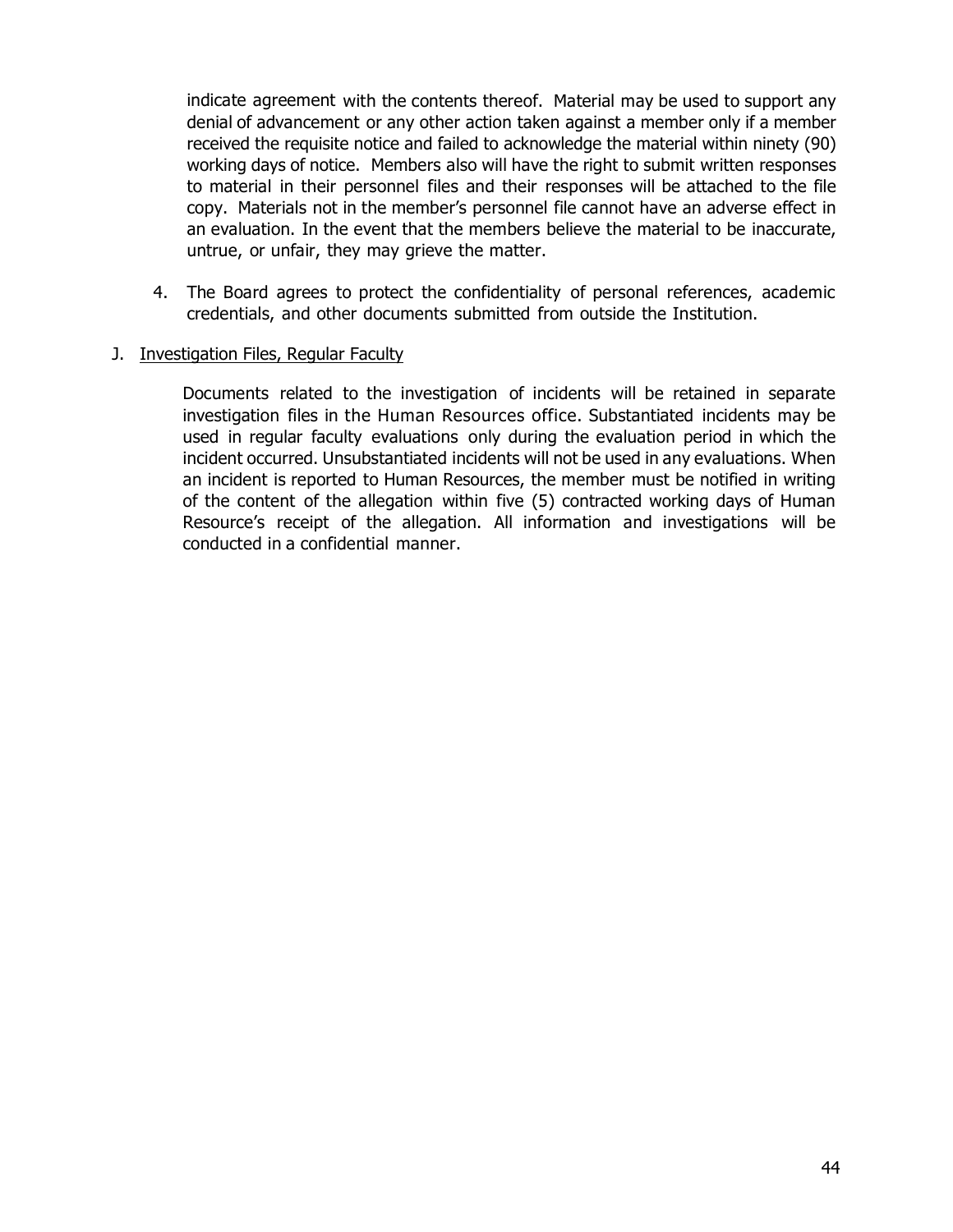# GRIEVANCE PROCEDURE

#### A. Purpose

- 1. The purpose of this procedure is to secure, at the lowest possible level, equitable solutions to the problems which arise. Both parties agree that these proceedings will be kept informal and confidential as may be appropriate at any level of the procedure.
- 2. Employees are encouraged to seek a solution or adjustment of a complaint through an informal meeting with their supervisor prior to filing a grievance, provided the adjustment shall be consistent with the terms of this Agreement.

#### B. Definitions

- 1. A "grievance" is a complaint by an employee or group of employees or the Association based upon the interpretation, violation, or application of this Agreement.
- 2. For purposes of this Article, a "contracted working day" shall be any day for which the employee is assigned to work or would have been assigned to work except for being laid off as outlined in Article 20 Reduction in Force.

#### C. Process

- 1. When a dispute arises between an employee or group of employees and an Administrator or between the Association and the College regarding the interpretation, violation, or application of this Agreement, the matter shall be brought to the College's attention at the lowest administrative level with the authority to resolve the matter.
- 2. The dispute shall be brought to the attention of the College within ten (10) contracted working days after the facts upon which the dispute is based first occurred, or first became known, or should have become known.

Step 1. Informal Initial Review

- a. The aggrieved member and/or the Association shall, within ten (10) contracted working days of perceiving a dispute, meet in person with the Administrator who is central to the dispute to attempt resolution of the matter.
- b. The Administrator shall respond in writing to the aggrieved member and/or the Association within ten (10) contracted working days of the meeting detailing the Administrator's position on the disputed matter.

Step 2. Collaborative Resolution Process

a. If the issue cannot be resolved at the level of the Informal Initial Review, it shall be referred in writing by the member and/or Association to the Vice President of Instruction and Student Services and the Association President within ten (10)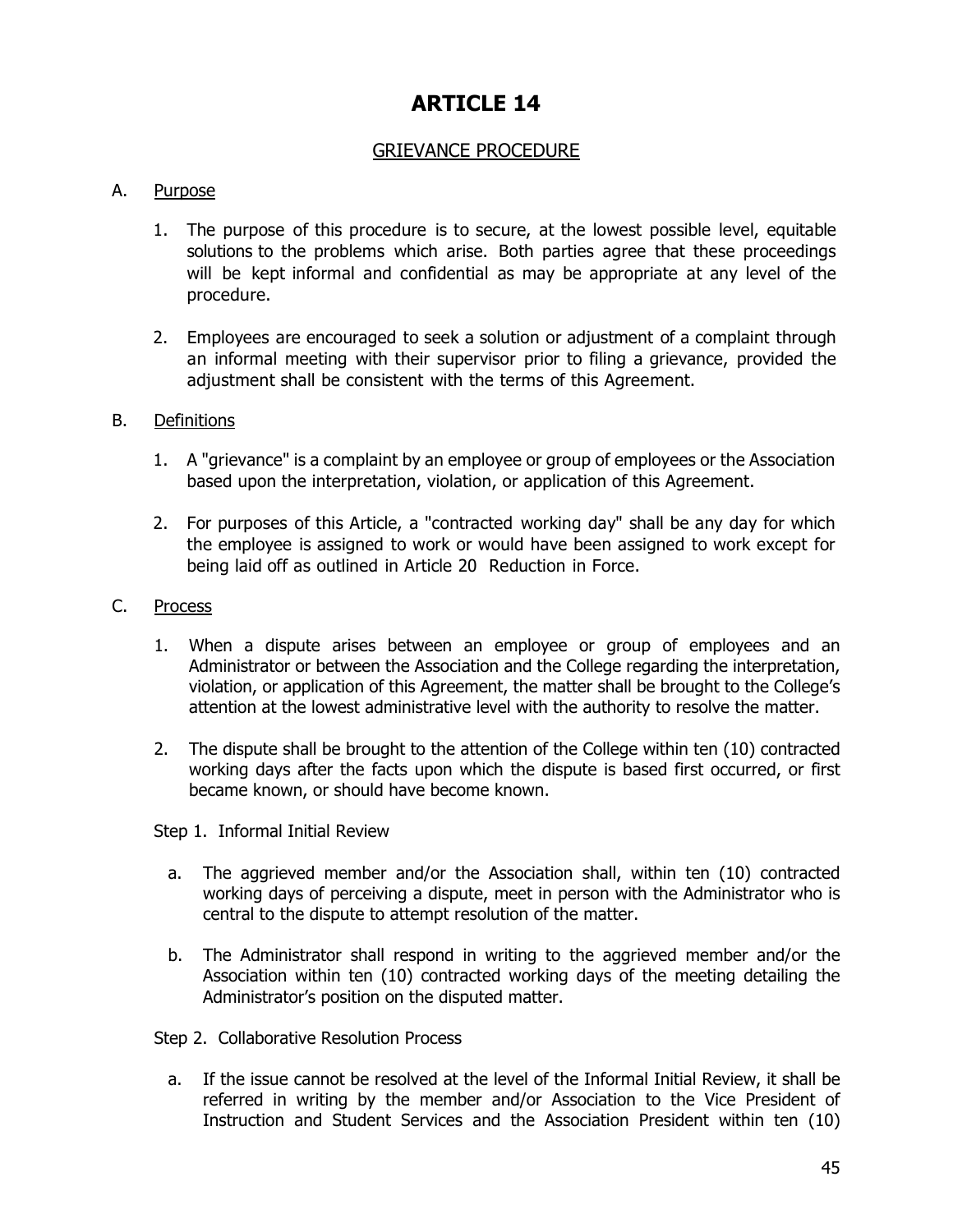contracted working days of the Administrator's Informal written response.

- b. The Vice President of Instruction shall arrange a meeting of the parties within ten (10) contracted working days of receiving notification of the dispute during which time the parties, along with the Dean of Human Resources, will aim to resolve the matter. If no resolution can be reached at this Step, the employee or Association may file a grievance.
- c. In the event the Vice President of Instruction and Student Services is the source of the member or the Association's dispute, the College President will serve in the role otherwise performed by the Vice President as listed in Step 2 a and b above.

#### Step 3. Formal Grievance

- a. Should the parties be unable to resolve the matter within the period of the Collaborative Resolution Process, a grievance may be filed. The grievance must be submitted, in writing, to the Office of Human Resources within ten (10) contracted working days after the Collaborative Resolution Process has concluded. The written grievance will include a concise summary of the allegations, including reference to the specific contract provision(s) in dispute, and a remedy sought.
- b. The grievant has a maximum of fifty (50) contracted working days to file a grievance following the initial awareness of a dispute. This total is found through: 10 days at Step 1.a., 10 days at Step 1.b., 10 days at Step 2.a., 10 days at Step 2.b., and 10 at Step 3.a.
- c. Within ten (10) contracted working days of the grievance being filed, the Dean of Human Resources, serving as a neutral party to the grievance, will organize a meeting involving the grievant and the Administrator to help all parties better understand the principles of the contract and its application, with the goal of resolving the dispute.
- d. The Dean of Human Resources will respond in writing to the grievant and/or the Association, the Vice President of Instruction and Student Services, and the Administrator central to the matter within five (5) contracted working days as to the College's formal position regarding the grievance.

#### Step 4. Arbitration

- a. If the grievance remains unresolved the grievance shall be reviewed by the Association, which shall have sole discretion as to whether a grievance should be appealed to arbitration. If the Association determines that a grievance shall be appealed to arbitration after the above steps or time lines have been exhausted it shall, within ten (10) contracted working days from the date of the Dean of Human Resources' written formal response to the grievance, file a written notice of a request for arbitration with the Human Resources Office.
- b. Within five (5) contracted working days after the written notice of submission to arbitration, the parties will attempt to mutually agree on the selection of an arbitrator, or failing that, request a list of five (5) Oregon arbitrators from the State Employment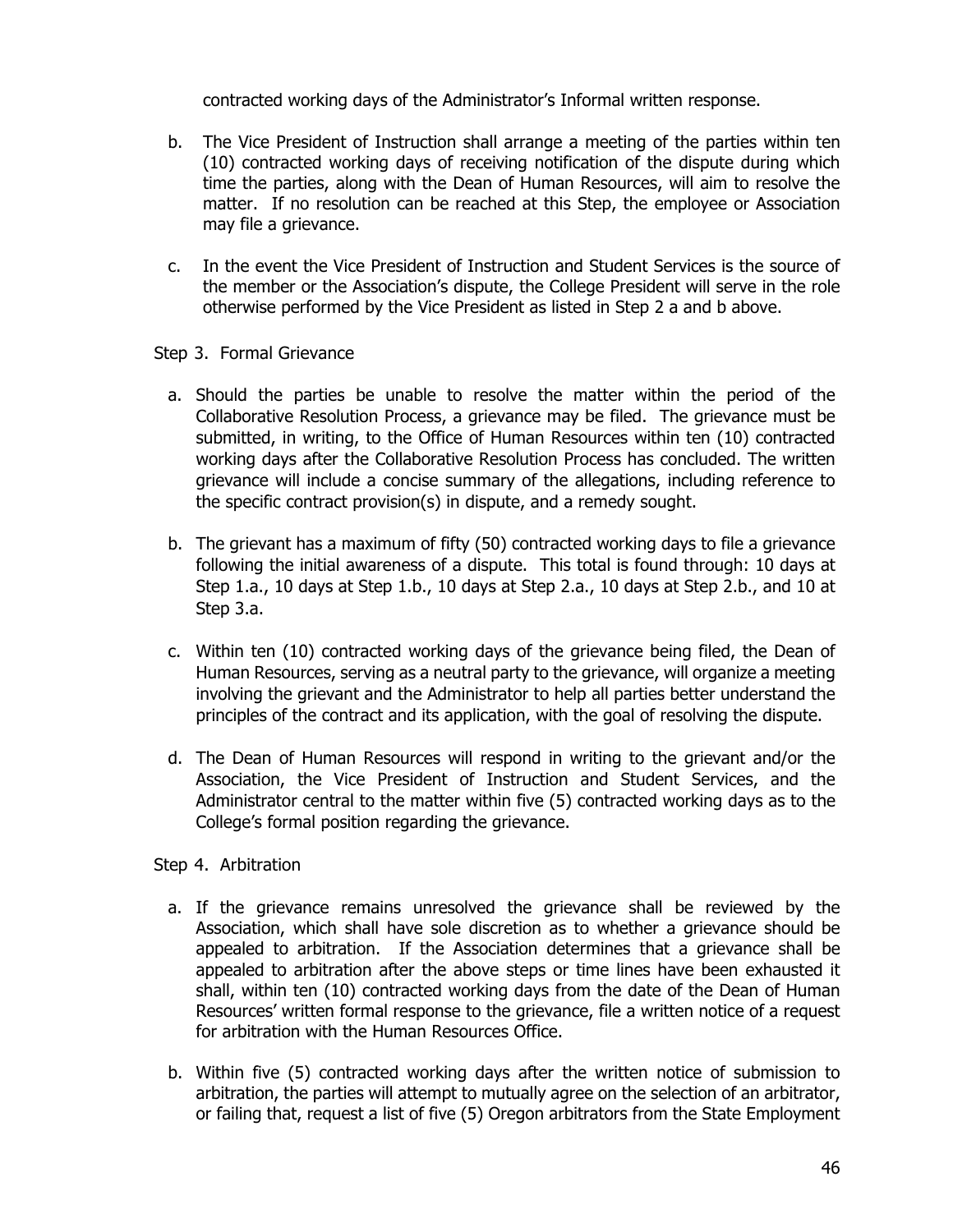Relations Board and, upon receipt of same, alternately strike names until one remains, and submit the matter to arbitration.

#### D. Authority of the Arbitrator

- 1. The arbitrator so selected shall hold hearings on the matter as promptly as possible, shall abide by American Arbitration Association Rules and render a decision within thirty (30) days of the close of the hearings or receipt of post hearing briefs if such have been submitted.
- 2. The decision of the arbitrator shall be final and binding upon the parties except to the extent the authority of the arbitrator shall be limited as follows:
	- a. The arbitrator will be without authority to make any decision which requires the commission of an act prohibited by law.
	- b. The arbitrator shall neither add to, subtract from, nor modify the provisions of this Agreement or Board Policy or Administrative Rules and Regulations. Decisions of the arbitrator shall be confined solely to the application and/or interpretation of this Agreement or whether the procedural steps provided by Board Policy or Administrative Rules and Regulations have been followed, as the case may be.
	- c. Where the provisions of the Board Policy or Administrative Rules and Regulations call for the exercise of judgment, the arbitrator shall not substitute personal judgment for that of the official making such judgment, except in cases where the arbitrator determines that such judgment was exercised arbitrarily or capriciously or without basis in fact. If the arbitrator determines that specified procedural steps have not been followed, the arbitrator shall direct that the matter be reconsidered by the appropriate official in accordance with such procedural steps.
	- d. The decision of the arbitrator will be forwarded to the Board and the Association and will be final and binding upon the parties.

#### E. Costs of Arbitrator

The costs of the services of the arbitrator, including per diem expenses, if any, and travel, subsistence expenses, and the cost of the hearing rooms will be borne by the unsuccessful party. All other costs will be borne by the party incurring them.

#### F. Time Limits

Either party may request an extension of or freezing of timelines in order to continue an attempt at resolution or perform additional fact-finding but such extension may only be granted by mutual agreement. The party requesting the time-line extension must do so in writing and receive the other party's agreement in writing. The request will state the specific dates of the extension.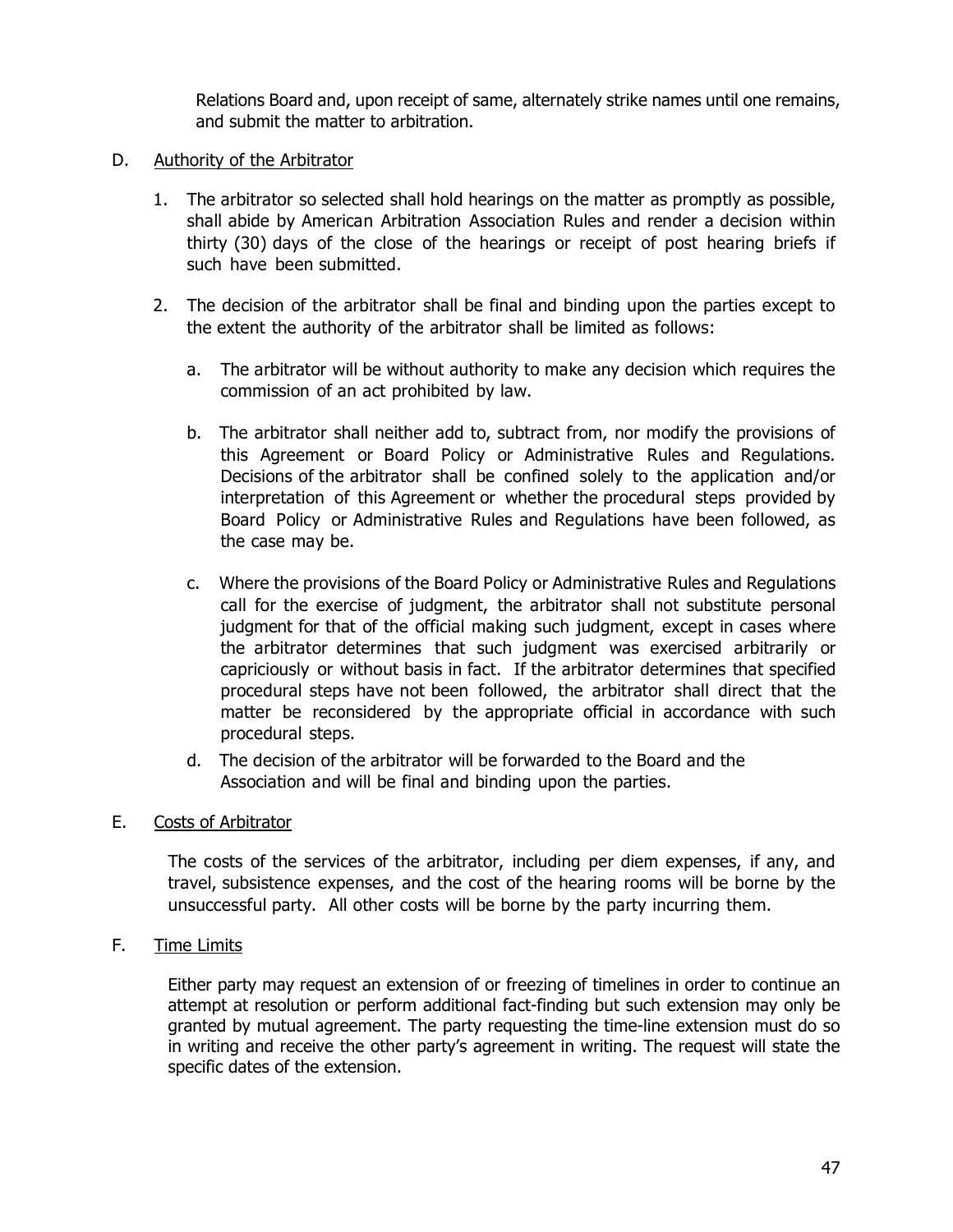#### G. End of Year Grievances

In the event a grievance is filed at such time that it cannot be processed through all the steps in this grievance procedure by the end of the instructional year, and if to have the matter unresolved until the beginning of the following instructional year would result in irreparable harm to a party in interest, the time limits set forth herein shall be reduced by mutual agreement so that the grievance procedure may be exhausted prior to the end of the school year or as soon thereafter as is practicable.

#### H. General Provisions

- 1. Any employee may be represented at all stages of the grievance procedure by a representative of the Association. Where more than one (1) employee has a common grievance, the Association President may initiate a group grievance on their behalf. The Association President shall have the right to initiate a grievance growing out of an alleged violation of Association rights under this Contract.
- 2. Meetings and hearings under this procedure shall not be conducted in public and shall include only parties in interest and their designated or selected representatives.
- 3. Forms for processing grievances shall be prepared by the College and the Association and given appropriate distribution as to facilitate operation of the grievance procedure.
- 4. All documents, communications, and records dealing with the processing of a grievance shall be filed separately from the personnel files of the participants.
- 5. If Steps 1, 2, and 3 are not followed and/or notice is not served in accord with the time limits listed above by the grievant, the grievance will be barred, except for instances of continuing grievances (in the sense that the act complained of may be said to be repeated from day to day). Said limits are not to be extended by any third party.
- 6. If any of the administrative responsibilities at each step of this Article are not met, the grievance will proceed to the next Step.
- 7. No reprisals of any kind will be taken by the employer or by any members of the administration due to the fact that an employee participated in the grievance procedure.
- 8. No unsigned student evaluations or summary of student evaluations will be presented at any step of the grievance procedure.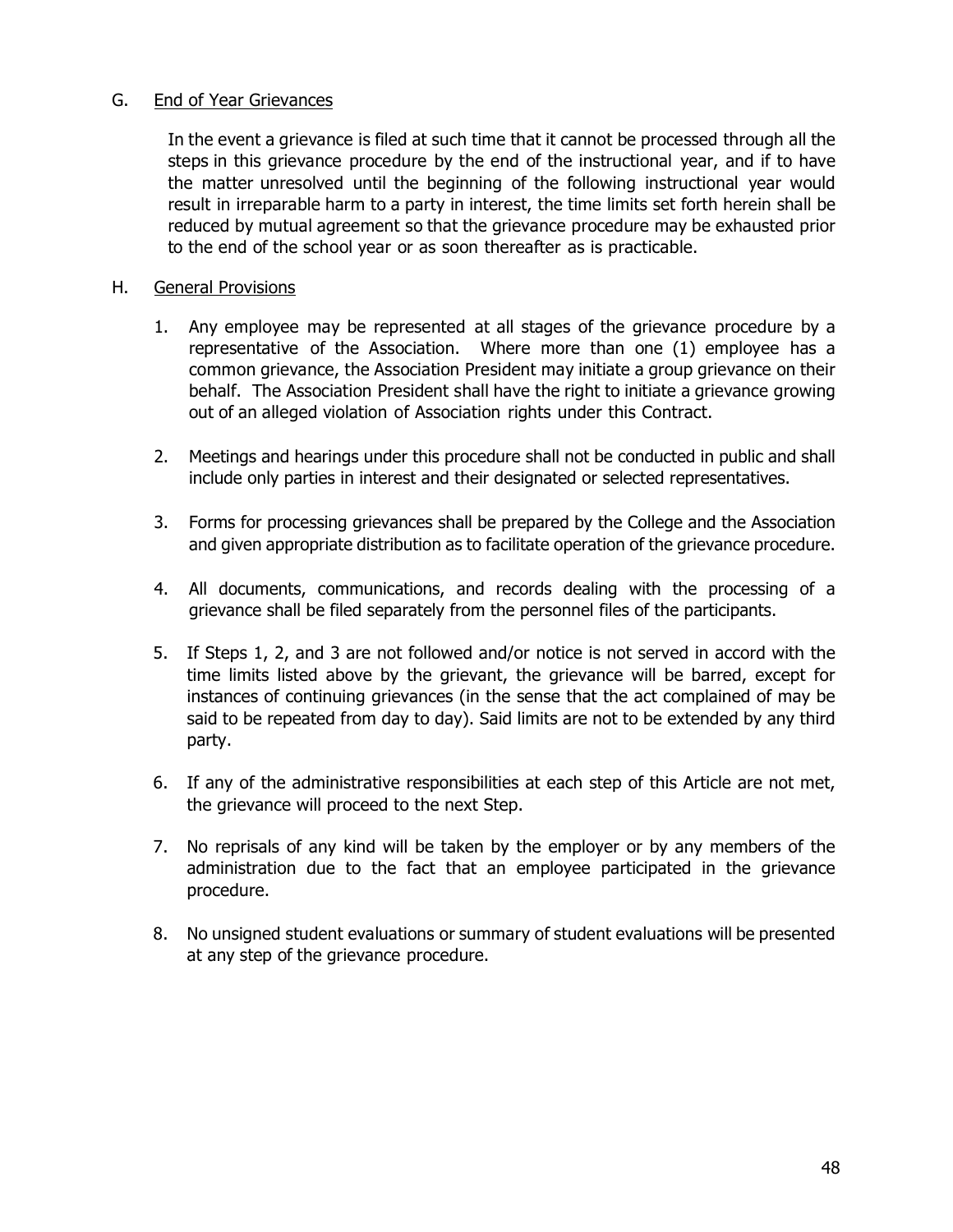### DUE PROCESS RIGHTS AND TERMINATION FOR CAUSE

- A. Non-renewal of a probationary employee's contract shall not be effected without a finding of uncorrected unsatisfactory performance in accordance with Article 13 of this contract or a finding of unprofessional conduct**.** In the case of non-renewal for unsatisfactory performance, the process listed in Article 13 (F) and (G) will be followed, and Article 15 (C) does not apply.
- B. No regular faculty member shall be disciplined, dismissed, or reduced in compensation without just cause. Termination of a regular employee or probationary employee before the end of the contract year may be effected by the institution only for just cause or under the following provisions:
	- 1. Termination for physical or mental illness:

Any contract may be terminated if the faculty member, after appropriate treatment, is proven physically or mentally ill so as to prevent that individual from carrying out contract obligations. Such terminated personnel will be given first priority for appropriate vacancies when pronounced fit to return to duty.

The faculty member will be provided written notice of the College's intent to terminate 30 days prior to the date of termination.

The existence of such cause shall be established as follows:

- a. The faculty member's supervisor will notify the faculty member (or legal guardian) in writing of the intention of the College to terminate and will request (1) that the College be supplied with narrative reports from each of the faculty member's doctors, if any; and (2) that the faculty member submit to examination by such Oregon licensed physicians and/or licensed psychologists as are mutually agreed upon by the faculty member (or legal guardian) and the College. Costs of such medical examination will be paid by the College.
- b. If the faculty member either fails to provide the reports or fails to agree to or submit to the examinations, the College action then taken is final and may not be reviewed under any provision of this Agreement. If the faculty member provides the reports and submits to the examination, the medical evidence so adduced will be reviewed by the faculty member's divisional administrator who will render a written decision as to whether or not cause exists within the meaning of this Section.
- c. The written decision may be appealed by the faculty member through Article 14 - Grievance Procedure of this Agreement with the appeal commencing at Step One.
- 2. Unprofessional Conduct:

 Unprofessional conduct is any conduct on the part of a faculty member that is disruptive to the educational or operational processes of the College. Unprofessional conduct may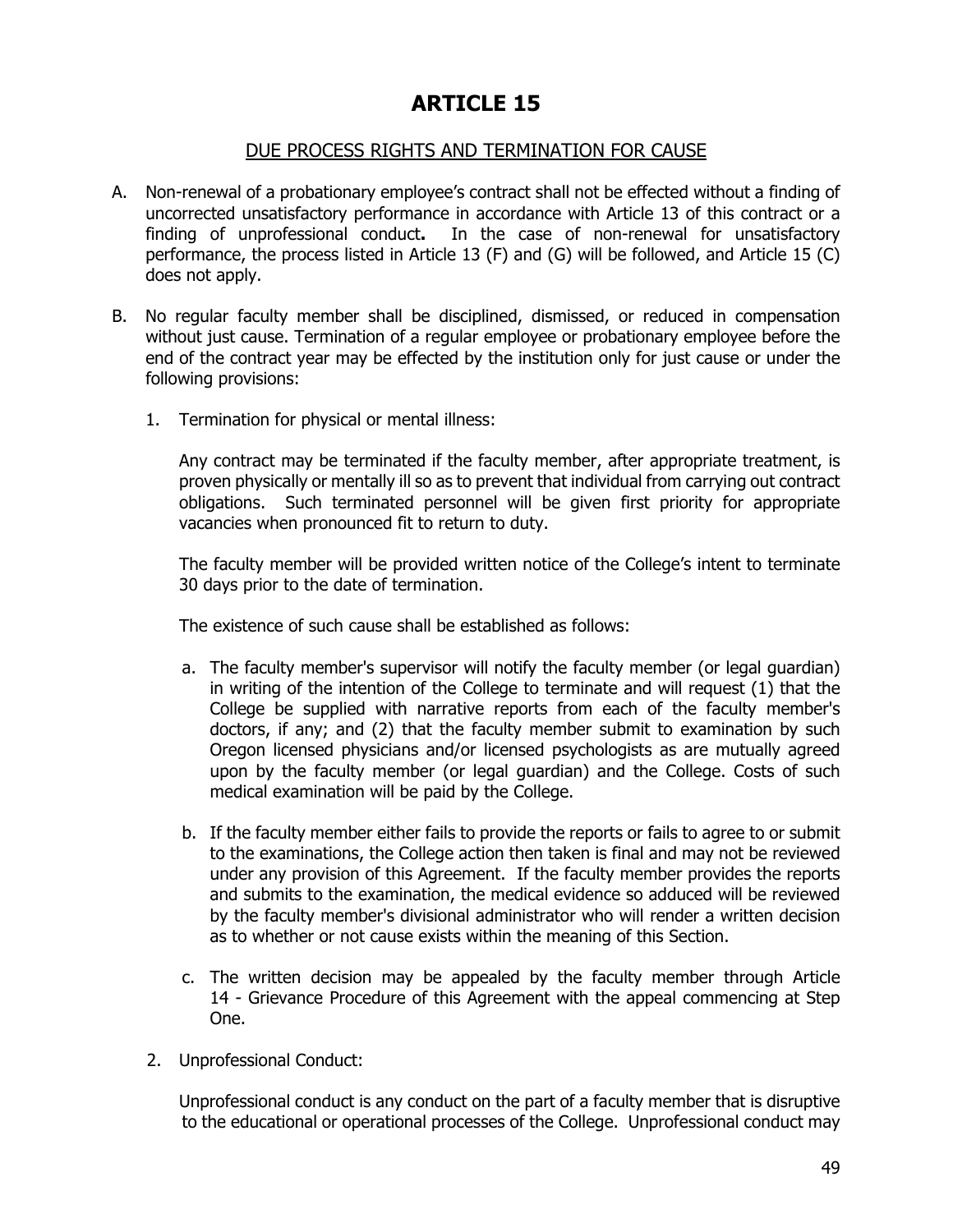be evidenced by, but not be limited to:

- a. Conviction of a crime which is of such a nature that it indicates that the faculty member may be a threat to persons or property at the College or that the continuation of professional duties may be disruptive to the educational process of the College.
- b. Persistent or flagrant disregard of the terms of this Agreement or College rules.
- c. Willful falsification or alteration of a College record.
- d. Unsatisfactory performance which demonstrates unprofessional conduct, as shown by the evaluation process in Article 13 of this contract.
- e. Failure to comply with the provisions of all safety codes and regulations to which the College is legally subject.
- C. Termination for unprofessional conduct:
	- 1. Just cause for dismissal will be related directly and substantially to the fitness of the faculty member in a professional capacity.

Dismissal will not be used to restrain faculty members in their exercise of academic freedom or other rights as citizens.

- 2. When a Vice President or Dean or other appropriate administrative officer has information or receives a complaint against a faculty member which, might serve as grounds for termination and they deem such information or complaint to be substantial, they shall discuss it with the person concerned and shall make further investigation as they deem appropriate. If they believe that there is merit to the allegations, they shall forward such information to the Chief Human Resources Officer.
- 3. If the Chief Human Resources Officer, after reviewing the information and conducting such further investigation as they deem appropriate, concurs that the allegations, if true, might serve as grounds for termination, a due process hearing shall be conducted by a Vice President(s) and/or other College official(s) chosen by the College President in consultation with the Association President or designee.
- 4. If it is determined that a due process hearing will be conducted, the faculty member shall be so informed in writing and be presented with a written statement of the charges and all relevant facts, evidence, witnesses, and issues that may be used in the hearing at least fifteen (15) days in advance. The faculty member will have the option of attending the hearing and may do so with or without representation of the member's choosing and shall have the right to present any relevant facts, evidence, issues, and witnesses.
- 5. Within five days of the conclusion of the hearing, the hearing officer(s) will submit to all parties a written recommendation which may include no action, a verbal warning, a written warning, suspension, demotion, or dismissal. The final decision shall rest with the College President who may delegate this authority to a Vice President.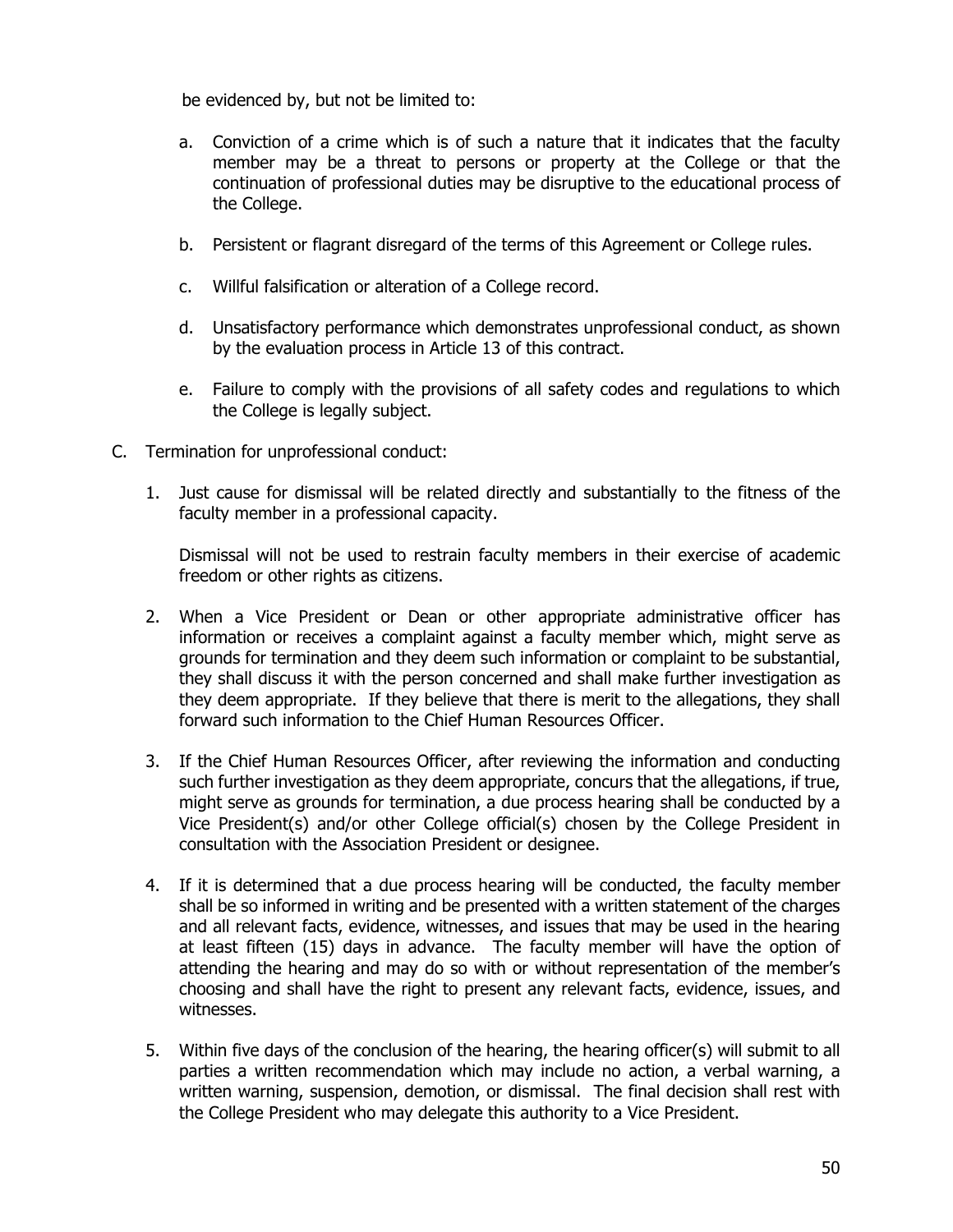6. Any grievance resulting from this action shall commence at Step Four. The decision will stand until a finding is made in favor of the faculty member.

Faculty members may be suspended with pay during the proceedings which must be conducted with reasonable dispatch; however, twenty-five (25) contracted days after the date of suspension, the College President may withhold salary subject to the final resolution of the issue.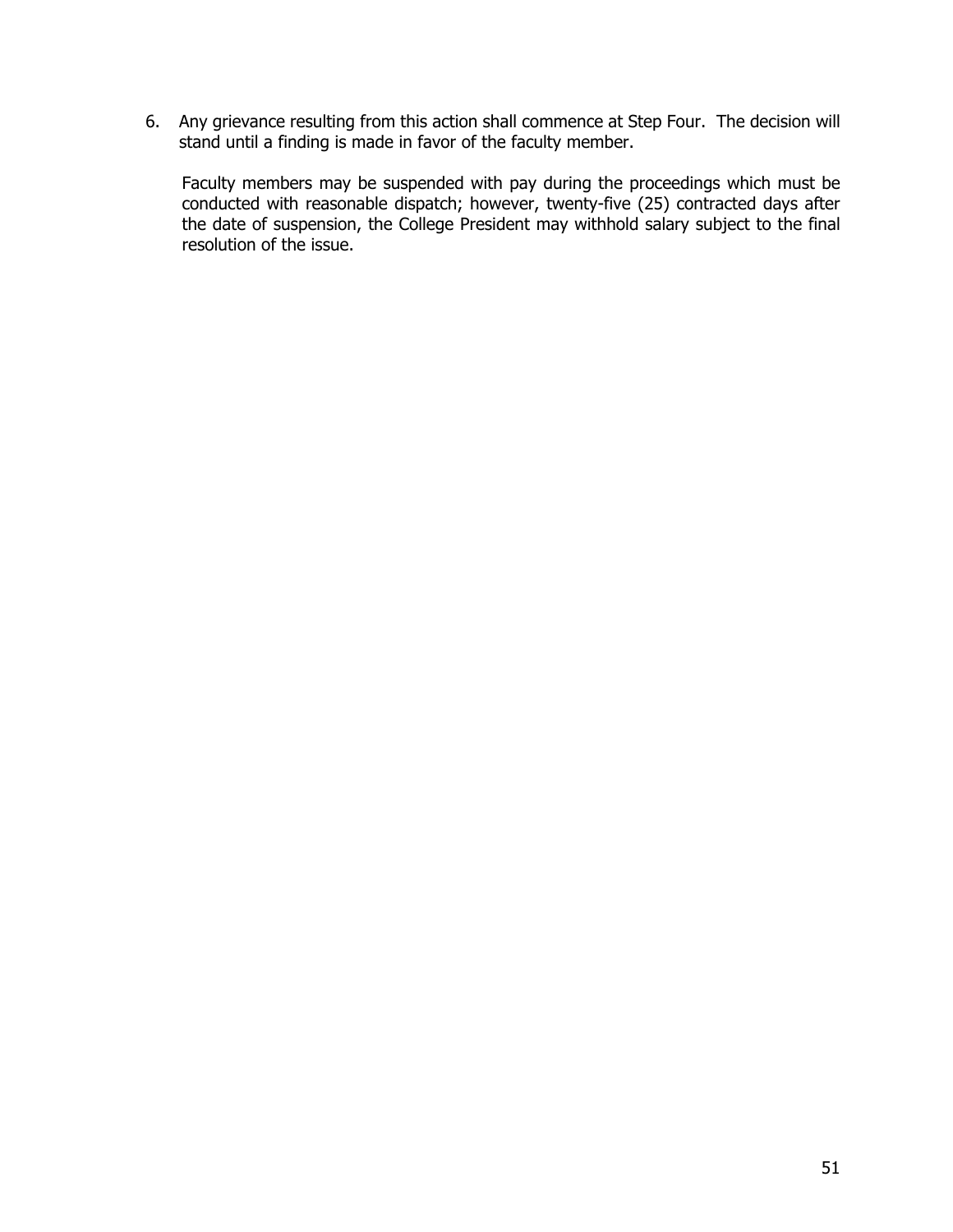### ACADEMIC & PERSONAL FREEDOM

The purpose of this statement is to promote public understanding and support of academic freedom and professional responsibility to the students, to the community, and to Clackamas Community College. This institution is being operated for the common good and not to further the interest of either the individual instructor or the institution as a whole. The common good depends upon the free search for truth and its free exposition.

#### A. Academic Freedom

 Academic freedom is essential to these purposes and is applied to teaching and other College-related activities. Academic freedom in its teaching aspect is fundamental for the protection of the rights of the instructor in teaching and of the student to freedom in learning. It carries with it duties correlative with rights.

- 1. Instructors are entitled to freedom in discussing the subject, regardless of delivery method, but they should be careful not to introduce into their teaching controversial matters which have no relation to their subjects.
- 2. Instructors are entitled to full freedom in research and in the publication of the results, subject to the adequate performance of their other academic duties and in concert with existing College policies on publications and printing.
- 3. Instructors are citizens, members of a learned profession, and members of the educational institution. When they speak or write as citizens, they should be free from institutional censorship or discipline, but their special position in the community imposes special obligations. As persons of learning and as educational members, they should remember that the public may judge their profession and the Institution by their utterances.
- 4. As members of the Institution, instructors seek above all to be effective teachers. Although they observe the stated regulations of the Institution, they maintain their right to criticize and seek revisions.
- 5. As members of the community, instructors have the rights and obligations of any citizens. They determine the amount and character of the civic and community involvement outside the Institution with due regard to their responsibilities within it. As citizens engaged in a profession that depends upon freedom for its health and integrity, instructors have particular obligations to promote conditions of free inquiry and to further public understanding of academic freedom.

#### B. Personal Freedom

The Board recognizes that the personal lives of instructors are of concern to the Board only as they affect job performance. No personal exercise of citizenship rights shall be grounds for discipline or discrimination.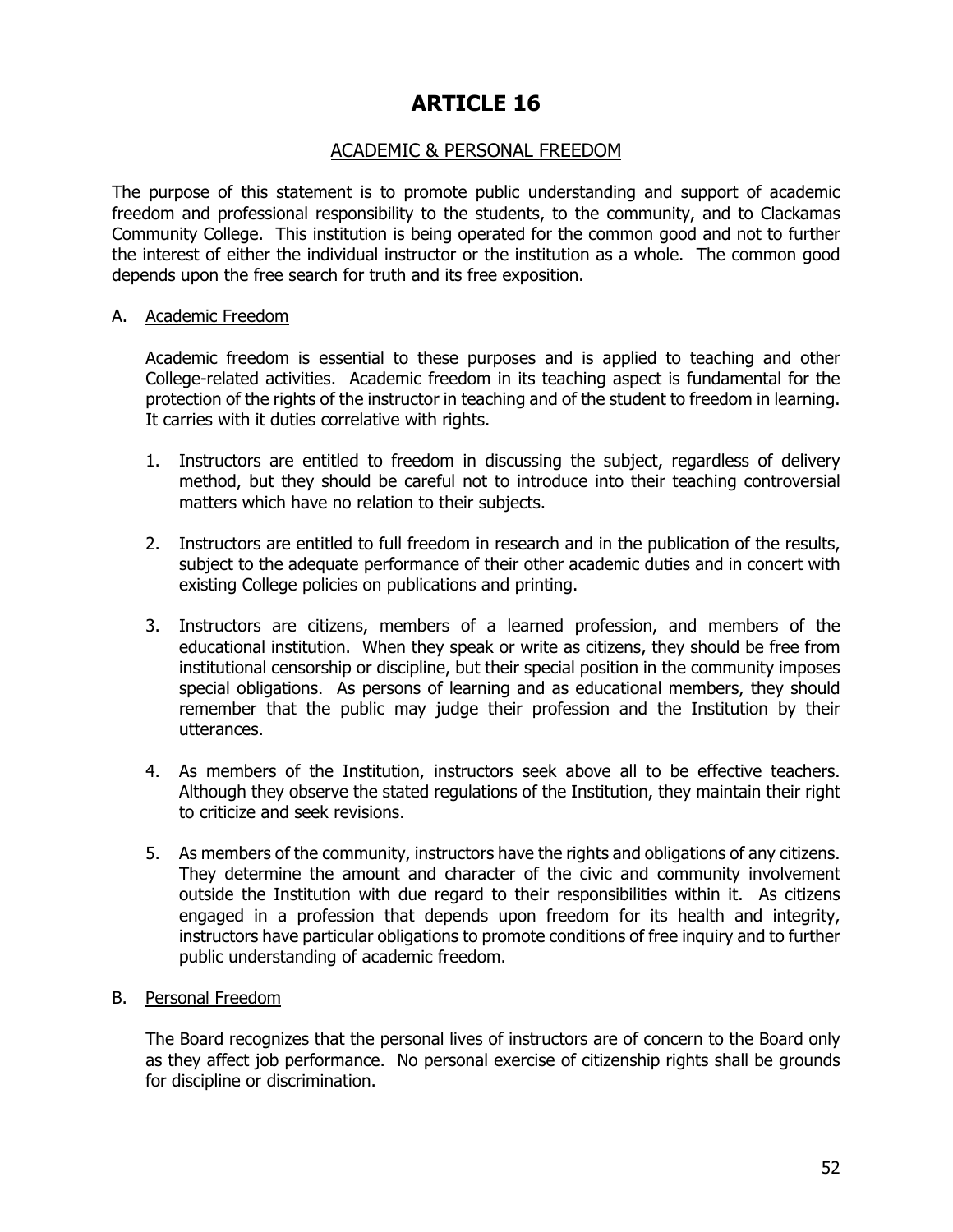# INTELLECTUAL PROPERTY

- A. The ownership of any materials or processes developed on an individual's own time, off-campus, and at no expense to the College shall vest and be copyrighted or patented, if at all, in the faculty member's name.
- B. The ownership of materials or processes produced solely for the College and entirely at the College's expense shall vest in the College and be copyrighted or patented, if at all, in its name.
- C. In those instances where materials or processes are produced by a faculty member with College support, by way of use of significant personnel time, facilities or other College resources, the ownership of the materials or processes shall vest in (and be copyrighted or patented by, if at all) the party or parties designated by a written agreement entered into prior to the production. Such written agreement shall make either a positive or a negative statement with regard to any compensation to be paid to the faculty member for such development.
- D. A prior written agreement by members of the bargaining unit under situations described in C of this Article, will be entered into whenever materials or processes are produced. Such agreement shall include, in addition to acknowledgments of ownership, an agreement with respect to the right to market, license, or otherwise distribute the materials outside the College, and the assignment of any profits, royalties or other fees earned from such distribution.

In the absence of an agreement, the faculty member shall be deemed to have ownership.

- E. Both the college and faculty member shall retain the right to use and modify materials developed under B and C of this article without payment of royalties or fees. With respect to such use, the faculty member will have the right of first refusal of the College's request to upgrade or modify the materials to keep them current. If a faculty member declines the request, the College will have the right to modify the materials at its own expense and the faculty member will have the right to have his or her name removed from the materials.
- F. If projects produce Open Educational Resources (OER), open source software, and/or other openly licenses materials that would otherwise be property owned by the College, as specified in section B above, the College and members of the Association agree to the open licensing of such materials in perpetuity.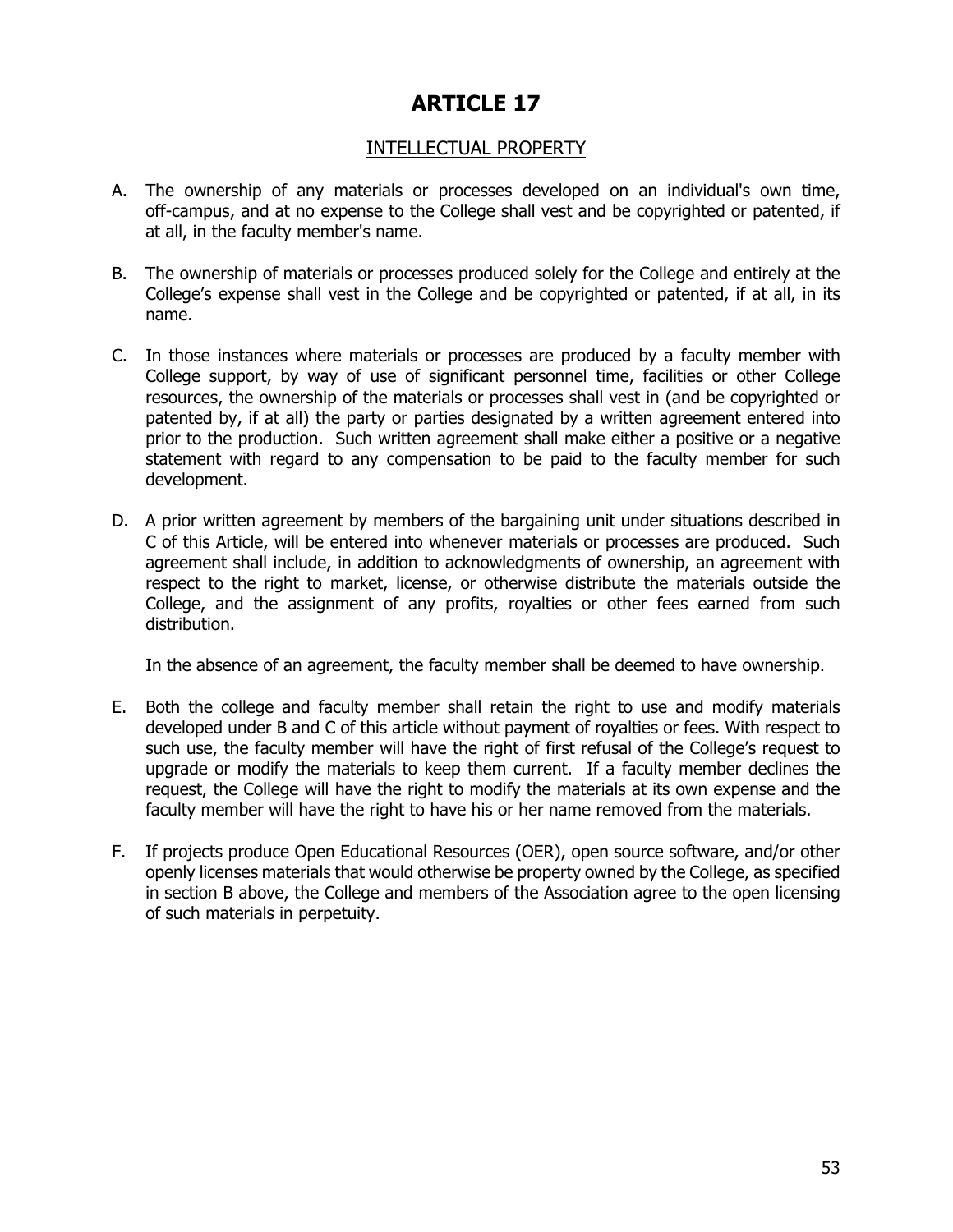### COMMITTEE WORK OF PROFESSIONAL STAFF

- A. Many of the duties and functions of the College require information, suggestions, and advice from faculty members, other employees, students and the public. To help receive this information, the College will establish and designate membership on committees or other consultative groups as necessary. However, no member will be required by the College to serve on more than one such College committee or group at one time.
- B. The College recognizes the central role of faculty in the development and delivery of instruction. The college therefore agrees to offer a majority membership of faculty on committees, subcommittees, work groups, and task forces, whose primary role involves course content and instruction. As of July 1, 2016 such committees are the Curriculum Committee, the Instructional Standards and Procedures Committee, the Assessment Committee, and the Education Resources and Student Technology subcommittee.
- C. The Association has an interest in the effective functioning of the College, and it may establish those committees of faculty members whose advice it believes will be beneficial to the College.
- D. The College will designate from noon  $-1:00$  p.m. every Tuesday and Thursday as the College Hour so that full time faculty may attend Association meetings, committee meetings, and other college responsibilities. Faculty who elect to teach during the college hour shall notify the person responsible for creating the schedule within their department.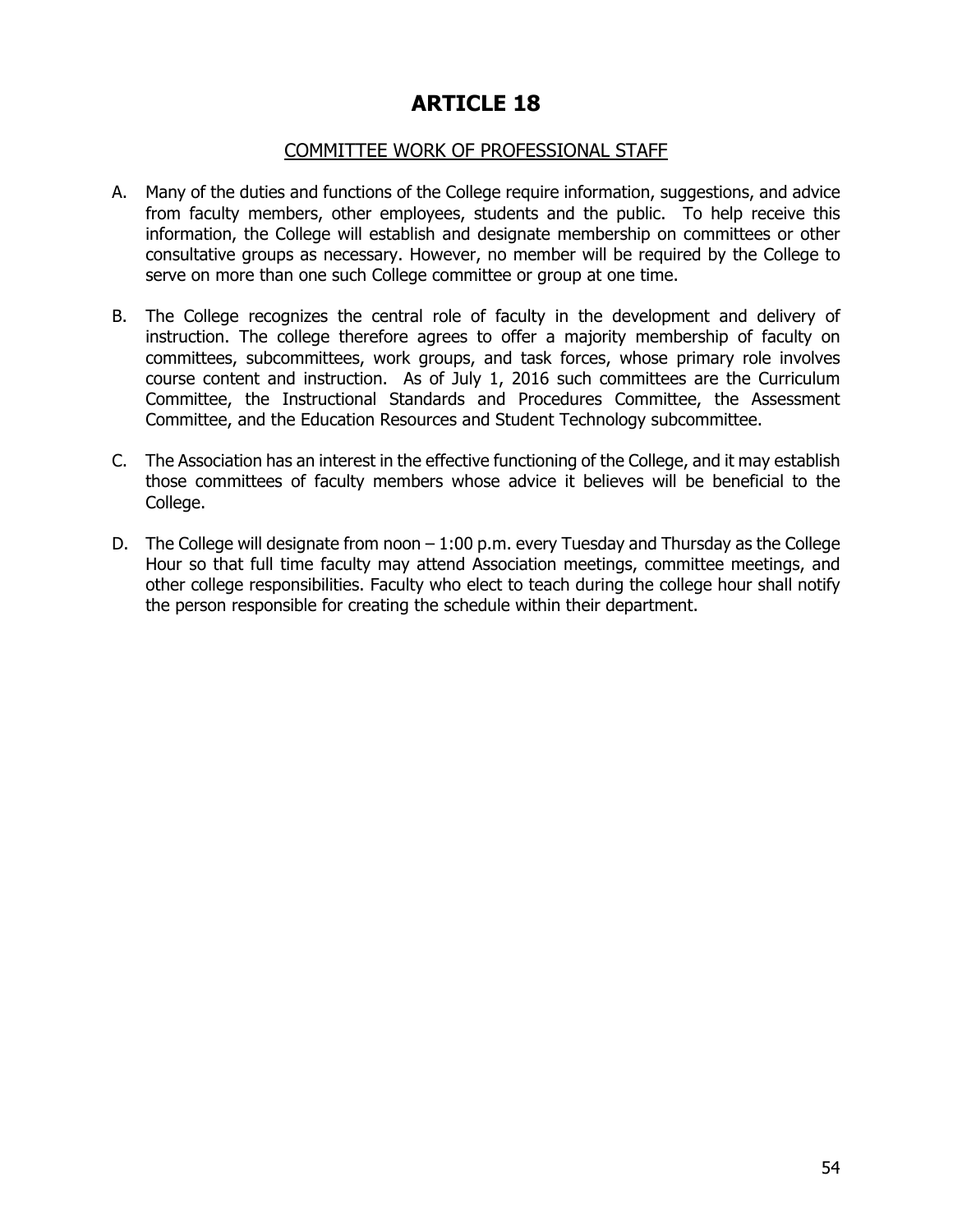### SABBATICAL LEAVE

- A. Sabbatical leave may be granted for the purpose of research, writing, advanced study, travel, or any other activity that will provide the individual with new knowledge or skills that will benefit students and the College. A faculty member may propose sabbatical activities that include course revision or curriculum development, but the faculty member will not be required to use sabbatical leave for the purpose of course revision, curriculum development, or other duties included in Article 4, Section C, of this Agreement.
- B. A faculty member becomes eligible to take a sabbatical leave of up to one (1) academic year after completion of six (6) years of continuous service as an annually contracted faculty member. After a leave has been taken, six (6) years of continuous service as an annually contracted faculty member must be served before the faculty member becomes eligible to take another leave.
	- 1. The College will maintain a queue of all faculty by relative position of eligibility. Relative position will be determined by the most recent date of return from sabbatical leave or date of hire plus six (6) years. In the event that employees are tied in relative position, the queue order will be based on the first College paycheck received by each faculty member, regardless of the capacity in which that first paycheck was earned. If the affected employees remain tied, the order will be decided by lot. Once any faculty member has been placed within a block of equally eligible faculty, that position remains constant until the individual has been offered a future sabbatical. The names and number of eligible faculty will be published, and provided to the sabbatical committee at least four (4) months in advance of the application deadline. Faculty who are eligible to take a sabbatical leave and wish to do so must apply to take a sabbatical leave in the year prior to their eligibility for a sabbatical leave. The application for leave shall contain a definite statement of the specific purpose of the leave, specific proposed activities, professional outcomes expected, and how the sabbatical leave will benefit the College and the Faculty member's students. Application is made to the Human Resources Office with a copy to the administrator who evaluates the faculty member at the first level. Application for leave may be made electronically or on paper. The Association's Sabbatical Leave Committee will verify eligibility and appropriateness of the proposals. The Human Resource Office will provide copies of the proposed plans to the appropriate Vice President and the President.
	- 2. On October 1 of each year, the College will contact the 20 faculty members at the top of the queue. These faculty may elect to take their sabbaticals in any one of the next three years, or they may elect to have their name placed in the fourth year of eligibility according to relative position of eligibility. Each faculty member will be given 60 days to respond. No later than December 1, the College will contact, from the top of the queue, one faculty member for each who had initially declined the opportunity to take a sabbatical. These faculty will be given the same options and the same length of time to respond. Any remaining eligible faculty members beyond the specified number of awarded sabbaticals shall be placed at the head of the queue for the following year in their existing order.
	- 3. In the event that someone fails to take a sabbatical that had been granted, another faculty will be offered the opportunity to take a sabbatical, as long as the total number of faculty accepting sabbaticals does not exceed 60 over the three-year cycle beginning on July 1,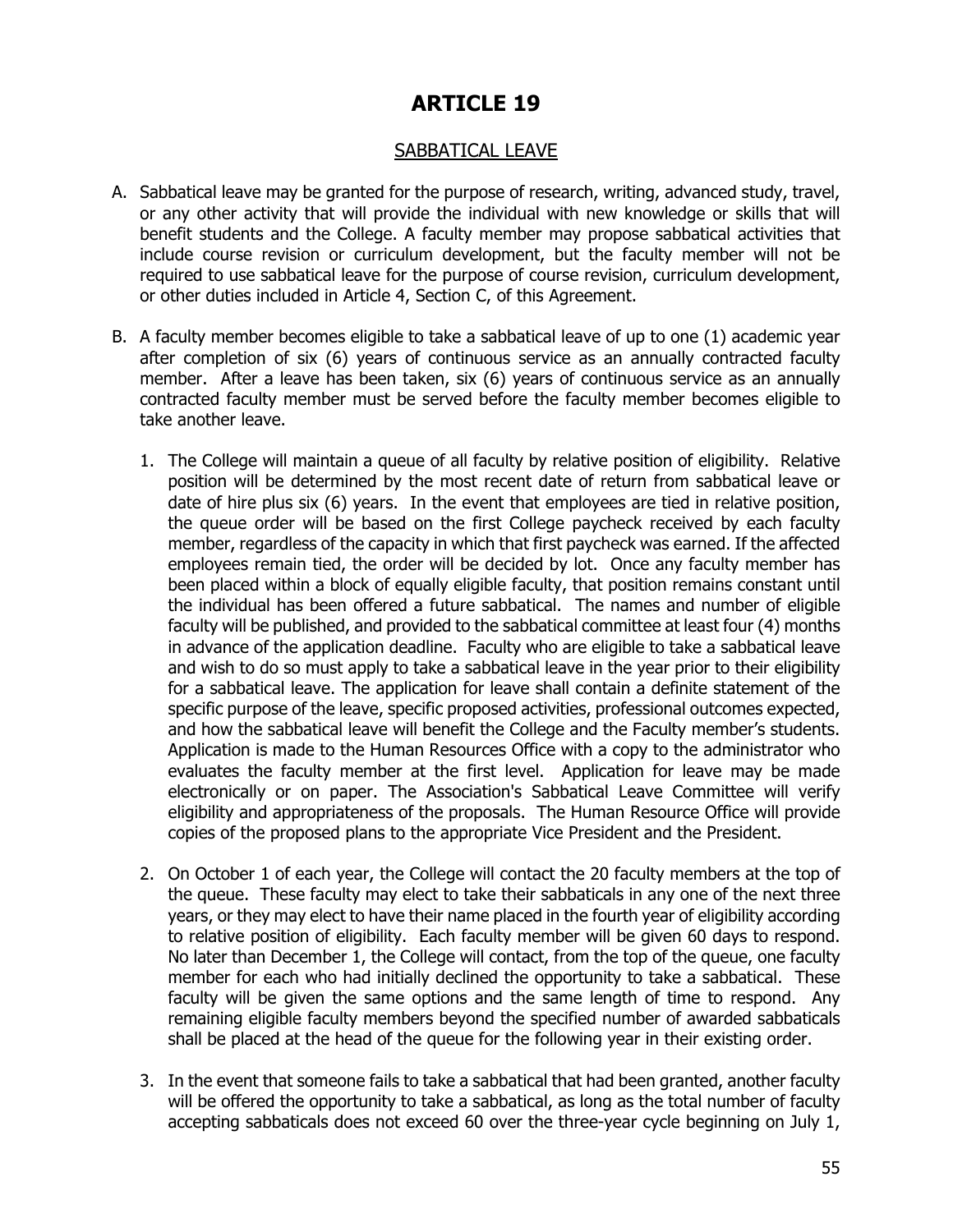2002. The faculty member failing to take the sabbatical will have a hearing before the sabbatical leave committee. The committee will have the right to place that person at any point on the queue that the committee deems appropriate.

- C. Faculty members on sabbatical leave shall receive 75% of their annual salaries for three (3) term leaves, 87% of annual salaries for two (2) term leaves, and full salaries for one (1) term leaves.
- D. All fringe benefits shall continue to a faculty member during the term of absence as available by insurance carrier. The absence shall not be construed as a break in service for any purpose, and the faculty member shall be returned to the position formerly occupied. Upon return from sabbatical leave, the member shall be eligible for increment credit for the year of leave pending satisfactory review of the completed sabbatical program by the appropriate Vice President.
- E. The final acceptability of proposals for sabbatical leave will be determined by a faculty committee. The list of acceptable applications will be ordered in accordance with the queue.
- F. The following rules will apply:
	- 1. As a general rule, only one (1) sabbatical leave per instructional area may be granted for any one (1) quarter. When more than one (1) application in an area is made, precedence is given by order of eligibility.
	- 2. In the application for sabbatical leave, each member agrees to return to the institution upon the completion of the leave for a period of at least one (1) year's service--or must refund the amount received.
	- 3. Upon completion of sabbatical leave, the faculty member will submit a detailed report of the accomplishments and benefits resulting from the leave, pursuant to their professional development plan, no later than October 15 of the following school year. Copies of this report shall be distributed to the Sabbatical Leave Committee, Administration, Faculty, and the Board.
- G. Costs
	- 1. The College affirms its obligation to fully cover the replacement cost of each faculty member on sabbatical.
	- 2. Current replacement costs will be determined by the cost of part-time faculty members utilized to perform assignments made available as a result of the sabbatical leave, including other payroll expenses and related office hours as needed.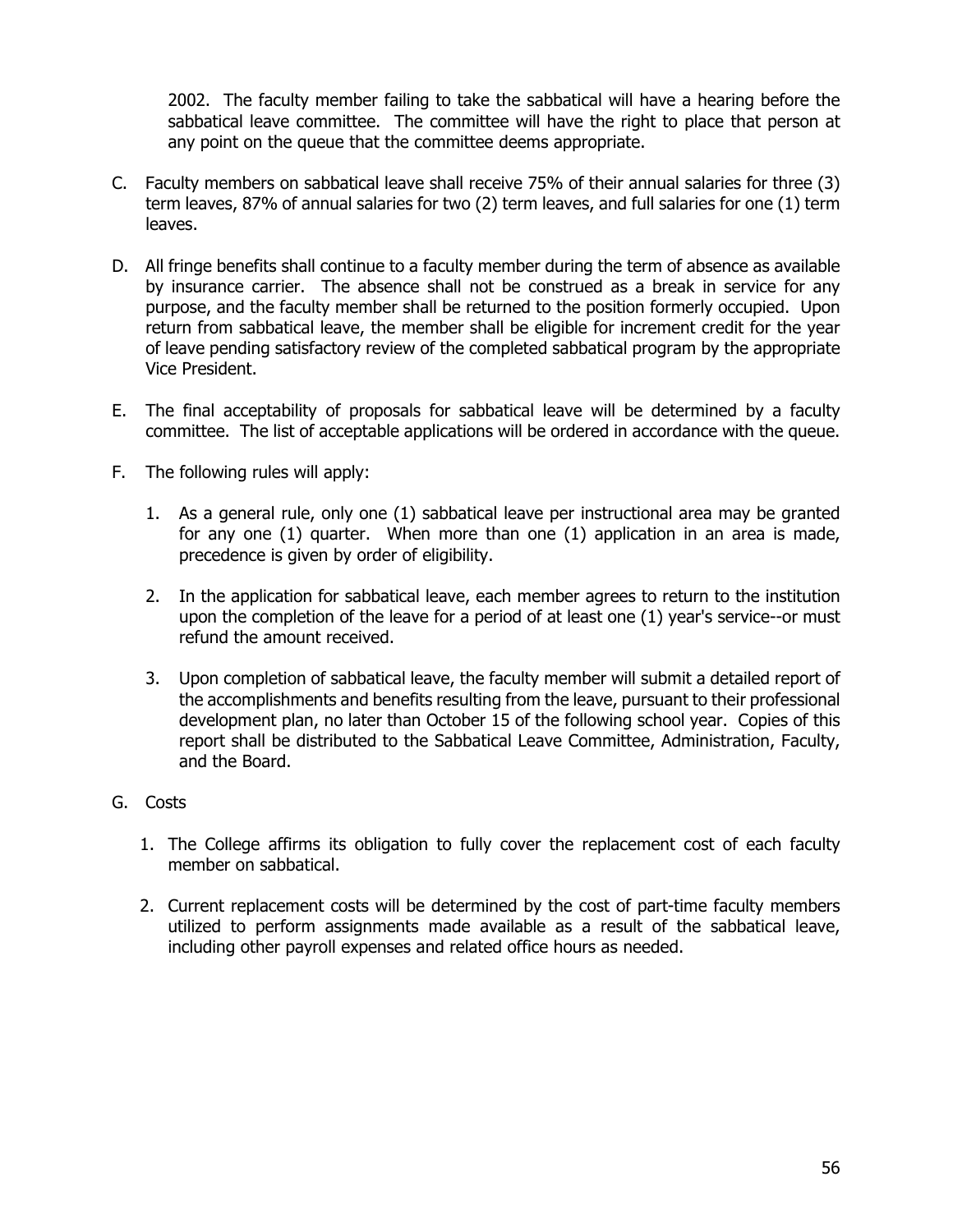# REDUCTION IN FORCE

For the purposes of this Article, reduction in force means a layoff of personnel for other than disciplinary, performance related, or personal reasons. Whenever the College determines that a layoff may be necessary, but at least sixty (60) calendar days prior to its implementation, including any notification of employees, the College shall schedule a meeting with the Association to discuss possible alternative actions. The Administration shall provide the Association a written summary of the circumstances giving reason(s) for the layoff. The Administration shall give consideration to comments and recommendations made by the Association following this meeting, and will engage in further discussions as the President deems useful. The College shall schedule an additional meeting with the Association to discuss implementation procedures.

#### A. Layoff

Before laying off an employee, the College will attempt to place the faculty member in any open annually contracted position in the bargaining unit for which the employee is qualified. An employee transferred under this provision shall have no further recall rights under this Article. However, should the position be reinstated, the College will allow the individual to transfer back to the original position after all laid-off employees eligible for that position have rejected recall rights.

Employees shall be notified by the College about the proposed layoff. Affected employees may submit alternative proposals to the Vice President of Instruction and Student Services.

#### B. RIF Determination Process

- 1. The selection of employees to be laid off pursuant to the reduction in force shall be made from among the employees within the RIF Grid Unit(s) affected by the reduction in force and shall be made consistent with the educational priorities of such unit(s). Whenever possible, reduction in force shall be applied so as to protect full-time positions.
- 2. The order in which employees within the affected unit(s) are laid off shall take place as follows:
	- a. First, from among the less than half-time faculty in the affected RIF Grid Unit(s) before the half-time or more faculty are laid off;
	- b. Then, from among half-time or more faculty, temporary faculty in the affected RIF Grid Unit(s) are to be laid off before the probationary and regular faculty are laid off;
	- c. Lastly, from among the half-time or more probationary faculty in the affected RIF Grid Units before the half-time or more regular faculty are laid off.
- 3. The order of layoff within each category listed in Subsection 2 above, except non-bargaining unit faculty members, shall be by inverse order of length of continuous service from the first employment date recorded in the faculty member's first annual probationary contract (seniority). The order of layoff is subject to the requirement that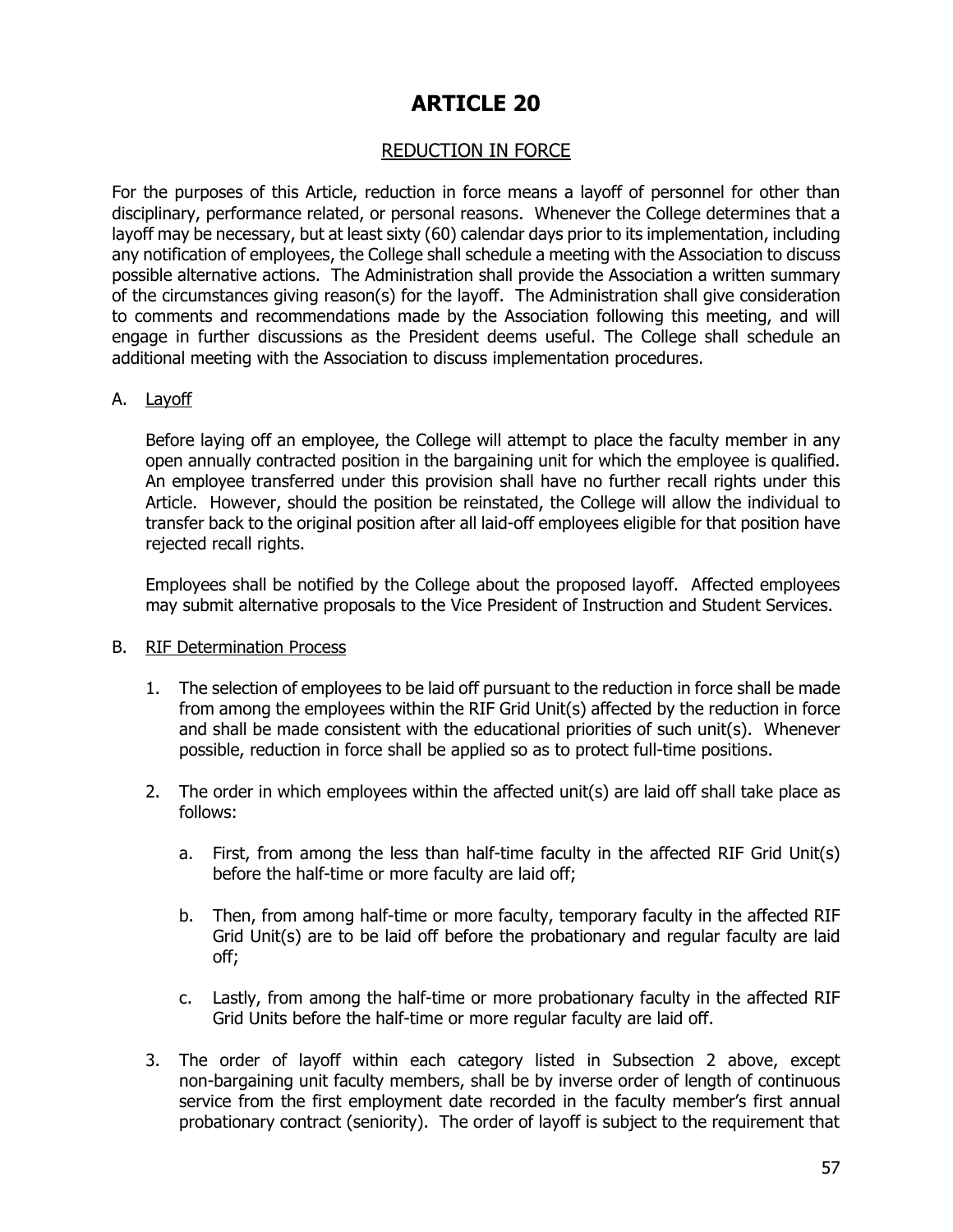faculty remaining within each affected unit have the qualifications necessary to teach the remaining courses and/or perform the remaining duties.

- a. Persons who remain outside the bargaining unit for more than twenty-four (24) consecutive months shall relinquish all seniority rights and shall be terminated from the faculty bargaining unit.
- b. An authorized leave of absence or layoff for up to two (2) years with or without salary shall not be deemed an interruption of continuous service for the purpose of continued accumulation of seniority.
- 4. In the event a decision is to be made between two (2) faculty who are equal in seniority, the decision of who shall be retained shall be made on the following basis:
	- a. Earliest date of first payroll check as a faculty member with the College in either a full- or part-time capacity.
	- b. If the affected faculty remain tied in seniority after applying subparagraph a., then the decision shall be made by lot.
- 5. RIF Grid Units recognized for the purpose of implementing reduction in force shall include courses and/or activities grouped as follows:
	- a. Skills Development
	- b. Library
	- c. Health Sciences
	- d. Art
	- e. Business
	- f. Communication and Theater Arts
	- g. Counseling
	- h. Science, Technology, Engineering, and Math (STEM)
	- i. Health, PE, and Athletics
	- j. Social Sciences
	- k. English and Journalism
	- l. Education, Human Services, and Criminal Justice
	- m. Technical Career Education
	- n. Music
	- o. World Languages
	- p. English as a Second Language
	- q. Horticulture
	- r. Connections with Business and Industry
	- s. Instructional Support and Professional Development
	- t. Wildland Fire
- 6. The College shall maintain a grid for each of the above listed units. Every three years, beginning October, 2018, and at the beginning of any RIF process the RIF Grids shall be updated. Those updates occurring on the three-year schedule will be completed by November 15 of that year. The RIF Grids shall be held and maintained by Human Resources, and new faculty will be added annually. Each grid shall set forth the following information: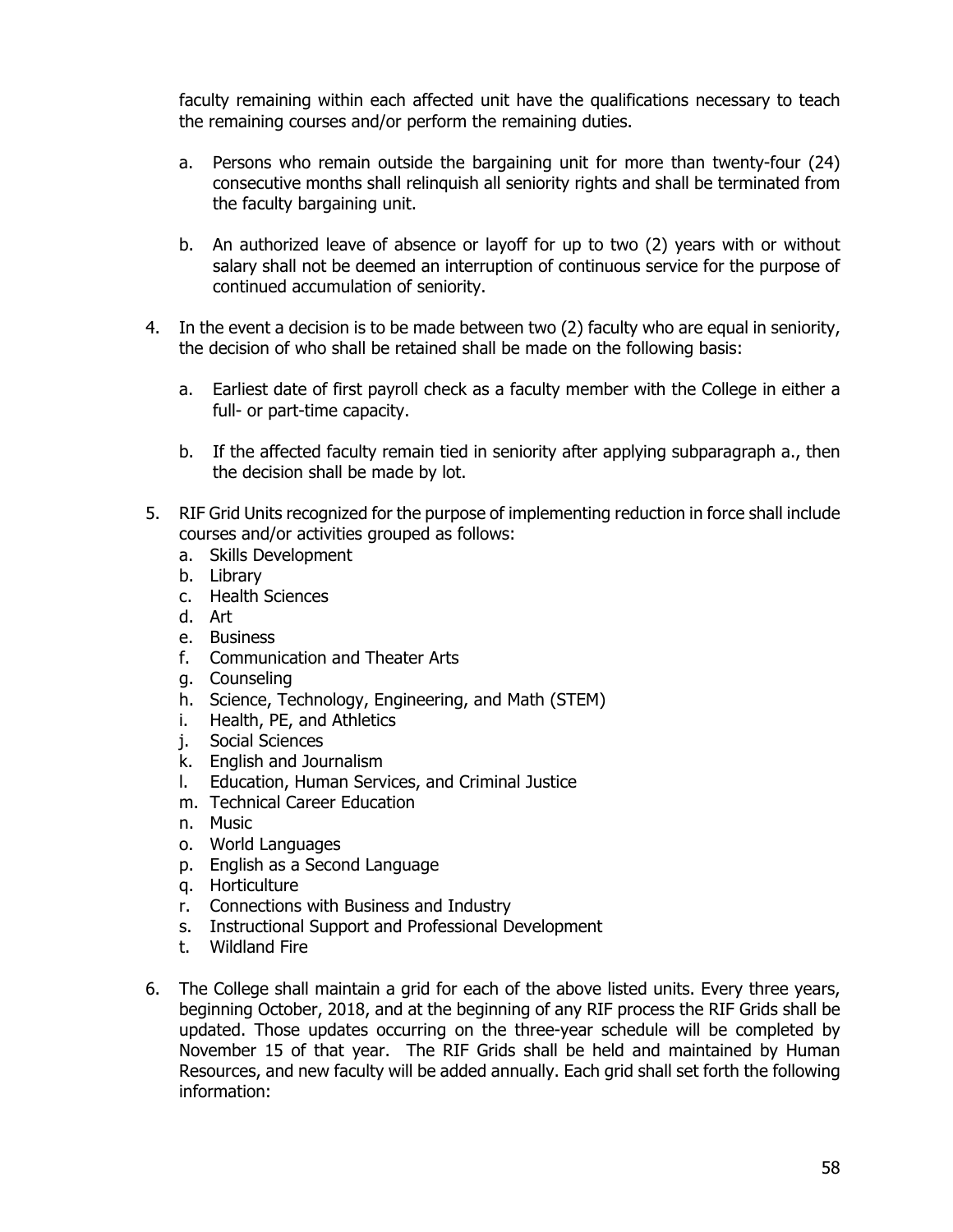- a. The names and seniority dates of all bargaining unit employees in each unit shall be listed in descending order of seniority across the top of the grid. An employee who works in more than one (1) listed unit shall be included in each unit if the assigned time in each unit equates to at least forty percent (40%) of the annual assigned workload. The determination on placement in the RIF Grid Units shall be based on the workload for the last contracted year worked except that people transferred to another unit for no more than one year will preserve placement in their former unit. New employees shall have their placement determined by current workload assignments. The faculty member will be listed in the RIF Grid Unit to which they report, as well as in any other RIF Grid Unit(s) for which they qualify under the 40% rule above.
- b. The courses and/or activities budgeted and/or provided within the listed RIF Grid Unit shall be displayed to the left of the grid in alphabetical and/or numerical order by department.
- c. Checks will be placed beside each course or activity beneath the name of each faculty member who meets the College qualifications required for the assignment shown.
- d. Human Resources shall provide a binder with all RIF Grids to the Association President no later than November 15 of each year of the three-year schedule. A copy of the grid prepared for each listed unit shall be available on the Human Resources website for review by any member of the bargaining unit.

Faculty initially hired on annual probationary contracts after the November 15 date, shall be placed on the grid in the aforementioned manner within thirty (30) days after beginning work.

- e. Faculty shall have thirty (30) working days from the date they receive the RIF Grid to initiate a grievance concerning seniority dates and/or qualifications. Human Resources shall be notified of all changes in qualifications once the grid has been developed. The final determination of employee qualifications shall be based upon the qualifications that the employees possess as of the posting date of the notification of layoff.
- 7. In the event a reduction in force becomes necessary, the College will use the following process to determine the order of layoff: The College shall display the courses and/or activities budgeted and/or provided within the affected RIF Grid Unit(s) to the left of the grid from top to bottom in descending order of priority by department. The determination of who is to be laid off will be made by moving through the appropriate grid from bottom to top and from right to left.
	- a. Faculty with greater seniority will be retained over less senior faculty provided that they have the qualifications determined to be necessary to perform the remaining duties.
	- b. A checked box will signify that a person meets the College qualifications required for assignment to the course or activity listed to the left of the grid.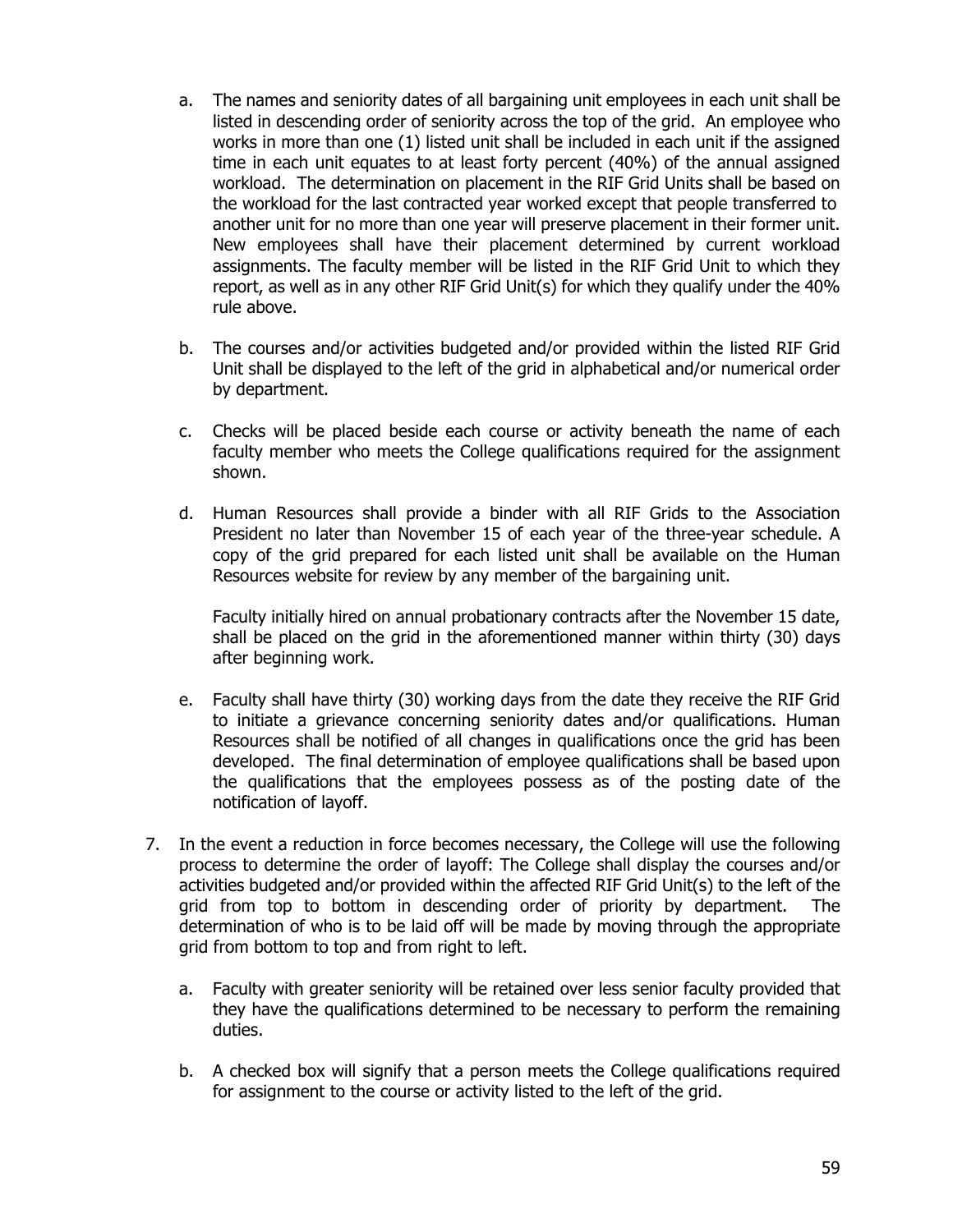- 8. Except in the event of an unanticipated loss of a major source of revenue, the College shall provide the following notice of layoff:
	- a. For probationary faculty, at least three (3) months prior to the actual date of layoff.
	- b. For regular faculty, at least six (6) months prior to the actual date of layoff.

#### C. Recall

Laid-off bargaining unit employees shall have recall rights within the listed RIF Grid Unit(s) they were laid off from for a period of twenty-four (24) months from the first day of the month following the date the employee would have normally reported to work, which shall be the effective date of layoff. While on recall, laid off full-time faculty annually contracted employees shall be represented by the Association.

- 1. Recall shall be made in the order of seniority, provided the faculty member is qualified to perform the assignment(s) to which they are being recalled.
- 2. Recall rights shall include less than half-time (1/2) workload assignments which shall be paid from the part-time salary schedule. All classes and activities shall be offered to qualified members on recall status, prior to being offered to non-bargaining unit employees. Less than half-time workload assignments(s) shall not be construed as an interruption of layoff status. If classes and activities that make up an annual full-time load in the faculty members' previous program or department become available, the laidoff employee shall be moved off recall and back to full-time annually contracted status.
- 3. Recall notice shall be mailed by certified letter to the last mailing address recorded with the College.
- 4. Faculty on recall shall have the obligation to advise the Human Resources Office of address changes or changes in qualifications.
- 5. A recall notice must be answered within thirty (30) calendar days of certification. The response must be by certified mail to the Human Resources Office.
- 6. Laid-off bargaining unit employees may reject a recall notice without forfeiting recall rights.
- 7. Laid-off bargaining unit employees shall be notified of all annually contracted half-time or more administrative and faculty job openings. Notification shall be sent by regular mail to the last mailing address recorded with the College.
- 8. Faculty laid off from the College shall be considered as internal candidates for any annually contracted half-time or more open position in the bargaining unit for which they qualify. Consideration as an internal candidate provides for an interview of that candidate prior to consideration of external applicants. However, if the internal candidate is equally or better qualified than all other candidates, both internal and external, then the internal candidate will be hired.
- 9. Laid-off employees shall have the right, at their own expense, to continue to participate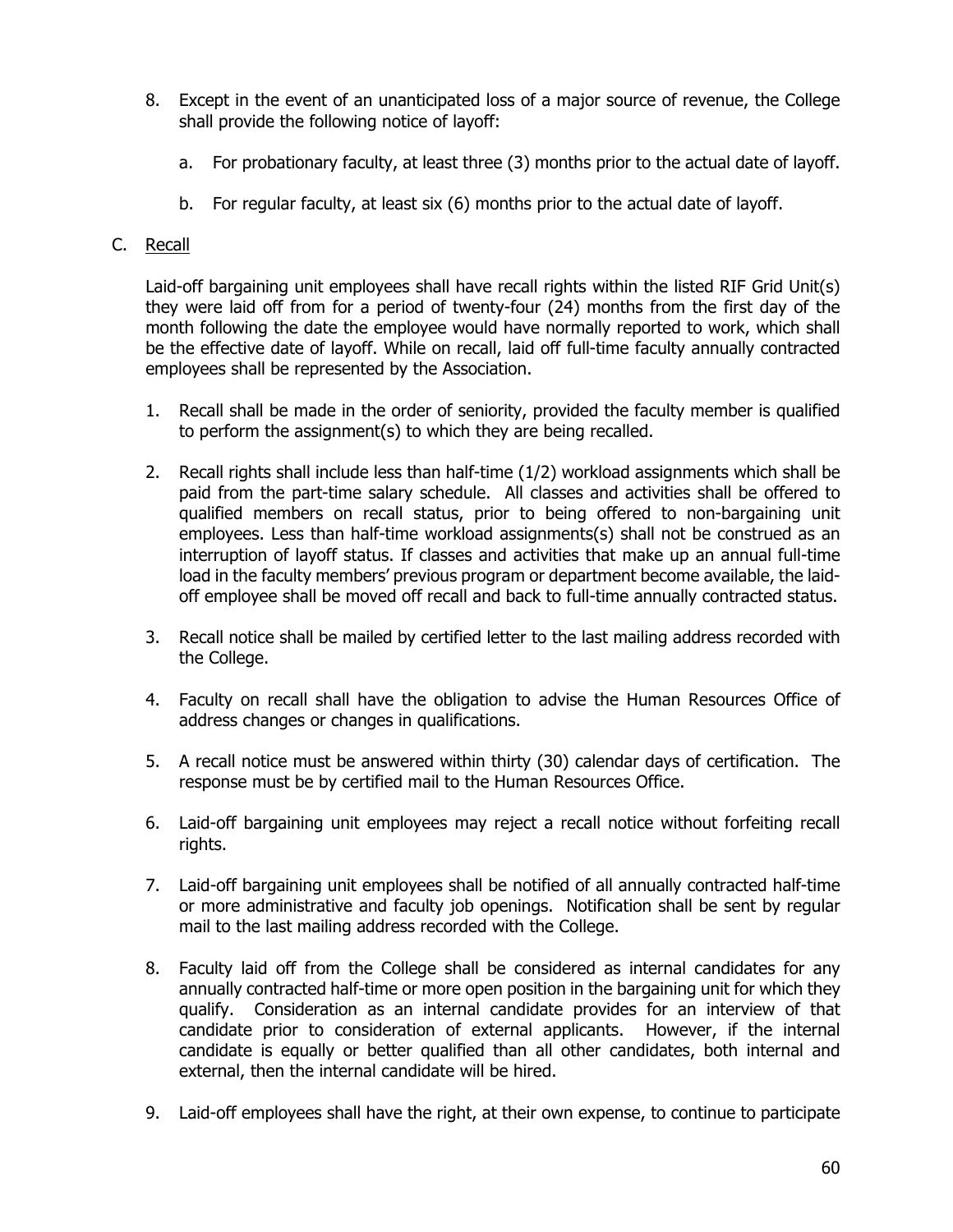at the group rate in employee medical, dental, life, and long-term disability programs; subject to the approval of the carrier(s).

- 10. Laid-off employees and their spouse/domestic partner and dependents shall have tuition waived for classes at the College while on recall.
- 11. Laid-off employees who find it necessary to terminate from the Public Employees Retirement System during their twenty-four (24) month recall period do not forfeit their rights under this article.
- 12. Employees laid off for more than twenty-four (24) continuous months from the effective date of layoff shall relinquish all recall rights.

#### D. Miscellaneous

- 1. The determination of the necessity for a reduction in force and the determination of how courses and activities are to be prioritized within a given RIF Grid Unit are matters reserved exclusively for the College and as such are not grievable. Other issues arising under this Article are subject to challenge under the terms prescribed in Article 14 of this Agreement.
- 2. The College will have the sole right to determine and evaluate the relative qualifications of candidates for positions outside their own affected unit(s) and select the best qualified candidate.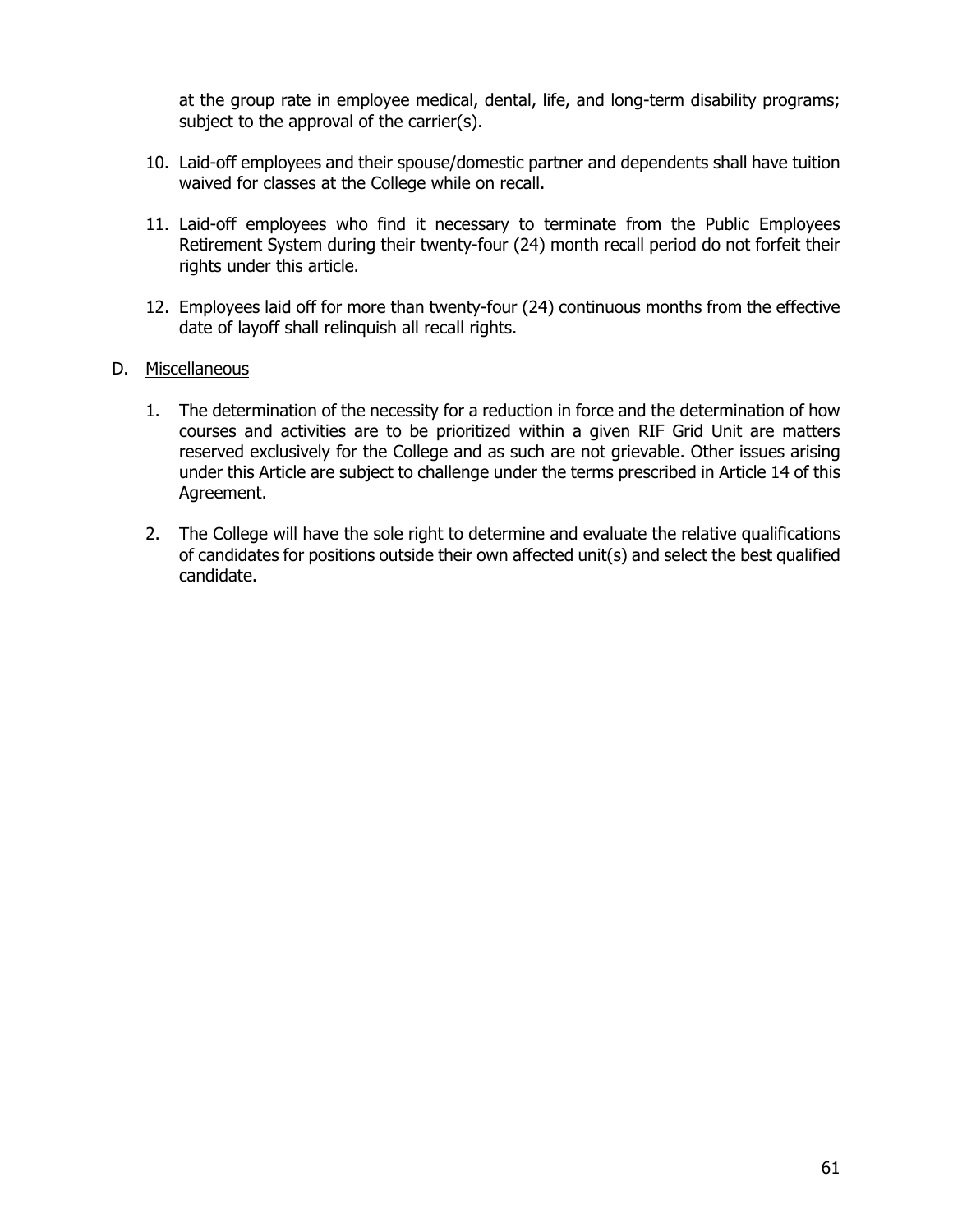# TUITION WAIVER

Tuition at Clackamas Community College for all Clackamas Community College sponsored classes will be waived for any full-time member or retired member of the bargaining unit and for member's or retired member's spouse, domestic partner (person living with employee in a spousal-equivalent relationship), and dependents.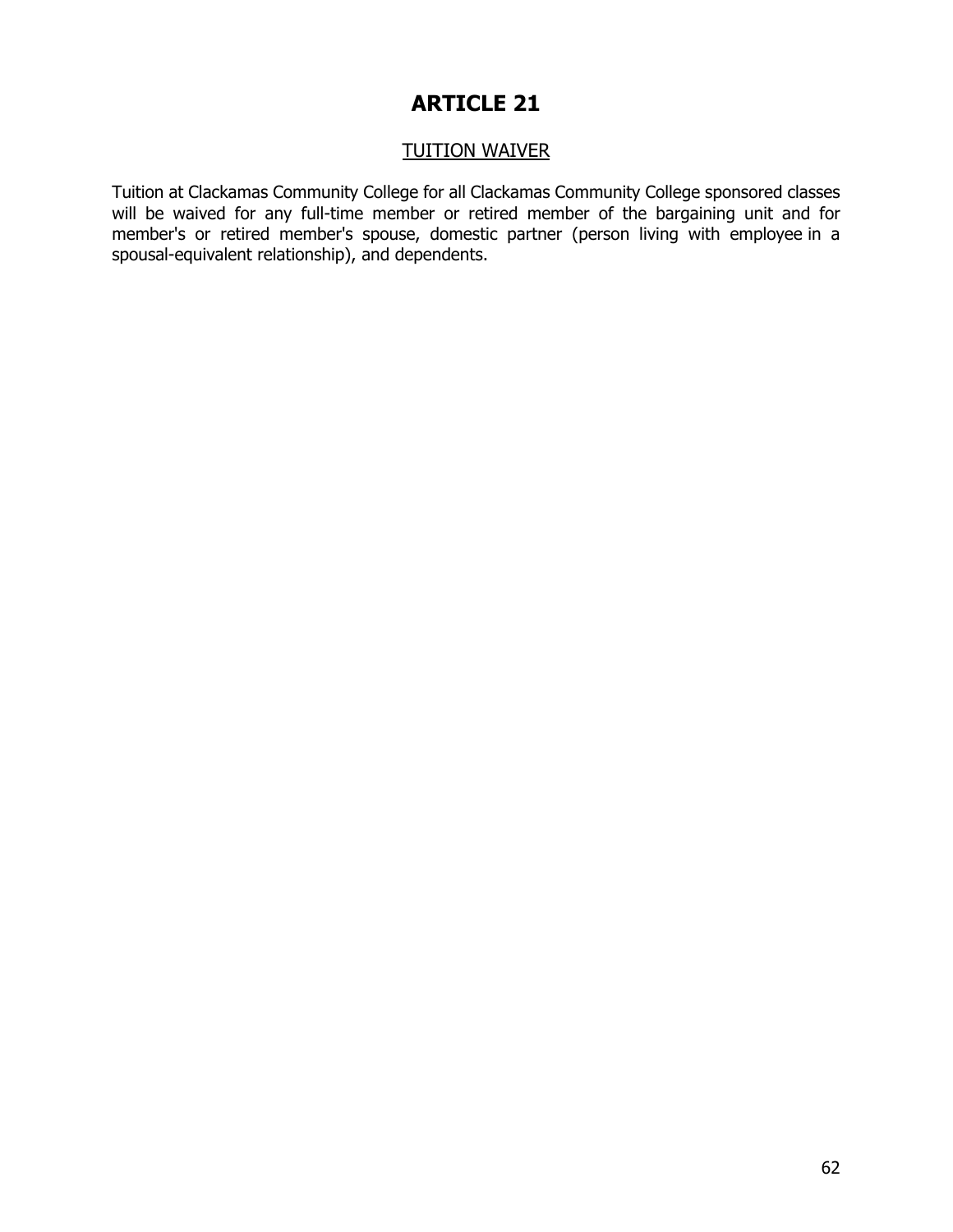### PROFESSIONAL DEVELOPMENT

- A. It is recognized by the Board that attendance at professional meetings, participation in instruction-related activities, or enrollment in appropriate courses and/or workshops makes an employee a more learned and valuable member of the faculty.
- B. Effective July 1, 2016 the Board will allocate \$850 per year per employee for professional development, to attend such meetings, to participate in such activities, and/or for tuition, travel, and fees incurred in enrolling and attending courses at other institutions. The expenditure of such funds shall be made at the discretion of each employee with the approval of the appropriate administrator. Any disapproval shall be for good cause. Unused or unspent funds shall accumulate for a period of up to three (3) years.
- C. For professional development involving exceptional expenses, the Board will allocate \$40,000 per year:

These funds will be allocated and expended in accordance with the rules developed by a faculty committee in conjunction with the Human Resources Office. Allocations are to be used for exceptional expenses for professional development as outlined above.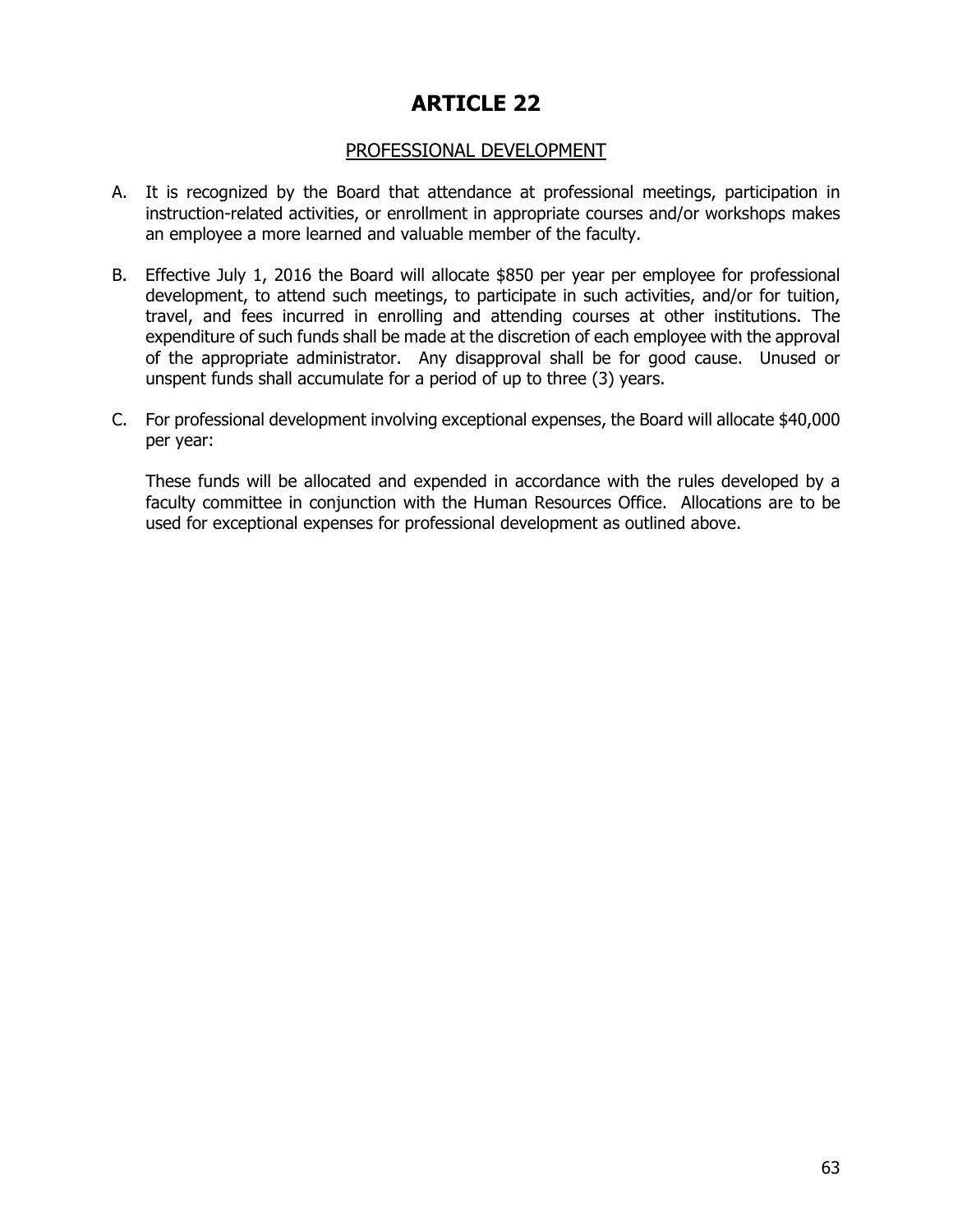# SCOPE AND EFFECT

#### A. Waiver of Further Bargaining

Both parties agree that during the course of negotiation which resulted in the execution of this Agreement, each party had the unlimited opportunity of making proposals, assessing proposals, and analyzing positions. The parties further assert that all obligations and benefits contained in this Agreement are the result of voluntary agreement.

#### B. Merger

This document contains the full and complete Agreement reached on issues considered during negotiations. No amendment or supplement to this Agreement shall be deemed effective unless it is reduced to writing and signed by the parties to this Agreement.

#### C. Compliance between Individual Contract and Agreement

Any individual contract between the Board and an individual instructor heretofore or hereafter executed shall be subject to and consistent with the terms and conditions of this Agreement. If an individual contract contains any language inconsistent with this Agreement, this Agreement during its duration shall be controlling.

#### D. Printing Agreement

Copies of this Agreement shall be printed at the expense of the College after agreement with the Association on format within thirty (30) days after the Agreement is signed. The Agreement shall be presented to all instructors now employed, hereafter employed, or considered for employment by the Board. An additional twenty-five (25) copies of this Agreement will be given to the President of the Association.

#### E. Funding

The parties recognize that revenue needed to fund the compensation provided by this Agreement must be approved by established procedures. All such compensation is, therefore, contingent upon sources of revenue.

#### F. Contract Maintenance

Informal meetings will be held as needed with the Association leadership, including the Association President, management representatives, and the Human Resources Dean to discuss issues, application, and maintenance of the contract. Any modifications to the contract will be mutually agreed to by the Association and the College in a Memorandum of Agreement.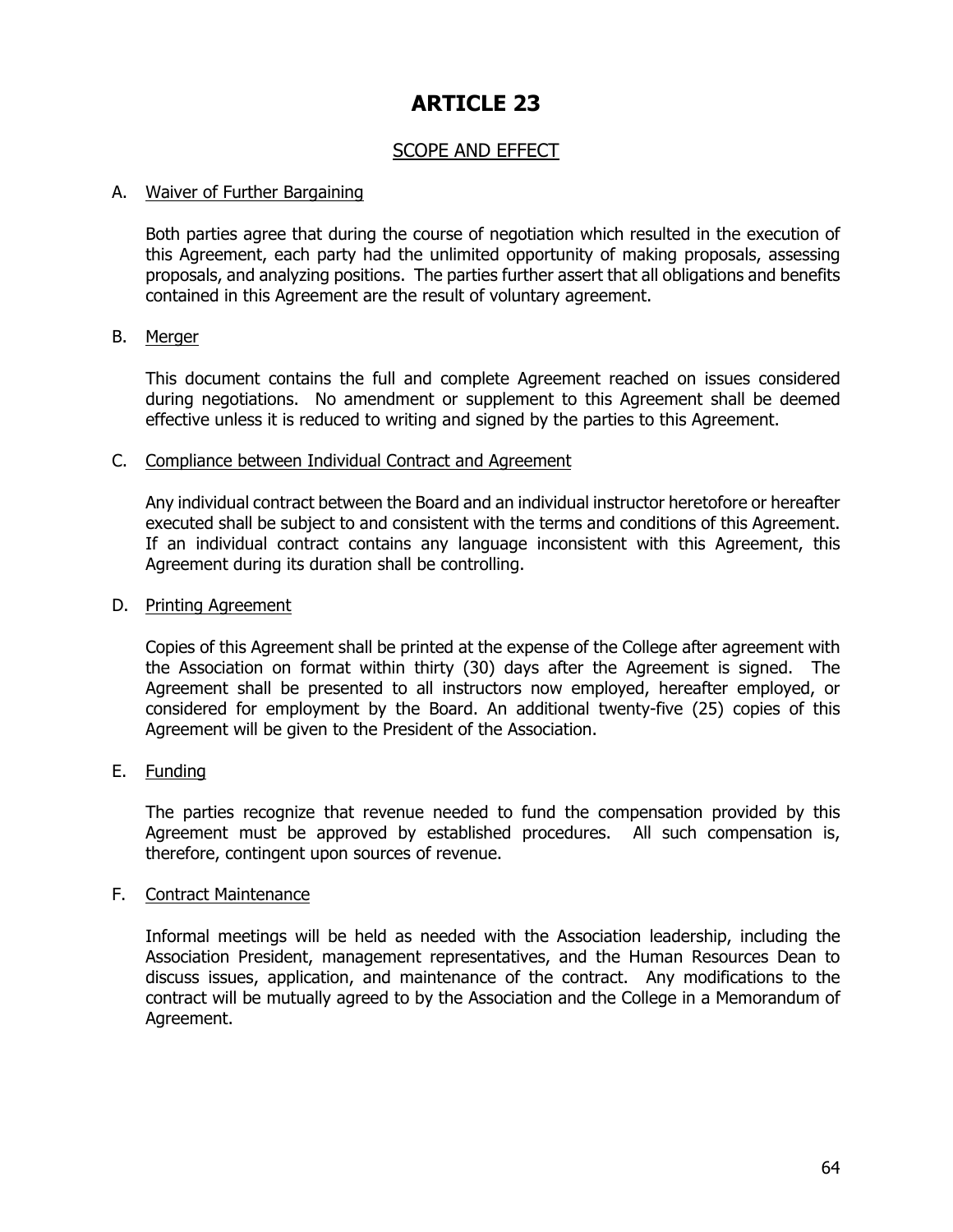# NO STRIKES OR LOCKOUTS

- A. The Association agrees that there will be no strike which shall include any strike action, work stoppage, work slowdown, boycott, failure to report for duty, picketing, willful absence from work, or absence in whole or in part from the full, faithful or proper performance of duty, or other concerted action) engaged in, authorized by, or approved by the Association or its members during the term of this Agreement.
- B. The Board agrees there shall be no lockout of employees during the term of this Agreement.
- C. Employees shall retain all rights under ORS 243.698.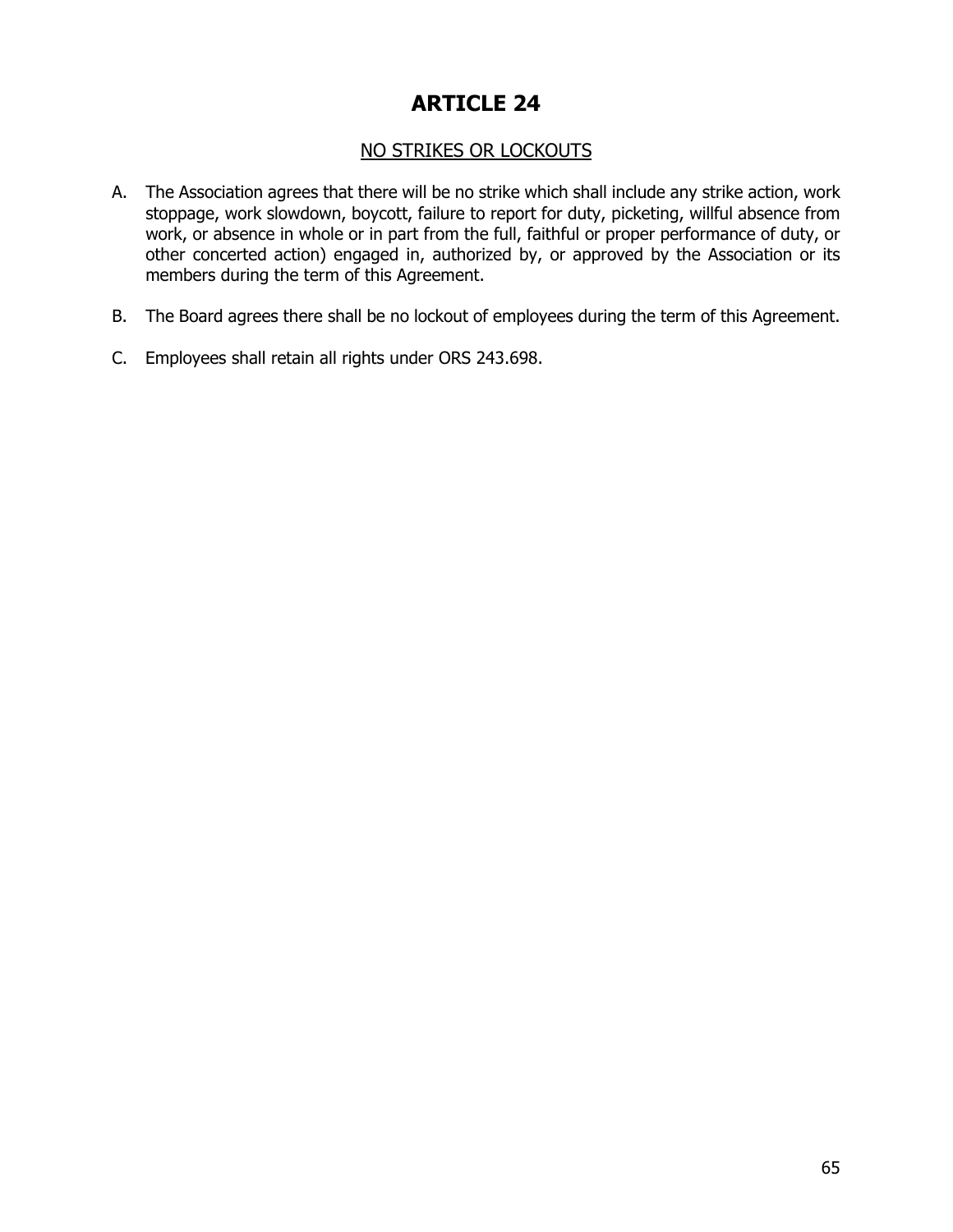#### **DURATION OF AGREEMENT**

- 1. This Agreement shall be effective as of July 1, 2019, and shall continue in effect until June 30, 2022.
- 2. The parties agree to enter into collective bargaining to modify this Agreement no later than February 1 of the year this Agreement is due to expire.
- 3. This Agreement may not be modified in whole or in part by the parties except by an instrument in writing duly executed by both parties, and no departure from any provision of this Agreement by either party, or by their officers, agents, or representatives, or by members of the bargaining unit, shall be construed to constitute a continuing waiver or the right to enforce such provision.

Kathryn Long

Kathryn Long, Chairperson **Faculty Bargaining Team** 

Chonna Smith

Yvonne Smith **Faculty Bargaining Team** 

**Frank Kilders Faculty Bargaining Team** 

Casey Sims

**Casey Sims Faculty Bargaining Team** 

Dave Hunt CEC Board of Education, Chairperson

David flot

David Plotkin, Chairperson **Management Bargaining Team** 

Alissa Mahar

Alissa Mahar Management Bargaining Team

Vicke Hedges

**Vicki Hedges** Management Bargaining Team

Suandale

**Sue Goff** Management Bargaining Team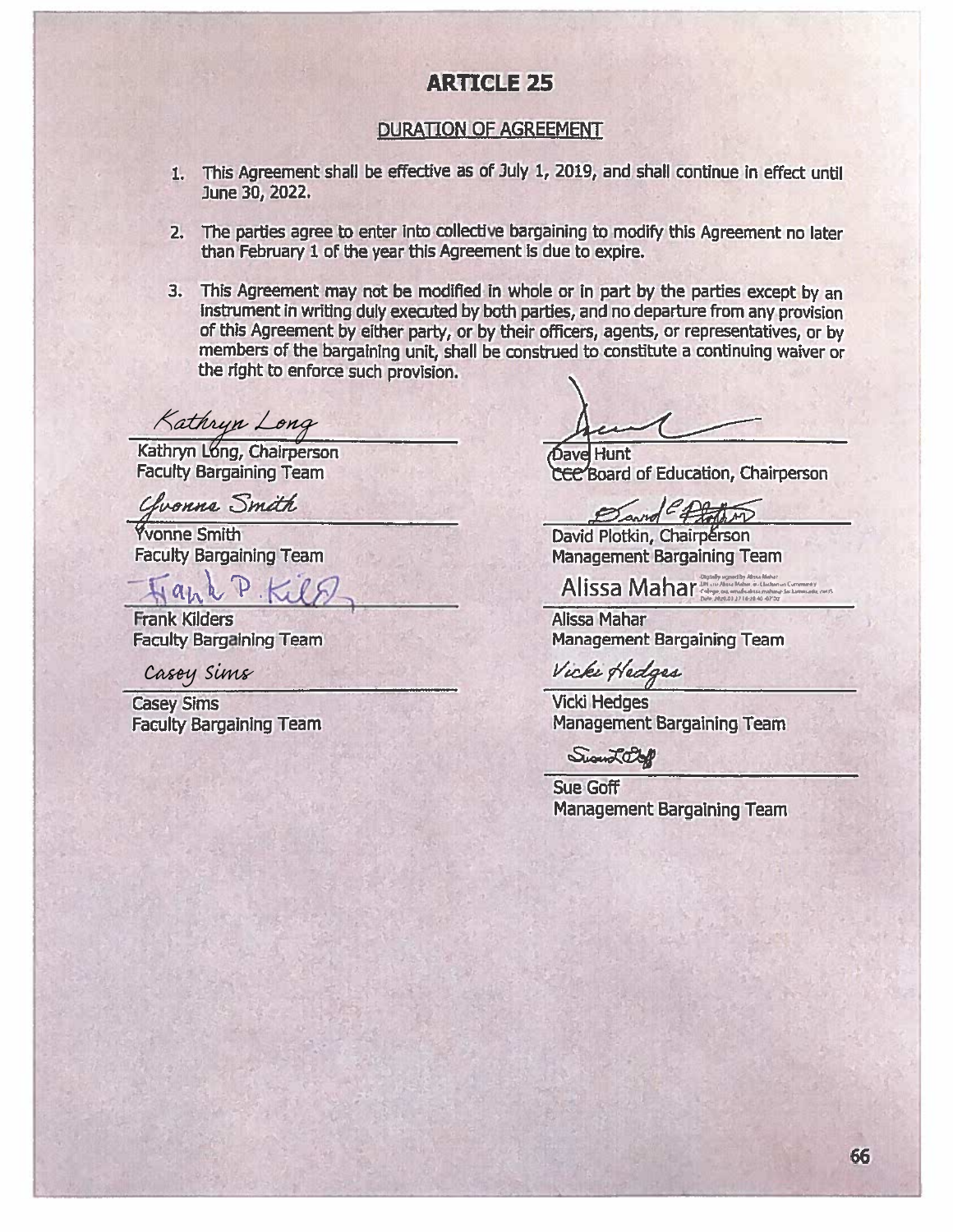# INDEX

#### **A**

Absence, 29, 30, 31, 32, 56, 58, 65 Academic Freedom, 52 Advancement, 23, 31 Applications for Leaves, 32 Association Leave, 31 Association Office Space, 8 Association Rights, 8

#### **B**

Benefits, 8, 19, 20, 23, 24, 31, 56, 64 Bereavement, 29 Board Meetings, 9, 17

#### **C**

Calendar, 25 Childbirth and/or Child Care Leave, 31 Collaborative Resolution Process, 45 College Hour, 54 Committee Work, 54 Conferences, 29 Conferences of Affiliates, 29 Contract Maintenance, 64 Copyrights, 53 Counselor, 13 Course Development, 36

#### **D**

Deferred Compensation Plans, 33 Department Chairs, 16, 22 Discrimination, 11 Distance Learning, 17, 18, 36, 37 Due Process Rights, 49 Dues, 33 Duration of Agreement, 66

### **E**

Early Retirement, 24, 31 Equipment, 8, 25, 36 Evaluation Process, 39 Evaluation Process - Regular Faculty, 42 Evaluations, 11, 15, 23, 37 Extended Contracts, 21, 22

#### **F**

Facilities, 8, 10, 53 Faculty Evaluation, 38 Family Medical Leave, 27 Fringe Benefit, 20, 21, 32, 56

### **G**

Grant Funded Positions, 20 Grievance, 8, 45, 46, 59

#### **H**

Harassment, 11 Health Sciences, 7, 15 Holidays, 25, 26

### **I**

Instructional Technology, 35 Insurance, 20, 21, 33 Investigation Files, 42, 44

#### **L**

Layoff, 57 Leave, 29, 31 Legal Leave, 29 Librarians, 14 Lockouts, 65

#### **M**

Management Rights, 8 Military Leave, 29, 31

#### **O**

Oregon Leave for Victims of Domestic Violence, Sexual Assault, Harassment, or Stalking, 28 Oregon Military Family Leave Act, 28 Overload, 17, 22

#### **P**

Paid Leaves Of Absence, 29 Paid Military Leave, 29 Payment Schedule, 20 Payroll Deduction, 33